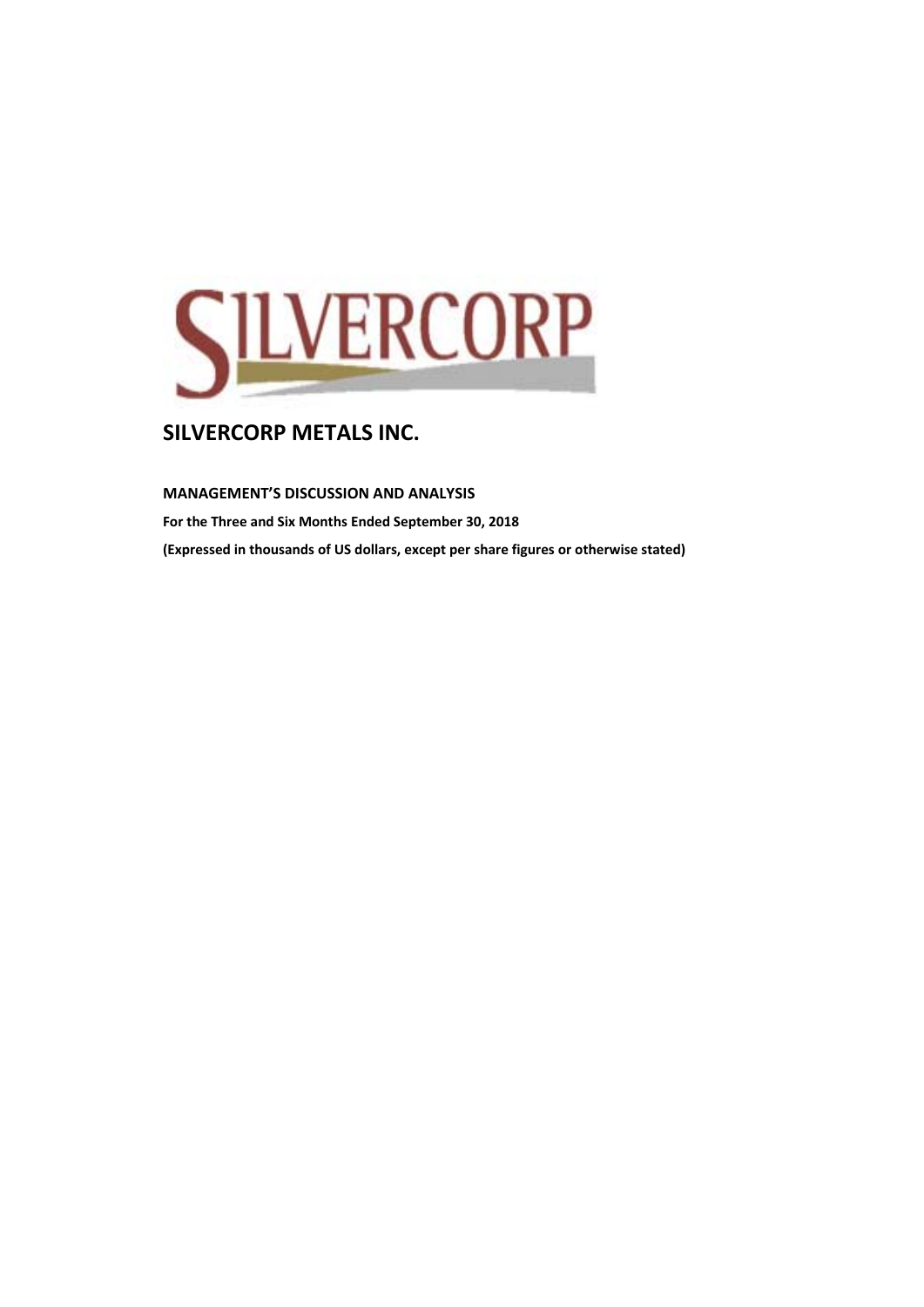## **Table of Contents**

| 1.  |  |
|-----|--|
| 2.  |  |
| З.  |  |
| 4.  |  |
| 5.  |  |
| 6.  |  |
| 7.  |  |
| 8.  |  |
| 9.  |  |
|     |  |
| 11. |  |
|     |  |
|     |  |
| 14. |  |
| 15. |  |
| 16. |  |
| 17. |  |
|     |  |
|     |  |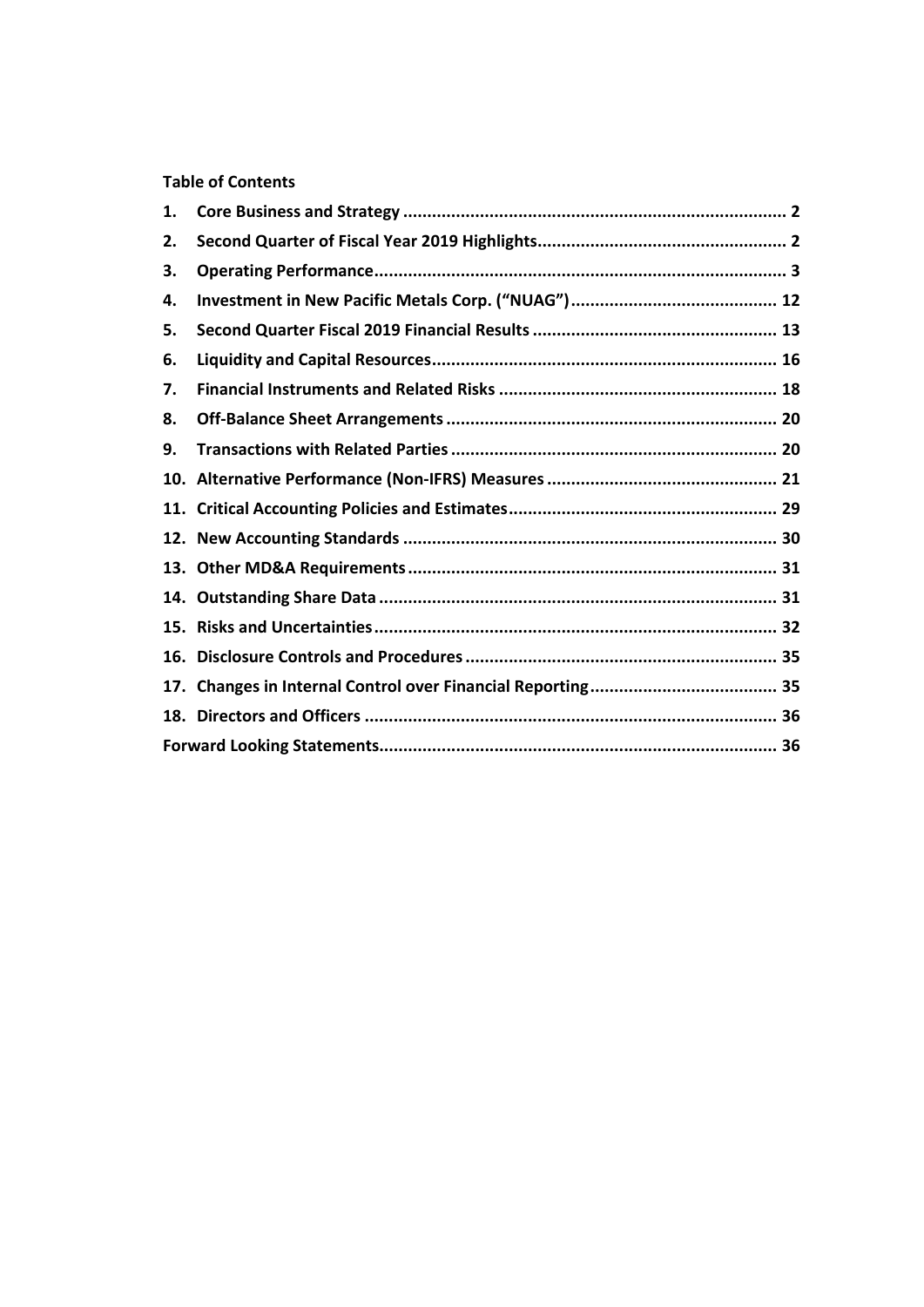#### **Management's Discussion and Analysis For the Three and Six Months Ended September 30, 2018 (Expressed in thousands of U.S. dollars, unless otherwise stated)**

Management's Discussion and Analysis ("MD&A") is intended to help the reader understand the significant factors that have affected Silvercorp Metals Inc. and its subsidiaries' ("Silvercorp" or the "Company") performance and such factors that may affect its future performance. This MD&A should be read in conjunction with the Company's unaudited condensed consolidated financial statements for the three and six months ended Sentember 30, 2018 and the related notes contained therein. In addition, the following should be read in conjunction with the audited consolidated financial statements of the Company for the year ended March 31, 2018, the related MD&A, the Annual Information Form (available on SEDAR at www.sedar.com), and the annual report on Form 40-F. The Company reports its financial position, results of operations and cash flow in accordance with International Financial Reporting Standards as issued by the International Accounting Standards Board ("IFRS"). Silvercorp's significant accounting policies are set out in Note 2 of the unaudited condensed consolidated financial statements for the three and six months ended September 30, 2018, as well as Note 2 to the audited consolidated financial statements for the year ended March 31, 2018. This MD&A refers to various non-IFRS measures, such as total and cash cost per ounce of silver, net of by-product credits, all-in & all-in sustaining cost per ounce of silver, net of by-product credits, cash flow from operations per share, and production costs per tonne. Non-IFRS measures do not have standardized meanings under IFRS. Accordingly, non-IFRS measures should not be considered in isolation or as a substitute for measures of performance prepared in accordance with IFRS. To facilitate a better understanding of these measures as calculated by the Company, we have provided detailed descriptions and *reconciliations, in section 10 of this MD&A. Figures may not add due to rounding.*

This MD&A is prepared as of November 6, 2018 and expressed in thousands of U.S. dollars, except share, per share, unit cost, and production data, unless otherwise stated.

#### **1. Core Business and Strategy**

Silvercorp Metals Inc. is engaged in the acquisition, exploration, development and mining of high‐grade silver-related mineral properties in China. Silvercorp is the primary silver producer in China through the operation of several silver‐lead‐zinc mines at the Ying Mining District in Henan Province, China and its GC silver-lead-zinc mine in Guangdong Province, China. The Company's shares are traded on the Toronto Stock Exchange and NYSE American Stock Exchange.

#### **2. Second Quarter of Fiscal Year 2019 Highlights**

- Sales of \$48.1 million, up 1% compared to \$47.5 million in the prior year quarter;
- Sold approximately 1.9 million ounces of silver, 1,000 ounces of gold, and 19.4 million pounds of lead, up by 17%, 25%, and 15%, respectively, compared to 1.6 million ounces of silver, 800 ounces of gold, 16.9 million pounds of lead in the prior year quarter while zinc sold was 4.9 million pounds, down 12% compared to 5.6 million pounds in the prior year quarter. The ending inventories of silver-lead concentrate were 3,732 tonnes (containing approximately 0.4 million ounces of silver and 4.3 million pounds of lead), a decrease of 34%, compared to 5,650 tonnes of silver-lead concentrate inventories as at June 30, 2018;
- Gross profit margin of 47% compared to 54% in the prior year quarter, with the decrease mainly due to lower metal prices;
- Net income attributable to equity shareholders of \$8.0 million, or \$0.05 per share, compared to net income attributable to equity shareholders of \$11.1 million, or \$0.07 per share in the prior year quarter;
- Cash flow from operations of \$21.0 million, up 1% compared to \$20.7 million in the prior year quarter;
- Cash cost per ounce of silver<sup>1</sup>, net of by-product credits, of negative \$3.37, compared to negative \$5.16 in the prior year quarter;
- All-in sustaining cost per ounce of silver<sup>1</sup>, net of by-product credits, of \$2.54, compared to \$2.26 in the prior year quarter;
- Paid \$1.1 million withholding tax at 10% rate of dividend distributed out of China to the Company, compared to \$nil in the prior year quarter; and,
- Ended the quarter with \$123.9 million in cash and cash equivalents and short-term investments, an increase of \$9.1 million or 8% compared to \$114.8 million as at June 30, 2018.

<sup>1</sup> *Non IFRS measure, please refer to section <sup>10</sup> for reconciliation*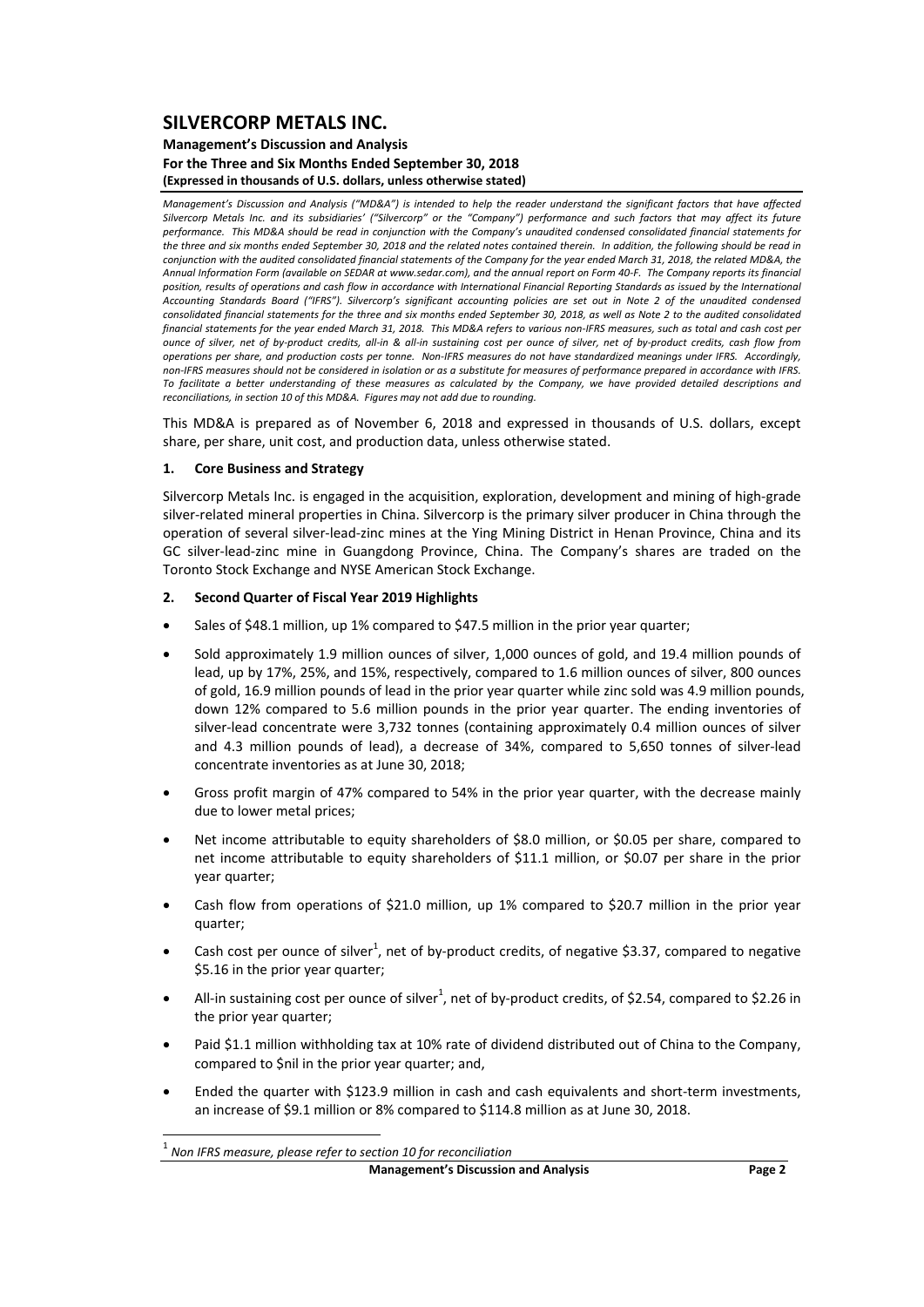## **Management's Discussion and Analysis**

**For the Three and Six Months Ended September 30, 2018 (Expressed in thousands of U.S. dollars, unless otherwise stated)**

#### 3. **Operating Performance**

The following table summarizes consolidated and each mining district's operational information for the three months ended September 30, 2018:

|                                                                                             |                                                                            |                                         | Three months ended September 30, 2018 |              |  |  |
|---------------------------------------------------------------------------------------------|----------------------------------------------------------------------------|-----------------------------------------|---------------------------------------|--------------|--|--|
|                                                                                             |                                                                            | <b>Ying Mining District<sup>1</sup></b> | GC <sup>2</sup>                       | <b>Total</b> |  |  |
| <b>Production Data</b>                                                                      |                                                                            |                                         |                                       |              |  |  |
| <b>Mine Data</b>                                                                            |                                                                            |                                         |                                       |              |  |  |
| Ore Mined (tonne)                                                                           |                                                                            | 180,662                                 | 67,757                                | 248,419      |  |  |
| Ore Milled (tonne)                                                                          |                                                                            | 172,200                                 | 67,528                                | 239,728      |  |  |
|                                                                                             |                                                                            |                                         |                                       |              |  |  |
| Mining cost per tonne of ore mined (\$)                                                     |                                                                            | 81.50                                   | 49.29                                 | 72.71        |  |  |
| Cash mining cost per tonne of ore mined (\$)                                                |                                                                            | 58.65                                   | 41.25                                 | 53.90        |  |  |
| Non cash mining cost per tonne of ore mined (\$)                                            |                                                                            | 22.85                                   | 8.04                                  | 18.81        |  |  |
|                                                                                             |                                                                            |                                         |                                       |              |  |  |
| Unit shipping costs(\$)                                                                     |                                                                            | 4.26                                    |                                       | 3.07         |  |  |
| Milling cost per tonne of ore milled (\$)                                                   |                                                                            | 10.47                                   | 14.47                                 | 11.60        |  |  |
| Cash milling cost per tonne of ore milled (\$)                                              |                                                                            | 8.54                                    | 11.45                                 | 9.36         |  |  |
| Non cash milling cost per tonne of ore milled (\$)                                          |                                                                            | 1.93                                    | 3.02                                  | 2.24         |  |  |
| <b>Average Production Cost</b>                                                              |                                                                            |                                         |                                       |              |  |  |
| Silver (\$ per ounce)                                                                       |                                                                            | 5.91                                    | 6.51                                  | 6.15         |  |  |
| Gold (\$ per ounce)                                                                         |                                                                            | 483                                     |                                       | 511          |  |  |
| Lead (\$ per pound)                                                                         |                                                                            | 0.46                                    | 0.65                                  | 0.48         |  |  |
| Zinc (\$ per pound)                                                                         |                                                                            | 0.42                                    | 0.61                                  | 0.45         |  |  |
|                                                                                             |                                                                            |                                         |                                       |              |  |  |
| Other (\$ per pound)                                                                        |                                                                            | 0.47                                    | 0.08                                  | 0.13         |  |  |
| $\overline{+}$                                                                              | Total production cost per ounce of Silver, net of by-product credits (\$)  | 0.04                                    | (5.32)                                | (0.34)       |  |  |
| Total cash cost per ounce of Silver, net of by-product credits (\$)<br>$\ddot{\phantom{1}}$ |                                                                            | (2.80)                                  | (10.82)                               | (3.37)       |  |  |
|                                                                                             |                                                                            |                                         |                                       |              |  |  |
| $\ddot{+}$                                                                                  | All-in sustaining cost per ounce of Silver, net of by-product credits (\$) | 1.52                                    | (2.03)                                | 2.54         |  |  |
| All-in cost per ounce of Silver, net of by-product credits (\$)<br>$\ddot{+}$               |                                                                            | 2.32                                    | 0.50                                  | 3.51         |  |  |
| <b>Recovery Rates</b>                                                                       |                                                                            |                                         |                                       |              |  |  |
| Silver (%)                                                                                  |                                                                            | 96.1                                    | 76.7                                  | 94.3         |  |  |
| Lead (%)                                                                                    |                                                                            | 95.6                                    | 91.2                                  | 95.1         |  |  |
| Zinc (%)                                                                                    |                                                                            | 51.2                                    | 83.3                                  | 69.0         |  |  |
|                                                                                             |                                                                            |                                         |                                       |              |  |  |
| <b>Head Grades</b>                                                                          |                                                                            |                                         |                                       |              |  |  |
| Silver (gram/tonne)                                                                         |                                                                            | 308                                     | 78                                    | 243          |  |  |
| Lead $(%)$                                                                                  |                                                                            | 4.6                                     | 1.4                                   | 3.7          |  |  |
| Zinc (%)                                                                                    |                                                                            | 0.9                                     | 2.8                                   | 1.4          |  |  |
| <b>Concentrate in stock</b>                                                                 |                                                                            |                                         |                                       |              |  |  |
| Lead concentrate (tonne)                                                                    |                                                                            | 3,452                                   | 280                                   | 3,732        |  |  |
| Zinc concentate (tonne)                                                                     |                                                                            | 230                                     | 368                                   | 598          |  |  |
|                                                                                             |                                                                            |                                         |                                       |              |  |  |
| <b>Sales Data</b><br><b>Metal Sales</b>                                                     |                                                                            |                                         |                                       |              |  |  |
| Silver (in thousands of ounces)                                                             |                                                                            | 1,765                                   | 136                                   | 1,901        |  |  |
| Gold (in thousands of ounces)                                                               |                                                                            | $1.0\,$                                 |                                       | $1.0$        |  |  |
| Lead (in thousands of pounds)                                                               |                                                                            | 17,359                                  | 2,063                                 | 19,422       |  |  |
| Zinc (in thousands of pounds)                                                               |                                                                            | 1,648                                   | 3,240                                 | 4,888        |  |  |
|                                                                                             |                                                                            |                                         |                                       |              |  |  |
| <b>Metal Sales</b>                                                                          |                                                                            |                                         |                                       |              |  |  |
| Silver (in thousands of \$)                                                                 |                                                                            | 22,140                                  | 1,299                                 | 23,439       |  |  |
| Gold (in thousands of \$)                                                                   |                                                                            | 1,024                                   |                                       | 1,024        |  |  |
| Lead (in thousands of \$)                                                                   |                                                                            | 16,822                                  | 1,967                                 | 18,789       |  |  |
| Zinc (in thousands of \$)                                                                   |                                                                            | 1,464                                   | 2,897                                 | 4,361        |  |  |
| Other (in thousands of \$)                                                                  |                                                                            | 296                                     | 182                                   | 478          |  |  |
|                                                                                             |                                                                            | 41,746                                  | 6,345                                 | 48,091       |  |  |
| Average Selling Price, Net of Value Added Tax and Smelter Charges                           |                                                                            |                                         |                                       |              |  |  |
| Silver (\$ per ounce)                                                                       |                                                                            | 12.54                                   | 9.55                                  | 12.33        |  |  |
| Gold (\$ per ounce)                                                                         |                                                                            | 1,024                                   |                                       | 1,024        |  |  |
| Lead (\$ per pound)                                                                         |                                                                            | 0.97                                    | 0.95                                  | 0.97         |  |  |
| Zinc (\$ per pound)                                                                         |                                                                            | 0.89                                    | 0.89                                  | 0.89         |  |  |

1 Ying Mining District includes mines: SGX, TLP, HPG,LM, BCG and HZG.

2 GC Silver recovery rate consists of 52.4% from lead concentrates and 24.3% from zinc concentrates.

2 GC Silversold in zinc concentrates is subjected to highersmelter and refining charges which lower the net silverselling price.

+ Non‐IFRS measures, see section 10 for reconciliation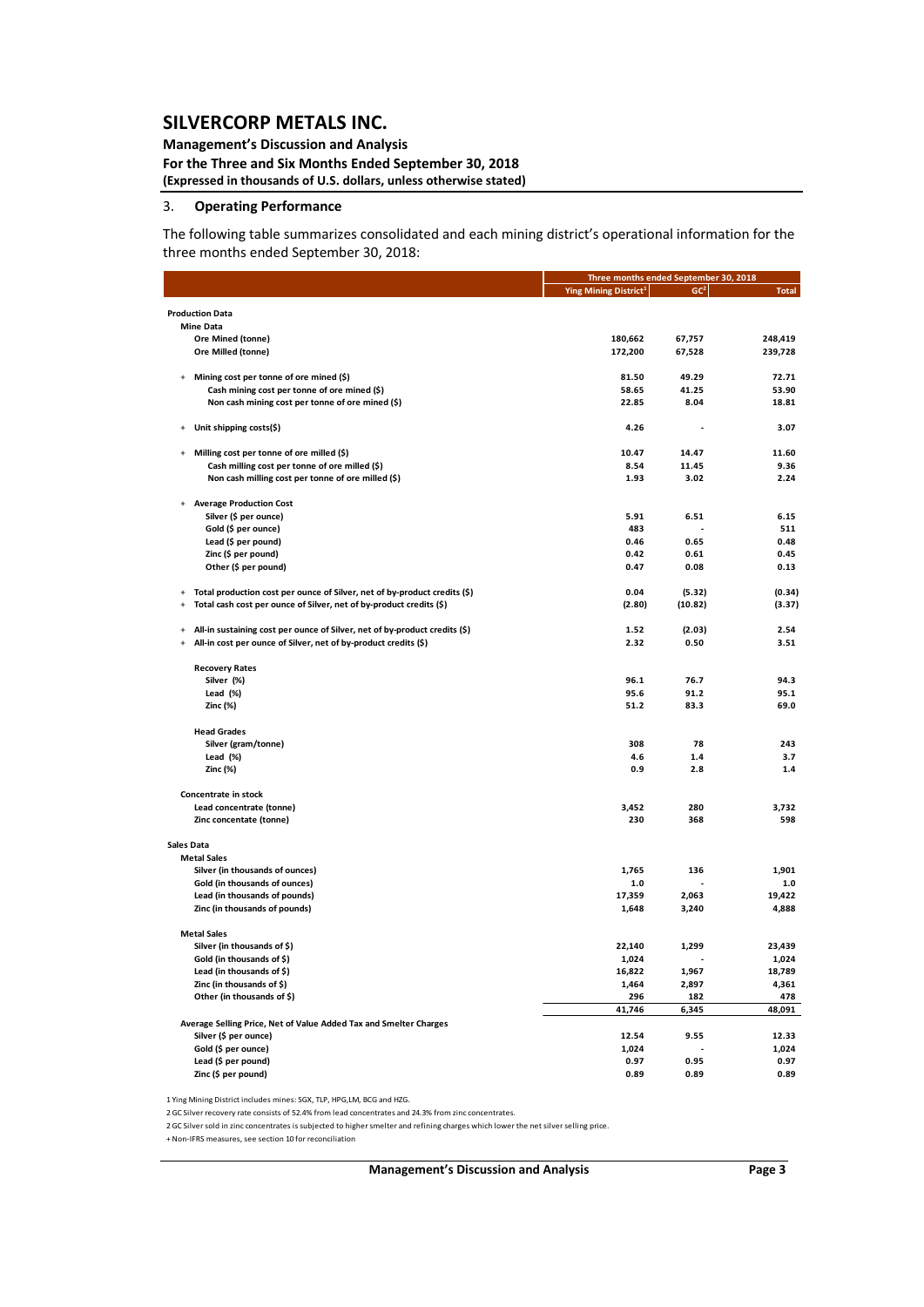## **Management's Discussion and Analysis**

#### **For the Three and Six Months Ended September 30, 2018 (Expressed in thousands of U.S. dollars, unless otherwise stated)**

The following table summarizes consolidated and each mining district's operational information for the three months ended September 30, 2017:

|                                                                                                    |                                   | Three months ended September 30, 2017 |                 |  |  |
|----------------------------------------------------------------------------------------------------|-----------------------------------|---------------------------------------|-----------------|--|--|
|                                                                                                    | Ying Mining District <sup>1</sup> | GC <sup>2</sup>                       | <b>Total</b>    |  |  |
| <b>Production Data</b>                                                                             |                                   |                                       |                 |  |  |
| <b>Mine Data</b>                                                                                   |                                   |                                       |                 |  |  |
| Ore Mined (tonne)                                                                                  | 173,294                           | 65,812                                | 239,106         |  |  |
| Ore Milled (tonne)                                                                                 | 173,946                           | 63,648                                | 237,594         |  |  |
|                                                                                                    |                                   |                                       |                 |  |  |
| Mining cost per tonne of ore mined (\$)<br>$\overline{+}$                                          | 81.20                             | 42.62                                 | 70.58           |  |  |
| Cash mining cost per tonne of ore mined (\$)                                                       | 59.67                             | 34.60                                 | 52.77           |  |  |
| Non cash mining cost per tonne of ore mined (\$)                                                   | 21.53                             | 8.02                                  | 17.81           |  |  |
|                                                                                                    |                                   |                                       |                 |  |  |
| Unit shipping costs(\$)<br>$\overline{+}$                                                          | 3.68                              |                                       | 2.70            |  |  |
| Milling cost per tonne of ore milled (\$)<br>$\overline{+}$                                        | 10.45                             | 17.90                                 | 12.44           |  |  |
| Cash milling cost per tonne of ore milled (\$)                                                     | 8.50                              | 14.63                                 | 10.14           |  |  |
| Non cash milling cost per tonne of ore milled (\$)                                                 | 1.95                              | 3.27                                  | 2.30            |  |  |
|                                                                                                    |                                   |                                       |                 |  |  |
| <b>Average Production Cost</b><br>$\overline{+}$                                                   |                                   |                                       |                 |  |  |
| Silver (\$ per ounce)                                                                              | 5.83                              | 6.16                                  | 6.02            |  |  |
| Gold (\$ per ounce)                                                                                | 439                               |                                       | 465             |  |  |
| Lead (\$ per pound)                                                                                | 0.43                              | 0.61                                  | 0.46            |  |  |
| Zinc (\$ per pound)                                                                                | 0.46                              | 0.61                                  | 0.47            |  |  |
|                                                                                                    |                                   |                                       |                 |  |  |
| Total production cost per ounce of Silver, net of by-product credits (\$)                          | (1.78)                            | (8.57)                                | (2.43)          |  |  |
| Total cash cost per ounce of Silver, net of by-product credits (\$)<br>$\ddot{\phantom{1}}$        | (4.27)                            | (13.56)                               | (5.16)          |  |  |
| All-in sustaining cost per ounce of Silver, net of by-product credits (\$)<br>$\ddot{\phantom{1}}$ | 1.08                              | (3.77)                                | 2.26            |  |  |
| All-in cost per ounce of Silver, net of by-product credits (\$)<br>$\ddot{+}$                      | 1.31                              | (3.77)                                | 2.50            |  |  |
|                                                                                                    |                                   |                                       |                 |  |  |
| <b>Recovery Rates</b>                                                                              |                                   |                                       |                 |  |  |
| Silver (%)                                                                                         | 95.6                              | 74.4                                  | 93.2            |  |  |
| Lead (%)                                                                                           | 96.2                              | 82.8                                  | 94.8            |  |  |
| Zinc (%)                                                                                           | 50.7                              | 81.6                                  | 67.9            |  |  |
| <b>Head Grades</b>                                                                                 |                                   |                                       |                 |  |  |
| Silver (gram/tonne)                                                                                | 294                               | 102                                   | 243             |  |  |
| Lead (%)                                                                                           | 4.3                               | 1.4                                   | 3.5             |  |  |
| Zinc (%)                                                                                           | 0.8                               | 2.8                                   | 1.3             |  |  |
| <b>Concentrate in stock</b>                                                                        |                                   |                                       |                 |  |  |
| Lead concentrate (tonne)                                                                           | 4,070                             | 32                                    | 4,102           |  |  |
| Zinc concentate (tonne)                                                                            | 230                               | 82                                    | 312             |  |  |
|                                                                                                    |                                   |                                       |                 |  |  |
| Sales Data                                                                                         |                                   |                                       |                 |  |  |
| <b>Metal Sales</b>                                                                                 |                                   |                                       |                 |  |  |
| Silver (in thousands of ounces)                                                                    | 1,472                             | 155                                   | 1,627           |  |  |
| Gold (in thousands of ounces)                                                                      | 0.8                               |                                       | 0.8             |  |  |
| Lead (in thousands of pounds)<br>Zinc (in thousands of pounds)                                     | 15,279<br>2,269                   | 1,656<br>3,311                        | 16,935<br>5,580 |  |  |
|                                                                                                    |                                   |                                       |                 |  |  |
| <b>Metal Sales</b>                                                                                 |                                   |                                       |                 |  |  |
| Silver (in thousands of \$)                                                                        | 20,928                            | 1,668                                 | 22,596          |  |  |
| Gold (in thousands of \$)                                                                          | 857                               |                                       | 857             |  |  |
| Lead (in thousands of \$)                                                                          | 16,036                            | 1,769                                 | 17,805          |  |  |
| Zinc (in thousands of \$)                                                                          | 2,528                             | 3,558                                 | 6,086           |  |  |
| Other (in thousands of \$)                                                                         | 187                               | 10                                    | 197             |  |  |
|                                                                                                    | 40,536                            | 7,005                                 | 47,541          |  |  |
| Average Selling Price, Net of Value Added Tax and Smelter Charges                                  |                                   |                                       |                 |  |  |
| Silver (\$ per ounce)                                                                              | 14.22                             | 10.76                                 | 13.89           |  |  |
| Gold (\$ per ounce)                                                                                | 1,071                             |                                       | 1,071           |  |  |
| Lead (\$ per pound)                                                                                | 1.05                              | 1.07                                  | 1.05            |  |  |
| Zinc (\$ per pound)                                                                                | 1.11                              | 1.07                                  | 1.09            |  |  |

1 Ying Mining District includes mines: SGX, TLP, HPG,LM, BCG and HZG.

2 GC Silver recovery rate consists of 54.2% from lead concentrates and 20.2% from zinc concentrates.

2 GC Silversold in zinc concentrates is subjected to highersmelter and refining charges which lower the net silverselling price.

+ Non‐IFRS measures, see section 10 for reconciliation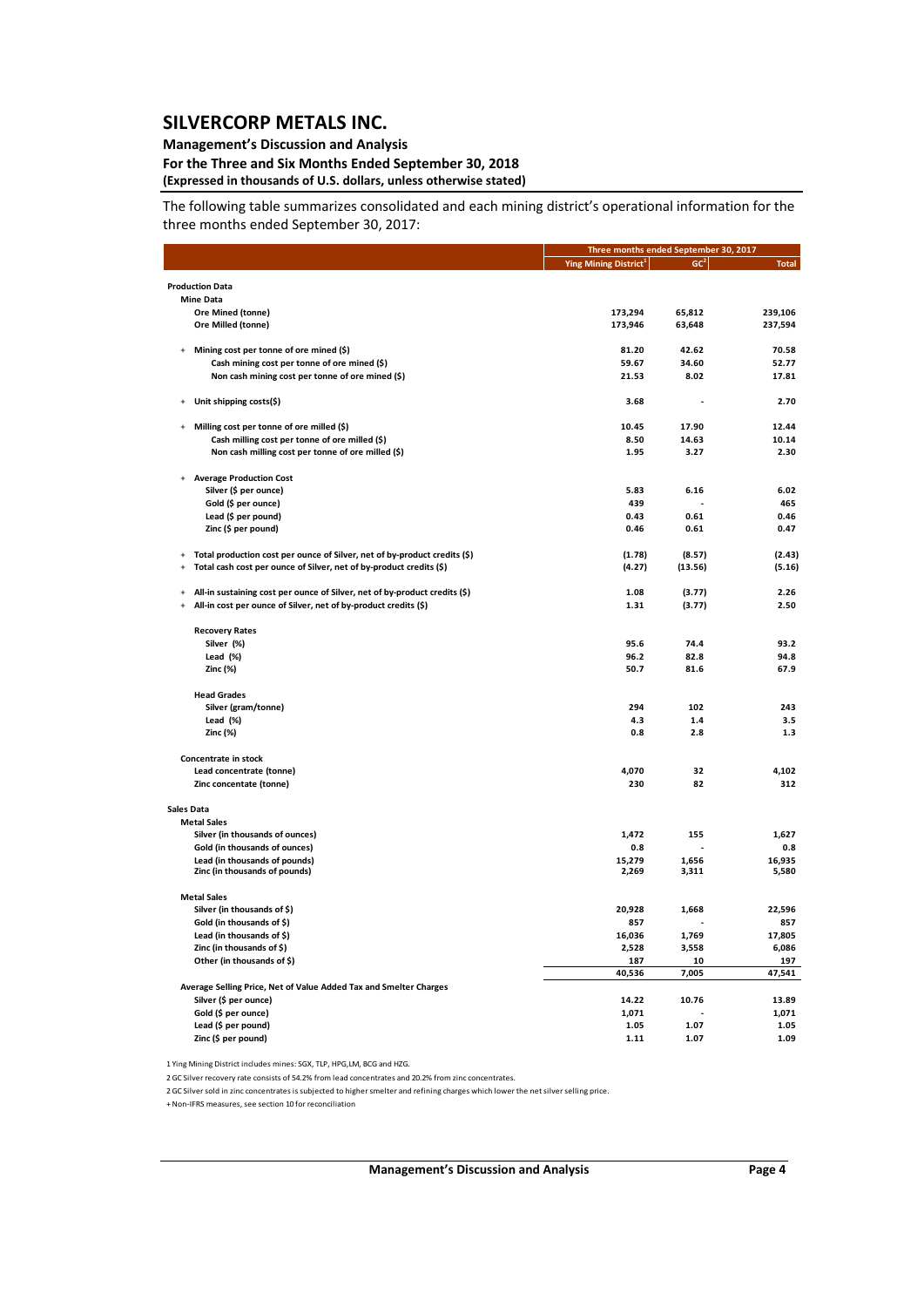## **Management's Discussion and Analysis**

#### **For the Three and Six Months Ended September 30, 2018 (Expressed in thousands of U.S. dollars, unless otherwise stated)**

The following table summarizes consolidated and each mining district's operational information for the six months ended September 30, 2018:

|                                  |                                                                            |                       | Six months ended September 30, 2018 |                     |  |  |
|----------------------------------|----------------------------------------------------------------------------|-----------------------|-------------------------------------|---------------------|--|--|
|                                  |                                                                            | <b>Ying Mining</b>    |                                     |                     |  |  |
|                                  |                                                                            | District <sup>1</sup> | GC <sup>2</sup>                     | <b>Consolidated</b> |  |  |
| <b>Production Data</b>           |                                                                            |                       |                                     |                     |  |  |
| <b>Mine Data</b>                 |                                                                            |                       |                                     |                     |  |  |
|                                  | Ore Mined (tonne)                                                          | 337,393               | 147,724                             | 485,117             |  |  |
|                                  | Ore Milled (tonne)                                                         | 328,129               | 149,339                             | 477,468             |  |  |
| $+$                              | Mining cost per tonne of ore mined (\$)                                    | 86.50                 | 46.76                               | 74.40               |  |  |
|                                  | Cash mining cost per tonne of ore mined (\$)                               | 62.15                 | 38.83                               | 55.05               |  |  |
|                                  | Non cash mining cost per tonne of ore mined (\$)                           | 24.35                 | 7.93                                | 19.35               |  |  |
| $^{+}$                           | Unit shipping costs(\$)                                                    | 4.28                  | ٠                                   | 2.96                |  |  |
| $\ddot{}$                        | Milling cost per tonne of ore milled (\$)                                  | 11.48                 | 15.93                               | 12.87               |  |  |
|                                  | Cash milling cost per tonne of ore milled (\$)                             | 9.37                  | 13.10                               | 10.54               |  |  |
|                                  | Non cash milling cost per tonne of ore milled (\$)                         | 2.11                  | 2.83                                | 2.33                |  |  |
|                                  | <b>Average Production Cost</b>                                             |                       |                                     |                     |  |  |
|                                  | Silver (\$ per ounce)                                                      | 5.68                  | 6.03                                | 5.94                |  |  |
|                                  | Gold (\$ per ounce)                                                        | 436                   |                                     | 466                 |  |  |
|                                  | Lead (\$ per pound)                                                        | 0.45                  | 0.64                                | 0.48                |  |  |
|                                  | Zinc (\$ per pound)                                                        | 0.45                  | 0.65                                | 0.48                |  |  |
|                                  | Other (\$ per pound)                                                       | 0.46                  | 0.02                                | 0.05                |  |  |
| $\ddot{}$                        | Total production cost per ounce of Silver, net of by-product credits (\$)  | (1.37)                | (9.49)                              | (2.06)              |  |  |
| $\ddot{}$                        | Total cash cost per ounce of Silver, net of by-product credits (\$)        | (4.27)                | (15.01)                             | (5.18)              |  |  |
| $\ddot{}$                        | All-in sustaining cost per ounce of Silver, net of by-product credits (\$) | 0.75                  | (6.92)                              | 1.61                |  |  |
| $\begin{array}{c} + \end{array}$ | All-in cost per ounce of Silver, net of by-product credits (\$)            | 1.67                  | (5.72)                              | 2.66                |  |  |
|                                  | <b>Recovery Rates</b>                                                      |                       |                                     |                     |  |  |
|                                  | Silver (%)                                                                 | 96.1                  | 75.9                                | 93.9                |  |  |
|                                  | Lead (%)                                                                   | 95.8                  | 89.1                                | 95.0                |  |  |
|                                  | Zinc (%)                                                                   | 52.9                  | 84.1                                | 70.8                |  |  |
|                                  | <b>Head Grades</b>                                                         |                       |                                     |                     |  |  |
|                                  | Silver (gram/tonne)                                                        | 315                   | 83                                  | 242                 |  |  |
|                                  | Lead (%)                                                                   | 4.6                   | 1.3                                 | 3.5                 |  |  |
|                                  | Zinc (%)                                                                   | 1.0                   | 2.8                                 | 1.5                 |  |  |
|                                  | Concentrate in stock                                                       |                       |                                     |                     |  |  |
|                                  | Lead concentrate (tonne)                                                   | 3,452                 | 280                                 | 3,732               |  |  |
|                                  | Zinc concentate (tonne)                                                    | 230                   | 368                                 | 598                 |  |  |
| Sales Data                       |                                                                            |                       |                                     |                     |  |  |
| <b>Metal Sales</b>               |                                                                            |                       |                                     |                     |  |  |
|                                  | Silver (in thousands of ounces)                                            | 3,078                 | 286                                 | 3,364               |  |  |
|                                  | Gold (in thousands of ounces)                                              | 1.7                   |                                     | 1.7                 |  |  |
|                                  | Lead (in thousands of pounds)                                              | 30,672                | 3,646                               | 34,318              |  |  |
|                                  | Zinc (in thousands of pounds)                                              | 3,781                 | 7,484                               | 11,265              |  |  |
| <b>Metal Sales</b>               |                                                                            |                       |                                     |                     |  |  |
|                                  | Silver (in thousands of \$)                                                | 40,490                | 2,772                               | 43,262              |  |  |
|                                  | Gold (in thousands of \$)                                                  | 1,716                 |                                     | 1,716               |  |  |
|                                  | Lead (in thousands of \$)                                                  | 32,097                | 3,743                               | 35,840              |  |  |
|                                  | Zinc (in thousands of \$)                                                  | 3,980                 | 7,793                               | 11,773              |  |  |
|                                  | Other (in thousands of \$)                                                 | 430                   | 195                                 | 625                 |  |  |
|                                  | Average Selling Price, Net of Value Added Tax and Smelter Charges          | 78,713                | 14,503                              | 93,216              |  |  |
|                                  | Silver (\$ per ounce)                                                      | 13.15                 | 9.69                                | 12.86               |  |  |
|                                  | Gold (\$ per ounce)                                                        | 1,009                 |                                     | 1,009               |  |  |
|                                  | Lead (\$ per pound)                                                        | 1.05                  | 1.03                                | 1.04                |  |  |
|                                  | Zinc (\$ per pound)                                                        | 1.05                  | 1.04                                | 1.05                |  |  |
|                                  |                                                                            |                       |                                     |                     |  |  |

1 Ying Mining District includes mines: SGX, TLP, HPG,LM, BCG and HZG.

2 GC Silver recovery rate consists of 50.8% from lead concentrates and 25.1% from zinc concentrates.

2 GC Silversold in zinc concentrates is subjected to highersmelter and refining charges which lowers the net silverselling price.

+ Non‐IFRS measures, see section 10 for reconciliation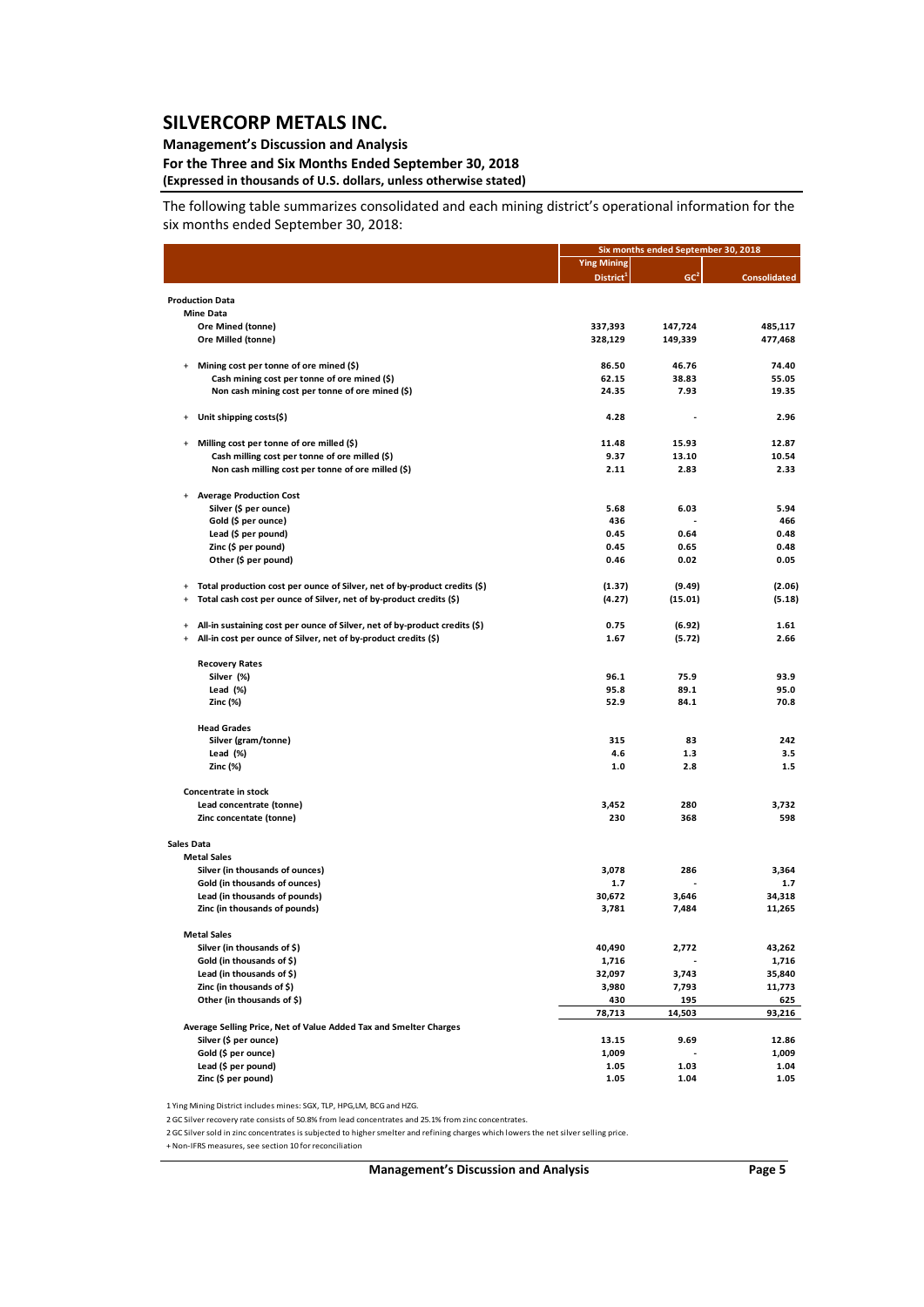### **Management's Discussion and Analysis**

#### **For the Three and Six Months Ended September 30, 2018 (Expressed in thousands of U.S. dollars, unless otherwise stated)**

The following table summarizes consolidated and each mining district's operational information for the six months ended September 30, 2017:

|                                                                              |                       | Six months ended September 30, 2017 |               |  |  |
|------------------------------------------------------------------------------|-----------------------|-------------------------------------|---------------|--|--|
|                                                                              | <b>Ying Mining</b>    |                                     |               |  |  |
|                                                                              | District <sup>1</sup> | GC <sup>2</sup>                     | <b>Total</b>  |  |  |
|                                                                              |                       |                                     |               |  |  |
| <b>Production Data</b><br><b>Mine Data</b>                                   |                       |                                     |               |  |  |
| Ore Mined (tonne)                                                            | 333,701               | 130,677                             | 464,378       |  |  |
| Ore Milled (tonne)                                                           | 338,904               | 129,592                             | 468,496       |  |  |
|                                                                              |                       |                                     |               |  |  |
| + Mining cost per tonne of ore mined (\$)                                    | 79.03                 | 44.78                               | 69.39         |  |  |
| Cash mining cost per tonne of ore mined $(\xi)$                              | 57.32                 | 36.88                               | 51.57         |  |  |
| Non cash mining cost per tonne of ore mined (\$)                             | 21.71                 | 7.90                                | 17.82         |  |  |
|                                                                              |                       |                                     |               |  |  |
| + Unit shipping costs(\$)                                                    | 3.86                  |                                     | 2.78          |  |  |
| + Milling cost per tonne of ore milled (\$)                                  | 10.28                 | 18.14                               | 12.45         |  |  |
| Cash milling cost per tonne of ore milled (\$)                               | 8.29                  | 14.95                               | 10.13         |  |  |
| Non cash milling cost per tonne of ore milled $(\xi)$                        | 1.99                  | 3.19                                | 2.32          |  |  |
|                                                                              |                       |                                     |               |  |  |
| + Average Production Cost                                                    |                       |                                     |               |  |  |
| Silver (\$ per ounce)                                                        | 5.78                  | 6.63                                | 6.12          |  |  |
| Gold (\$ per ounce)                                                          | 441                   |                                     | 480           |  |  |
| Lead $(\xi$ per pound)                                                       | 0.39                  | 0.59                                | 0.43          |  |  |
| <b>Zinc</b> $(5$ per pound)                                                  | 0.45                  | 0.62                                | 0.46          |  |  |
| Other $(\xi$ per pound)                                                      | 0.38                  | 0.01                                | 0.02          |  |  |
| + Total production cost per ounce of Silver, net of by-product credits (\$)  | (1.18)                | (5.69)                              | (1.68)        |  |  |
| + Total cash cost per ounce of Silver, net of by-product credits (\$)        | (3.79)                | (10.39)                             | (4.51)        |  |  |
|                                                                              |                       |                                     |               |  |  |
| + All-in sustaining cost per ounce of Silver, net of by-product credits (\$) | 2.30                  | (3.06)                              | 3.44          |  |  |
| + All-in cost per ounce of Silver, net of by-product credits (\$)            | 2.56                  | (1.42)                              | 3.86          |  |  |
|                                                                              |                       |                                     |               |  |  |
| <b>Recovery Rates</b>                                                        |                       |                                     |               |  |  |
| Silver (%)<br>Lead $(%)$                                                     | 95.7<br>96.3          | 77.8<br>86.0                        | 93.6<br>95.1  |  |  |
| Zinc $(%)$                                                                   | 48.4                  | 81.2                                | 67.0          |  |  |
|                                                                              |                       |                                     |               |  |  |
| <b>Head Grades</b>                                                           |                       |                                     |               |  |  |
| Silver (gram/tonne)                                                          | 299                   | 100                                 | 244           |  |  |
| Lead $(%)$                                                                   | 4.4                   | 1.5                                 | 3.6           |  |  |
| Zinc $(\%)$                                                                  | 0.8                   | 2.7                                 | 1.3           |  |  |
| Concentrate in stock                                                         |                       |                                     |               |  |  |
| Lead concentrate (tonne)                                                     | 4,070                 | 32                                  | 4,102         |  |  |
| Zinc concentate (tonne)                                                      | 230                   | 82                                  | 312           |  |  |
|                                                                              |                       |                                     |               |  |  |
| <b>Sales Data</b>                                                            |                       |                                     |               |  |  |
| <b>Metal Sales</b>                                                           |                       |                                     |               |  |  |
| Silver (in thousands of ounces)                                              | 2,796                 | 344                                 | 3,140         |  |  |
| Gold (in thousands of ounces)                                                | 1.7                   |                                     | 1.7           |  |  |
| Lead (in thousands of pounds)                                                | 29,044                | 3,803                               | 32,847        |  |  |
| Zinc (in thousands of pounds)                                                | 3,024                 | 7,555                               | 10,579        |  |  |
| <b>Metal Sales</b>                                                           |                       |                                     |               |  |  |
| Silver (in thousands of $\zeta$ )                                            | 39,132                | 3,647                               | 42,779        |  |  |
| Gold (in thousands of $\zeta$ )                                              | 1,816                 |                                     | 1,816         |  |  |
| Lead (in thousands of $\zeta$ )                                              | 27,683                | 3,570                               | 31,253        |  |  |
| <b>Zinc</b> (in thousands of $\zeta$ )                                       | 3,267                 | 7,500                               | 10,767        |  |  |
| Other (in thousands of $$$ )                                                 | 395                   | 228                                 | 623           |  |  |
|                                                                              | 72,293                | 14,945                              | 87,238        |  |  |
| Average Selling Price, Net of Value Added Tax and Smelter Charges            |                       |                                     |               |  |  |
| Silver (\$ per ounce)                                                        | 14.00                 | 10.60                               | 13.62         |  |  |
| Gold (\$ per ounce)<br>Lead (\$ per pound)                                   | 1,068<br>0.95         | 0.94                                | 1,068<br>0.95 |  |  |
| Zinc $(5 per pound)$                                                         | 1.08                  | 0.99                                | 1.02          |  |  |
|                                                                              |                       |                                     |               |  |  |

<sup>1</sup> Ying Mining District includes mines: SGX, TLP, HPG,LM, BCG and HZG.

<sup>2</sup> GC Silver recovery rate consists of 57.4% from lead concentrates and 20.5% from zinc concentrates.

 $^2$  GC Silver sold in zinc concentrates is subjected to higher smelter and refining charges which lower the net silver selling price.

+ Mineral resouces ta x was excluded from production cos ts, but presented a s a sepa ra te line i tem on the cons olida ted s ta tements of income + Non‐IFRS mea sures, see section 10 for reconcilia tion

**Management's Discussion and Analysis Page 6**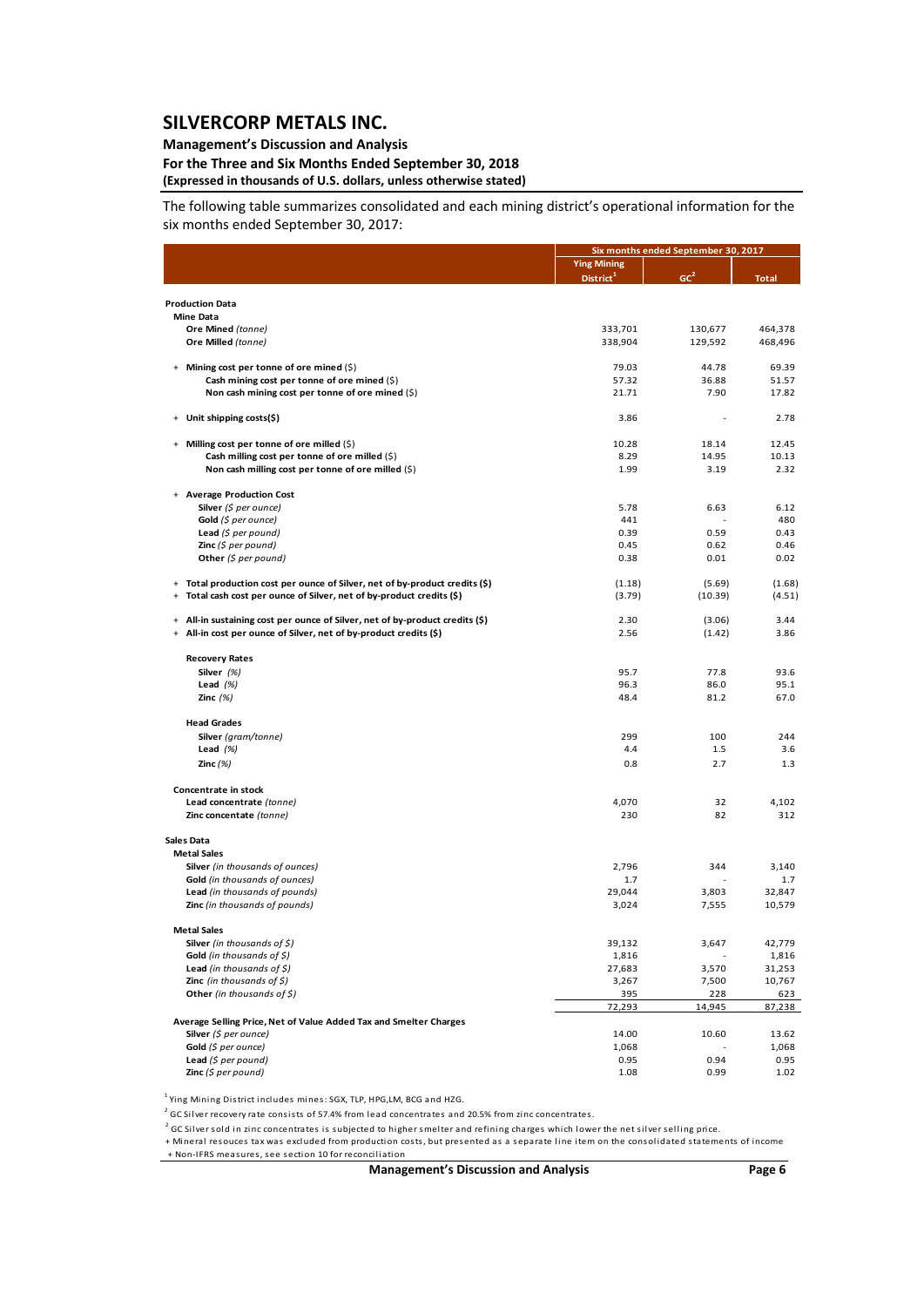#### **Management's Discussion and Analysis For the Three and Six Months Ended September 30, 2018 (Expressed in thousands of U.S. dollars, unless otherwise stated)**

#### (a) Mine and Mill Production

For the three months ended September 30, 2018 ("Q2 Fiscal 2019"), on a consolidated basis, the Company mined 248,419 tonnes of ore, an increase of 4% or 9,313 tonnes, compared to 239,106 tonnes in the three months ended September 30, 2017 ("Q2 Fiscal 2018"). Ore mined at the Ying Mining District increased by 4% or 7,368 tonnes, and ore mined at the GC Mine increased by 3% or 1,945 tonnes. Ore milled were 239,728 tonnes, up 1% compared to 237,594 tonnes of ore milled in Q2 Fiscal 2018. Ending stockpiled ore inventory as at September 30, 2018 was 21,362 tonnes, up 75% compared to 12,234 tonnes as at March 31, 2018.

For the six months ended September 30, 2018, on a consolidated basis, the Company mined 485,117 tonnes of ore, an increase of 4% or 20,739 tonnes, compared to 464,378 tonnes mined in the same prior year period. Ore mined at the Ying Mining District increased by 1% or 3,692 tonnes to 337,393 tonnes from 333,701 tonnes, and ore mined at the GC Mine increased by 13% or 17,047 tonnes to 147,724 tonnes from 130,677 tonnes in the same prior year period. In the same comparative period, ore milled increased 2% to 477,468 tonnes compared to 468,496 tonnes.

(b) Metal Sales

In Q2 Fiscal 2019, the Company sold approximately 1.9 million ounces of silver, 1,000 ounces of gold, and 19.4 million pounds of lead, up by 17%, 25%, and 15%, respectively, compared to 1.6 million ounces of silver, 800 ounces of gold, 16.9 million pounds of lead in Q2 Fiscal 2018 while zinc metal sold was 4.9 million pounds, down 12% compared to 5.6 million pound in Q2 Fiscal 2018. As at September 30, 2018, inventories of silver‐lead concentrate were 3,732 tonnes and zinc concentrate inventories were 598 tonnes, compared to 4,070 tonnes of silver-lead concentrate inventories and 370 tonnes of zinc concentrate inventories as at March 31, 2018.

For the six months ended September 30, 2018, the Company sold approximately 3.4 million ounces of silver, 1,700 ounces of gold, 34.3 million pounds of lead, and 11.3 million pounds of zinc, compared to 3.1 million ounces of silver, 1,700 ounces of gold, 32.8 million of lead, and 10.6 million pounds of zinc sold in the same prior year period.

(c) Mining and Milling Costs $<sup>1</sup>$ </sup>

In Q2 Fiscal 2019, the consolidated total mining costs and cash mining costs were \$72.71 and \$53.90 per tonne, compared to \$70.58 and \$52.77 per tonne, respectively, in Q2 Fiscal 2018. The 2% increase in the cash mining costs per tonne was mainly due to more tunnelling expensed at the GC Mine in the current quarter. The consolidated total milling costs and cash milling costs in Q2 Fiscal 2019 were \$11.60 and \$9.36 per tonne, down 7% and 8% compared to \$12.44 and \$10.14 per tonne, respectively, in Q2 Fiscal 2018.

Correspondingly, the consolidated total production costs and cash production costs per tonne of ore processed in Q2 Fiscal 2019 increased slightly by 2% and 1% to \$87.38 and \$66.33, respectively, from \$85.72 and \$65.61 in Q2 Fiscal 2018, but the consolidated cash production costs per tonne is 6% lower than the annual guidance of \$70.20 the Company provided in February 2018.

For the six months ended September 30, 2018, the consolidated total mining costs and cash mining costs were \$74.40 and \$55.05 per tonne, an increase of 7% and 7%, compared to \$69.39 and \$51.57 per tonne in the same prior year period. The consolidated total milling costs and cash milling costs were \$12.87 and \$10.54, an increase of 3% and 4%, respectively, compared to \$12.45 and \$10.13 per tonne in the same prior year period.

Correspondingly, the consolidated total production costs and cash production costs per tonne of ore processed for the six months ended September 30, 2018 were \$90.23 and \$68.55, an increase of 7%

 $1$  Non IFRS measure, please refer to section 10 for reconciliation

**Management's Discussion and Analysis Page 7**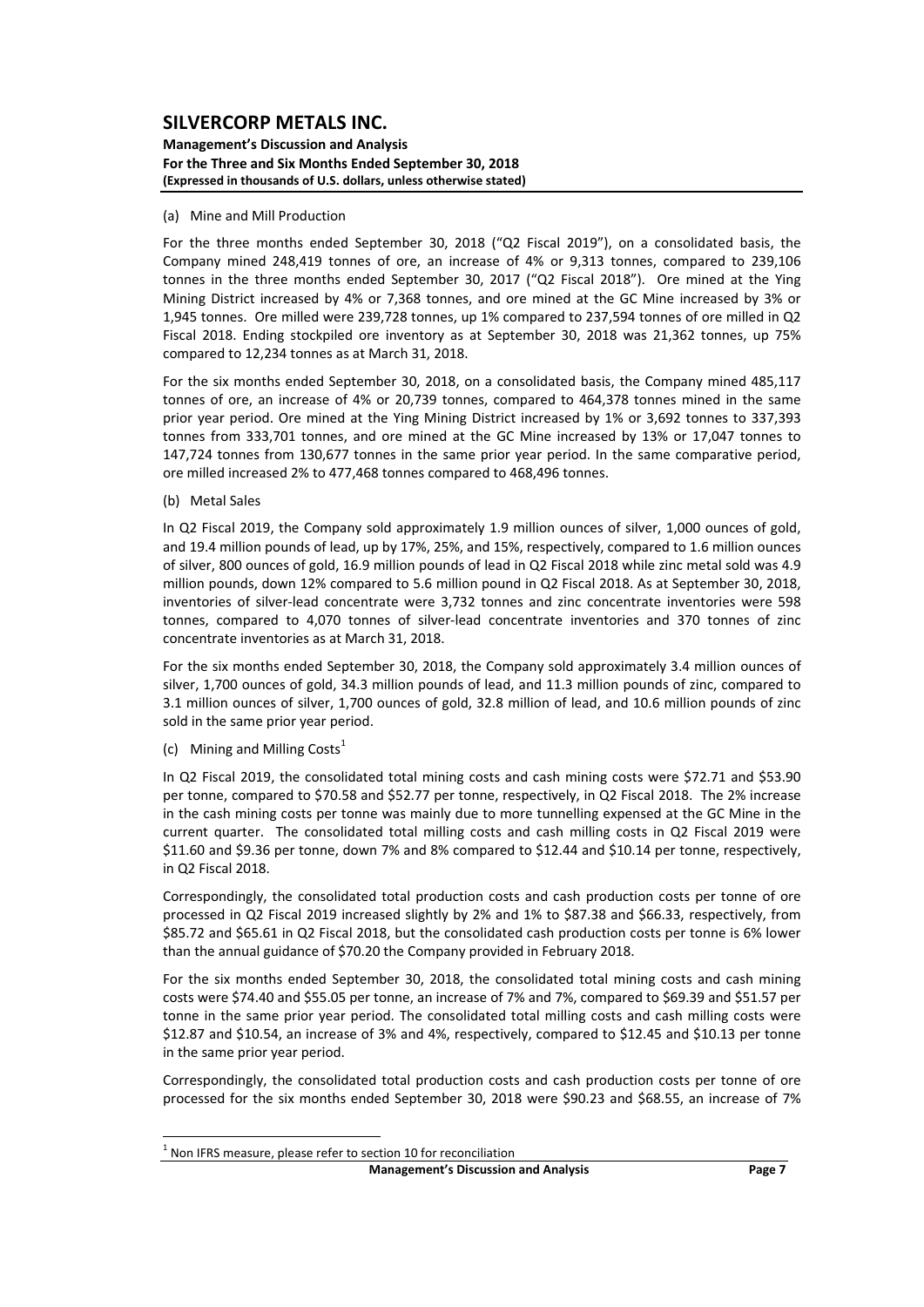#### **Management's Discussion and Analysis For the Three and Six Months Ended September 30, 2018 (Expressed in thousands of U.S. dollars, unless otherwise stated)**

and 6%, respectively, compared to \$84.62 and \$64.48 in the same prior year period, but the consolidated cash production costs is 2% lower than the annual guidance of \$70.20.

#### (d) Total and Cash Costs per Ounce of Silver, Net of By‐Product Credits

In Q2 Fiscal 2019, the consolidated total production costs and cash costs per ounce of silver, net of byproduct credits, were negative \$0.34 and negative \$3.37 compared to negative \$2.43 and negative \$5.16 respectively, in the prior year quarter. The increase in cash cost per ounce of silver, net of byproduct credits, is mainly due to a 14% decrease in by-product credits per ounce of silver, mainly arising from 8% and 18% decreases in the realized lead and zinc selling price. Sales from lead and zinc accounted for 48% of the total sales and amounted to \$23.2 million, a decrease of \$0.7 million, compared to \$23.9 million in Q2 Fiscal 2018.

For the six months ended September 30, 2018, the consolidated total production costs and cash costs per ounce of silver, net of by-product credits, were negative \$2.06 and negative \$5.18 compared to negative \$1.68 and negative \$4.51 respectively, in the same prior year period. The overall improvement in cash cost per ounce of silver, net of by-product credits, is mainly due to a 12% increase in by-product credits, mainly arising from 9% and 3% increases in the realized lead and zinc selling prices and 4% and 6% increase in lead and zinc metals sold. Sales from lead and zinc accounted for 51% of the total sales and amounted to \$47.6 million, an increase of \$5.6 million, compared to \$42.0 million in the prior year quarter.

#### (e) All‐in Sustaining Costs per Ounce of Silver, Net of By‐Product Credits

In Q2 Fiscal 2019, the consolidated all-in sustaining costs per ounce of silver, net of by-product credits, is \$2.54 compared to \$2.26 in Q2 Fiscal 2018. The increase was mainly due to the increase of cash costs per ounce of silver, net of by‐product credits as discussed above.

For the six months ended September 30, 2018, the consolidated all-in sustaining costs per ounce of silver, net of by-product credits is \$1.61 compared to \$3.44 in the same prior year period. The improvement was mainly due to an increase of \$5.4 million in by-product credits and a decrease of \$9.9 million in sustaining capital expenditures.

(f) Operation Review

#### *(i) Ying Mining District*

The Ying Mining District consists of several mines, including the SGX, HPG, TLP, LM, PCG, and HZG mines, and is the Company's primary source of production. The operational results at the Ying Mining District for the past five quarters are summarized in the table below:

| <b>Operational results - Ying Mining District</b> |                    |               |                |                          |                    |                                |         |  |  |  |  |
|---------------------------------------------------|--------------------|---------------|----------------|--------------------------|--------------------|--------------------------------|---------|--|--|--|--|
|                                                   | Q2 2019            | 01 2019       | Q4 2018        | Q3 2018                  | Q2 2018            | Six Months ended September 30, |         |  |  |  |  |
|                                                   | September 30, 2018 | June 30, 2018 | March 31, 2018 | <b>December 31, 2017</b> | September 30, 2017 | 2018                           | 2017    |  |  |  |  |
| <b>Ore Mined (tonne)</b>                          | 180.662            | 156.730       | 113,820        | 166.619                  | 173.294            | 337.393                        | 333,701 |  |  |  |  |
| <b>Ore Milled (tonne)</b>                         | 172.200            | 155.929       | 112.285        | 167.543                  | 173,946            | 328,129                        | 338,904 |  |  |  |  |
| <b>Head Grades</b>                                |                    |               |                |                          |                    |                                |         |  |  |  |  |
| Silver (gram/tonne)                               | 308                | 323           | 309            | 315                      | 294                | 315                            | 299     |  |  |  |  |
| Lead (%)                                          | 4.6                | 4.5           | 4.3            | 4.5                      | 4.3                | 4.6                            | 4.4     |  |  |  |  |
| Zinc (%)                                          | 0.9                | 1.1           | 1.0            | 1.0                      | 0.8                | 1.0                            | 0.8     |  |  |  |  |
| <b>Recoveries</b>                                 |                    |               |                |                          |                    |                                |         |  |  |  |  |
| Silver (%)                                        | 96.1               | 96.0          | 95.9           | 95.8                     | 95.6               | 96.1                           | 95.7    |  |  |  |  |
| Lead (%)                                          | 95.6               | 96.3          | 96.5           | 96.4                     | 96.2               | 95.8                           | 96.3    |  |  |  |  |
| Zinc (%)                                          | 51.2               | 54.5          | 54.5           | 57.3                     | 50.7               | 52.9                           | 48.4    |  |  |  |  |
| <b>Metal Sales</b>                                |                    |               |                |                          |                    |                                |         |  |  |  |  |
| Silver (in thousands of ounce)                    | 1,765              | 1,313         | 1,319          | 1,322                    | 1,472              | 3,078                          | 2,796   |  |  |  |  |
| Gold (in thousands of ounce)                      | 1.0                | 0.7           | 0.7            | 0.7                      | 0.8                | 1.7                            | 1.7     |  |  |  |  |
| Lead (in thousands of pound)                      | 17,359             | 13,313        | 12.649         | 13.487                   | 15.279             | 30.672                         | 29,044  |  |  |  |  |
| Zinc (in thousands of pound)                      | 1.648              | 2.133         | 1,106          | 2.006                    | 2,269              | 3.781                          | 3,024   |  |  |  |  |
| Cash mining costs (\$ per tonne)                  | 58.65              | 63.49         | 65.88          | 66.71                    | 59.67              | 62.15                          | 57.32   |  |  |  |  |
| Total mining costs (\$ per tonne)                 | 81.50              | 89.57         | 92.81          | 90.12                    | 81.20              | 86.50                          | 79.03   |  |  |  |  |
| Cash milling costs (\$ per tonne)                 | 8.54               | 10.30         | 12.59          | 9.84                     | 8.50               | 9.37                           | 8.29    |  |  |  |  |
| Total milling costs (\$ per tonne)                | 10.47              | 12.60         | 15.80          | 11.87                    | 10.45              | 11.48                          | 10.28   |  |  |  |  |
| Cash production costs (\$ per tonne)              | 71.45              | 78.10         | 82.84          | 80.60                    | 71.85              | 75.80                          | 69.47   |  |  |  |  |
|                                                   |                    |               |                |                          |                    |                                |         |  |  |  |  |
| Cash costs per ounce of silver (\$)               | (2.80)             | (6.25)        | (3.41)         | (4.53)                   | (4.27)             | (4.27)                         | (3.79)  |  |  |  |  |
| All-in sustaining costs per ounce of              |                    |               |                |                          |                    |                                |         |  |  |  |  |
| silver (\$)                                       | 1.52               | (0.28)        | 1.39           | 2.13                     | 1.08               | 0.75                           | 2.30    |  |  |  |  |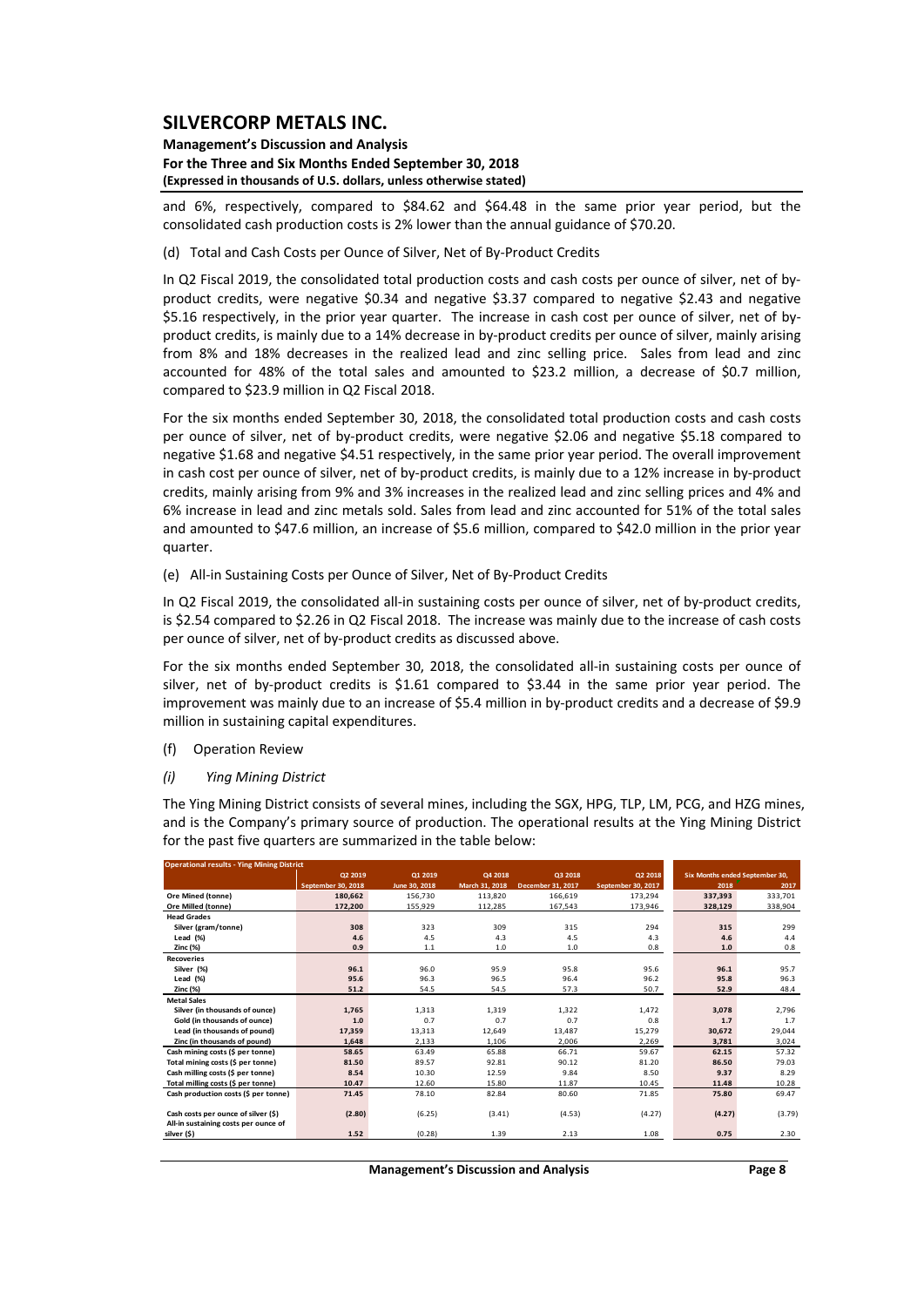**Management's Discussion and Analysis For the Three and Six Months Ended September 30, 2018 (Expressed in thousands of U.S. dollars, unless otherwise stated)**

## **i) Q2 Fiscal 2019 vs. Q2 Fiscal 2018**

In Q2 Fiscal 2019, the total ore mined at the Ying Mining District was 180,662 tonnes, an increase of 4% or 7,368 tonnes, compared to 173,294 tonnes mined in Q2 Fiscal 2018. Ore milled was 172,200 tonnes, a decrease of 1% or 1,746 tonnes compared to 173,946 tonnes in Q2 Fiscal 2018. As at September 30, 2018, stockpiled ore at the Ying Mining District was 19,269 tonne, an increase of 10,742 tonnes compared to 8,527 tonnes as at March 31, 2018.

Head grades of ore milled at the Ying Mining District in Q2 Fiscal 2019 were 308 grams per tonne ("g/t") for silver, 4.6% for lead, and 0.9% for zinc, compared to 294 g/t for silver, 4.3% for lead and 0.8% for zinc in Q2 Fiscal 2018. The Company continues to achieve good dilution control using its "Enterprise Blog" to assist and manage daily operations.

In Q2 Fiscal 2019, the Ying Mining District sold approximately 1.8 million ounces silver, 17.4 million pounds lead, and 1.6 million pounds zinc, compared to 1.5 million ounces silver, 15.3 million pounds lead, and 2.3 million pounds of zinc in Q2 Fiscal 2018. As at September 30, 2018, inventories of silverlead concentrate at the Ying Mining District were 3,452 tonnes and zinc concentrate inventories were 230 tonnes, compared to inventories of 4,050 tonnes of silver‐lead concentrate and 350 tonnes of zinc concentrate as at March 31, 2018.

Total and cash mining costs per tonne at the Ying Mining District in Q2 Fiscal 2019 were \$81.50 and \$58.65 per tonne, respectively, comparable to \$81.20 and \$59.67 per tonne in Q2 Fiscal 2018. Total and cash milling costs per tonne at the Ying Mining District in Q2 Fiscal 2019 were \$10.47 and \$8.54, also comparable to \$10.45 and \$8.50 in Q2 Fiscal 2018.

Correspondingly, the total production costs and cash production cost per tonne of ore processed in Q2 Fiscal 2019 at the Ying Mining District were \$96.23 and \$71.45, compared to \$95.33 and \$71.85 in Q2 Fiscal 2018, but the cash production costs per tonne is 5% lower than the annual guidance of \$75.40.

Cash cost per ounce of silver, net of by‐product credits, in Q2 Fiscal 2019 at the Ying Mining District, was negative \$2.80 compared to negative \$4.27 in the prior year quarter. The increase in the cash cost per ounce of silver, net of by‐product credits, is mainly due to a 15% decrease in by‐product credits per ounce of silver, mainly arising from 8% and 20% decreases in lead and zinc realized selling price. All in sustaining costs per ounce of silver, net of by-product credits, in Q2 Fiscal 2019 at the Ying Mining District was \$1.52 compared to \$1.08 in the prior year quarter. The increase was mainly due to the cash cost per ounce of silver, net of by‐product credits as discussed above.

In Q2 Fiscal 2019, approximately 22,672 metres or \$0.5 million worth of underground diamond drilling (Q2 Fiscal 2018 – 29,834 metres or \$0.6 million) and 5,376 metres or \$1.7 million worth of preparation tunnelling (Q2 Fiscal 2018 – 6,390 metres or \$1.9 million) were completed and expensed as mining preparation costs at the Ying Mining District. In addition, approximately 18,634 metres or \$6.0 million worth of horizontal tunnels, raises, ramps and declines (Q2 Fiscal 2018 - 16,958 metres or \$5.2 million) were completed and capitalized.

#### **ii) Six months ended September 30, 2018 vs. Six months ended September 30, 2017**

For the six months ended September 30, 2018, a total of 337,393 tonnes of ore were mined at the Ying Mining District, an increase of 1% or 3,692 tonnes compared to 333,701 tonnes mined in the same prior year period. Ore milled was 328,129 tonnes, down 3% or 10,775 tonnes compared to 338,904 tonnes in the same prior year period. Average head grades of ore processed were 315 g/t for silver, 4.6% for lead, and 1.0% for zinc compared to 299 g/t for silver, 4.4% for lead, and 0.8% for zinc, respectively, in the same prior year period.

During the same time periods, the Ying Mining District sold approximately 3.1 million ounces of silver, 1,700 ounces of gold, 30.7 million pounds of lead, and 3.8 million pounds of zinc, compared to 2.8 million ounces of silver, 1,700 ounces of gold, 29.0 million pounds of lead, and 3.0 million pounds of zinc in prior year period.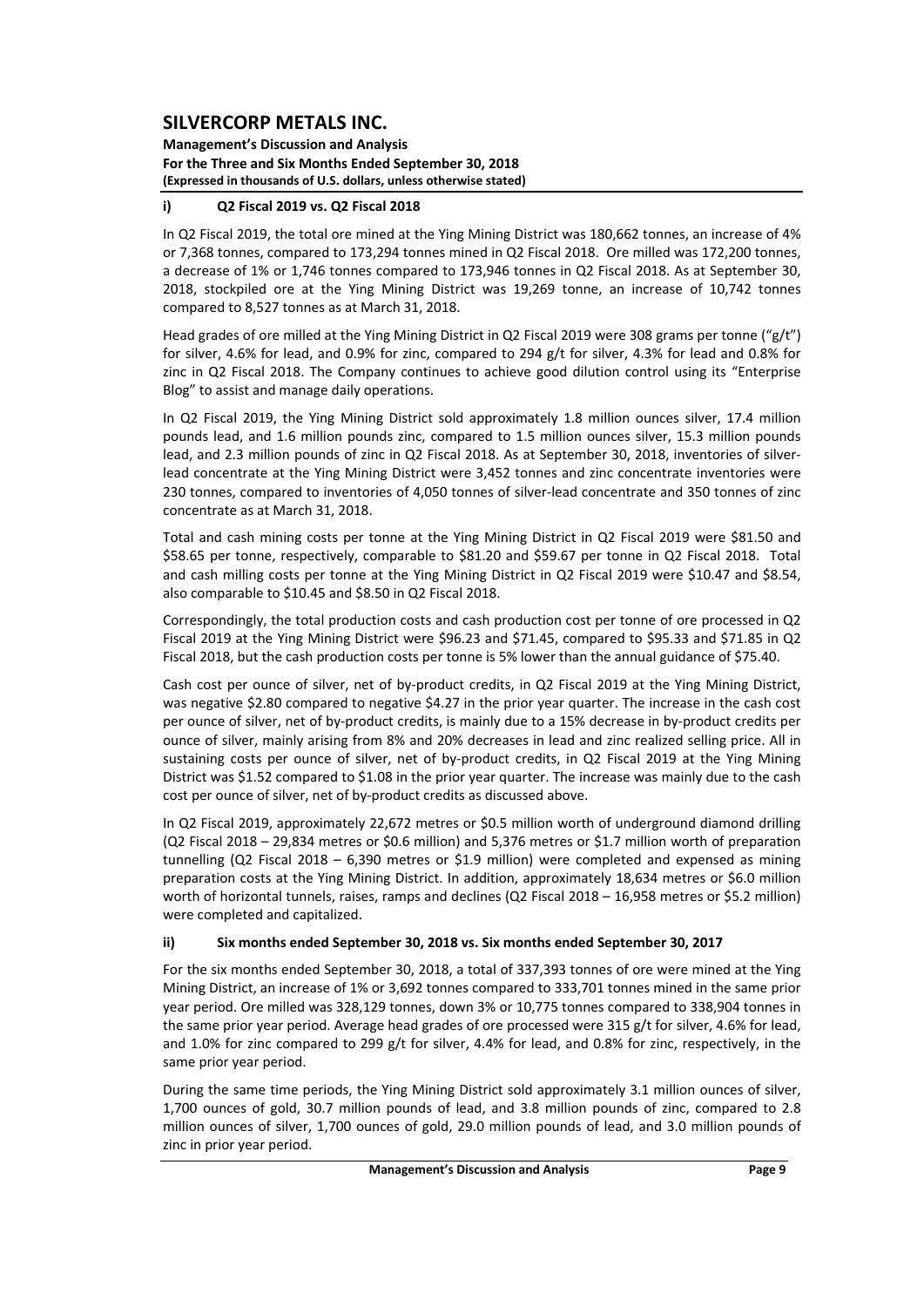#### **Management's Discussion and Analysis For the Three and Six Months Ended September 30, 2018 (Expressed in thousands of U.S. dollars, unless otherwise stated)**

For the six months ended September 30, 2018, the cash mining costs and cash milling costs at the Ying Mining District were \$62.15 per tonne and \$9.37 per tonne, an increase of 8% and 13%, respectively, compared to \$57.32 and \$8.29 in the same prior year period. The cash production cost was \$75.80 per tonne, slightly higher than the annual guidance of \$75.40.

Cash cost per ounce of silver and all in sustaining costs per ounce of silver, net of by - product credits, at the Ying Mining District, for the six months ended September 30, 2018, were negative \$4.27 and \$0.75 respectively, compared to negative \$3.79 and \$2.30 in the same prior year period.

For the six months ended September 30, 2018, approximately 49,521 metres or \$1.1 million worth of underground diamond drilling (same prior year period – 60,898 metres or \$1.3 million) and 10,917 metres or \$3.0 million worth of preparation tunnelling (same prior year period – 11,727 metres or \$3.3 million) were completed and expensed as mining preparation costs at the Ying Mining District. In addition, approximately 35,562 metres or \$12.5 million worth of horizontal tunnels, raises, and declines (same prior year period – 35,848 metres or \$10.2 million) were completed and capitalized.

## *(ii) GC Mine*

The operational results at the GC Mine for the past five quarters are summarized in the table below:

| <b>Operational results - GC Mine</b>            | Q2 2019            | 01 2019       | Q4 2018        | Q3 2018           | 02 2018            |         | <b>Six Months ended September 30,</b> |
|-------------------------------------------------|--------------------|---------------|----------------|-------------------|--------------------|---------|---------------------------------------|
|                                                 | September 30, 2018 | June 30, 2018 | March 31, 2018 | December 31, 2017 | September 30, 2017 | 2018    | 2017                                  |
| Ore Mined (tonne)                               | 67,757             | 79,967        | 29,442         | 85,665            | 65,812             | 147,724 | 130,677                               |
| Ore Milled (tonne)                              | 67,528             | 81,811        | 26,252         | 88,494            | 63,648             | 149,339 | 129,592                               |
| <b>Head Grades</b>                              |                    |               |                |                   |                    |         |                                       |
| Silver (gram/tonne)                             | 78                 | 87            | 96             | 97                | 102                | 83      | 100                                   |
| Lead $(\%)$                                     | 1.4                | 1.3           | 1.3            | 1.4               | 1.4                | 1.3     | 1.5                                   |
| <b>Zinc (%)</b>                                 | 2.8                | 2.9           | 2.9            | 2.8               | 2.8                | 2.8     | 2.7                                   |
| <b>Recovery Rates</b>                           |                    |               |                |                   |                    |         |                                       |
| Silver (%)                                      | 76.7               | 75.3          | 76.3           | 73.6              | 74.4               | 75.9    | 77.8                                  |
| Lead $(%)$                                      | 91.2               | 87.1          | 87.5           | 83.9              | 82.8               | 89.1    | 86.0                                  |
| <b>Zinc (%)</b>                                 | 83.3               | 84.8          | 85.7           | 81.3              | 81.6               | 84.1    | 81.2                                  |
| <b>Metal Sales</b>                              |                    |               |                |                   |                    |         |                                       |
| Silver (in thousands of ounce)                  | 136                | 150           | 63             | 196               | 155                | 286     | 344                                   |
| Lead (in thousands of pound)                    | 2,063              | 1,583         | 688            | 2,263             | 1,656              | 3,646   | 3,803                                 |
| Zinc (in thousands of pound)                    | 3,240              | 4,244         | 1,479          | 4,399             | 3,311              | 7,484   | 7,555                                 |
| Cash mining cost (\$ per tonne)                 | 41.25              | 36.78         | 45.92          | 35.48             | 34.60              | 38.83   | 36.88                                 |
| Total mining cost (\$ per tonne)                | 49.29              | 44.62         | 57.47          | 43.10             | 42.62              | 46.76   | 44.78                                 |
| Cash milling cost (\$ per tonne)                | 11.45              | 14.46         | 25.07          | 14.09             | 14.63              | 13.10   | 14.95                                 |
| Total milling cost (\$ per tonne)               | 14.47              | 17.14         | 33.41          | 16.45             | 17.90              | 15.93   | 18.14                                 |
| Cash production cost (\$ per tonne)             | 52.70              | 51.24         | 70.99          | 49.57             | 49.23              | 51.93   | 51.83                                 |
|                                                 |                    |               |                |                   |                    |         |                                       |
| Cash cost per ounce of silver (\$)              | (10.81)            | (18.81)       | (13.95)        | (15.34)           | (13.56)            | (15.01) | (10.39)                               |
| All-in sustaining cost per ounce of silver (\$) | (2.03)             | (11.36)       | (4.57)         | (4.52)            | (3.77)             | (6.92)  | (3.06)                                |

#### **i) Q2 Fiscal 2019 vs. Q2 Fiscal 2018**

In Q2 Fiscal 2019, the total ore mined at the GC Mine was 67,757 tonnes, an increase of 3% or 1,945 tonnes, compared to 65,812 tonnes mined in Q2 Fiscal 2018, while ore milled was 67,528 tonnes, an increase of 6% or 3,880 tonnes compared to 63,648 tonnes in Q2 Fiscal 2018. Average head grades of ore processed at the GC Mine were 78 g/t for silver, 1.4% for lead, and 2.8% for zinc compared to 102 g/t for silver, 1.4% for lead, and 2.8% for zinc in the prior year quarter.

In Q2 Fiscal 2019, the GC Mine sold 136 thousand ounces of silver, 2.1 million pounds of lead, and 3.2 million pounds of zinc, compared to 155 thousand ounces of silver, 1.7 million pounds of lead, and 3.3 million pounds of zinc sold in the prior year quarter. The decrease in metals sold at the GC Mine was mainly due to the increase in ending concentrate inventories. As at September 30, 2018, inventories of silver-lead concentrates were 280 tonnes and zinc concentrates were 368 tonnes, compared to inventories of 20 tonnes of silver-lead concentrate and 20 tonnes of zinc concentrate as at March 31, 2018.

Total and cash mining costs per tonne at the GC Mine in Q2 Fiscal 2019 were \$49.29 and \$41.25 per tonne, compared to \$42.62 and \$34.60 per tonne in Q2 Fiscal 2018. The increase in cash mining costs was mainly due to a \$0.3 million increase in mining preparation costs resulting from more underground drilling and tunnelling expensed in the current quarter. Total and cash milling costs per tonne at the GC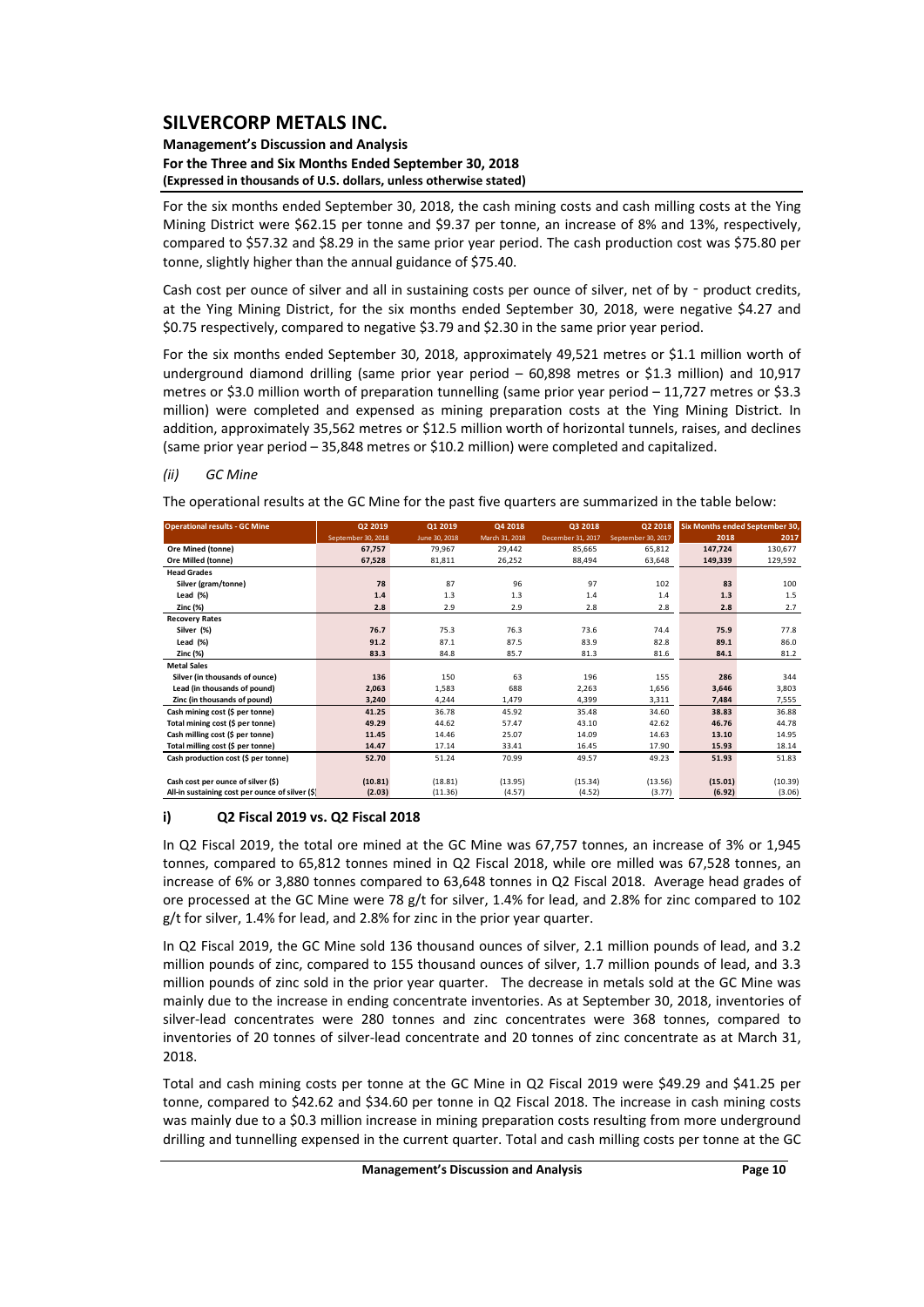#### **Management's Discussion and Analysis For the Three and Six Months Ended September 30, 2018 (Expressed in thousands of U.S. dollars, unless otherwise stated)**

Mine in Q2 Fiscal 2019 were \$14.47 and \$11.45, a decrease of 19% and 22%, respectively, compared to \$17.90 and \$14.63, respectively, in Q2 Fiscal 2018.

Correspondingly, the total production costs and cash production costs per tonne of ore processed in Q2 Fiscal 2019 at the GC Mine were \$63.76 and \$52.70, an increase of 5% and 7%, respectively, compared to \$60.52 and \$49.23 in the prior year quarter, but the cash production costs per tonne is an 8% lower than the annual guidance of \$57.20.

Cash costs per ounce of silver, net of by-product credits, at the GC Mine, was negative \$10.81 compared to negative \$13.56 in the prior year quarter. The increase was mainly due to a \$0.3 million or 11% increase cash production costs expensed into cost of sales and a \$0.3 million or 5% decrease in by‐ product credits mainly resulting from an 11% and 17% decrease in net realized lead and zinc selling prices at the GC Mine.

All in sustaining costs per ounce of silver, net of by‐product credits, in Q2 Fiscal 2019 at the GC Mine was negative \$2.03 compared to negative \$3.77 in the prior year quarter, and the increase was mainly due to higher cash costs per ounce of silver, net of by product credits as discussed above.

In Q2 Fiscal 2019, approximately 7,355 metres or \$0.3 million worth of underground diamond drilling (Q2 Fiscal 2018 – 5,511 metres or \$0.2 million) and 5,243 metres or \$1.4 million worth of tunnelling (Q2 Fiscal 2018 – 3,940 metres or \$1.1 million) were completed and expensed as mining preparation costs at the GC Mine. In addition, approximately 241 metres or \$0.2 million of horizontal tunnels, raises and declines (Q2 Fiscal 2018 – 105 metres or \$0.1 million) were completed and capitalized.

## **ii) Six months ended September 30, 2018 vs. Six months ended September 30, 2017**

For the six months ended September 30, 2018, a total of 147,724 tonnes of ore were mined and 149,339 tonnes were milled at the GC Mine compared to 130,677 tonnes mined and 129,592 tonnes milled in the same prior year period. Average head grades of ore milled were 83 g/t for silver, 1.3% for lead, and 2.8% for zinc compared to 100 g/t for silver, 1.5% for lead, and 2.7% for zinc, respectively, in the same prior year period.

During the same time periods, the GC Mine sold approximately 286 thousand ounces of silver, 3.6 million pounds of lead, and 7.5 million pounds of zinc, compared to 344 thousand ounces of silver, 3.8 million pounds of lead, and 7.6 million pounds of zinc in the same prior year period.

For the six months ended September 30, 2018, the cash mining costs at the GC Mine was \$38.83 per tonne, an increase of 5% compared to \$36.88 per tonne in the same prior year period. The increase in the cash mining costs was mainly due to a \$0.7 million increase in mining preparation as more underground drilling and tunnelling was expensed in the current period. The cash milling costs was \$13.10 per tonne, a decrease of 12% compared to \$14.95 in the same prior year period. Correspondingly, the total production costs and cash production costs per tonne at the GC Mine were \$62.69 and \$51.93, comparable to \$62.92 and \$51.83 in the prior year period, but cash production costs per tonne 9% lower than the annual guidance of \$57.20

Cash costs per ounce of silver and all in sustaining costs per ounce of silver, net of by‐product credits, at the GC Mine, for the six months ended September 30, 2018, were negative \$15.01 and negative \$6.92 respectively, compared to negative \$10.39 and negative \$3.06 in the same prior year period.

For the six months ended September 30, 2018, approximately 14,774 metres or \$0.7 million worth of underground diamond drilling (same prior year period – 10,483 metres or \$0.5 million) and 10,484 m or \$3.0 million of tunnelling (same prior year period – 9,232 metres or \$2.4 million) were completed and expensed as mining preparation costs at the GC Mine. In addition, approximately 779 metres or \$0.7 million of horizontal tunnels, raise, and declines (same prior year period – 263 metres or \$0.2 million) were completed and capitalized.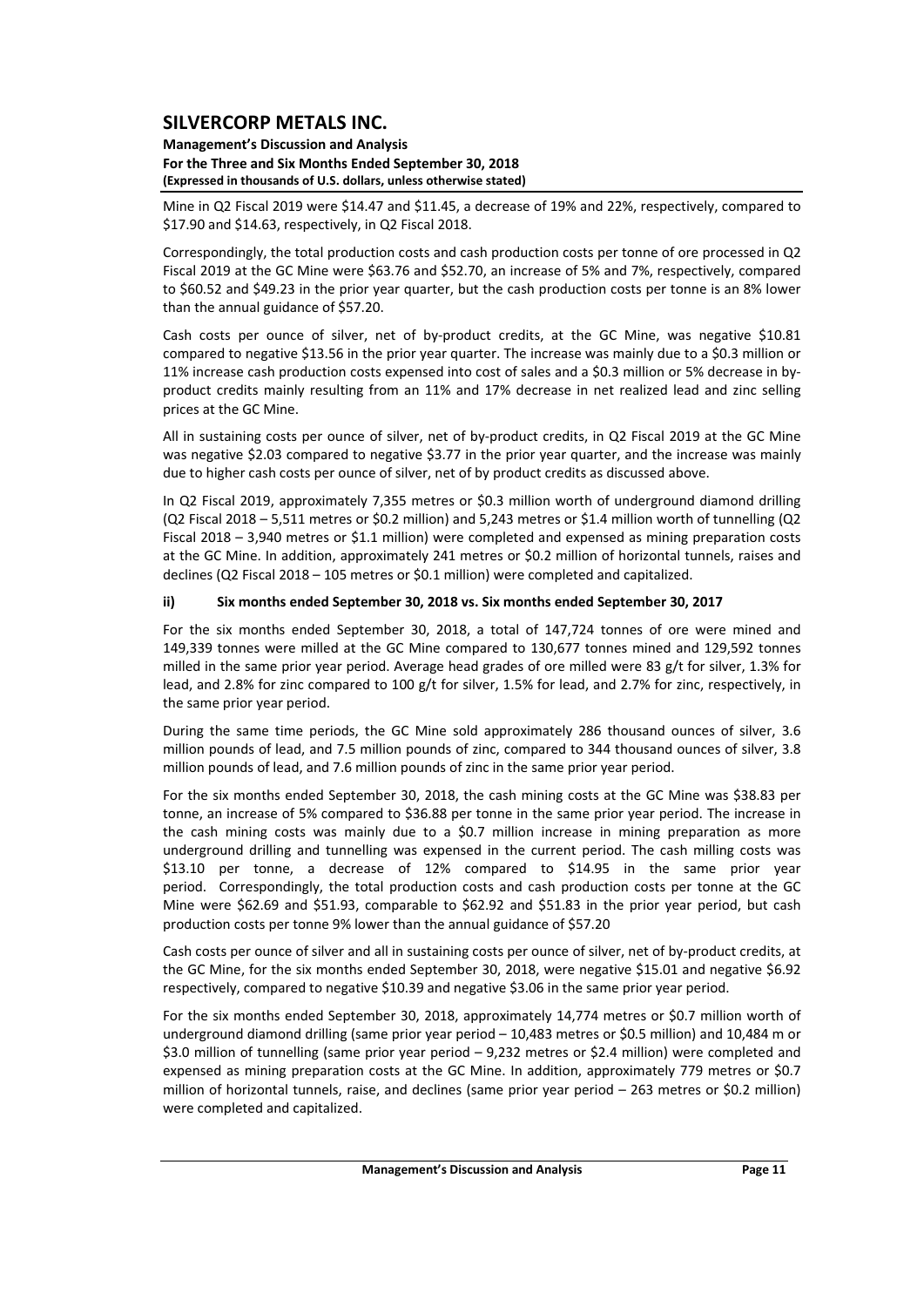#### **Management's Discussion and Analysis For the Three and Six Months Ended September 30, 2018 (Expressed in thousands of U.S. dollars, unless otherwise stated)**

In October 2018, the Company exercised its first right of refusal and entered into an agreement with GRT Mining Investment (Beijing) Co., Ltd. ("GRT"), the 5% equity shareholder of GC Mine and a related party of the Company as it is controlled by a relative of an officer and director of the Company, to acquire its 4% ownership in GC Mine for cash consideration of \$2.2 million (RMB¥15 million). The acquisition price is at 54% discount of the net present value estimated per AMC's independent 43‐101 report released on July 25, 2018. After this transaction, the Company owns 99% ownership in GC Mine.

## *(iii) BYP Mine*

The BYP Mine was placed on care and maintenance in August 2014 in consideration of the required capital upgrades to sustain its ongoing production and the market environment. The Company continues to review alternatives for this project and is also carrying out activities to renew its mining license.

## *(iv) XHP Project*

Activities at the XHP project, a development stage project, were suspended in Fiscal 2014. In light of the recent increase in lead and zinc prices, the Company has resumed activities at the XHP project to review and evaluate alternatives for this project.

## **4. Investment in New Pacific Metals Corp. ("NUAG")**

New Pacific Metals Corp. ("NUAG") is a Canadian public company listed on the TSX Venture Exchange (symbol: NUAG). NUAG is a related party of the Company by way of two common directors and officers, and the Company accounts for its investment in NUAG using the equity method as it is able to exercise significant influence over the financial and operating policies of NUAG.

As at September 30, 2018, the Company owned 39,280,900 common shares (March 31, 2018 –  $39,280,900$ ) of NUAG, representing an ownership interest of  $29.8%$  (March 31, 2018 – 29.8%). The summary of the investment in NUAG common shares and its market value as at the respective balance sheet dates are as follows:

|                                     |            |      |        | Value of NUAG's     |
|-------------------------------------|------------|------|--------|---------------------|
|                                     | Number of  |      |        | common shares per   |
|                                     | shares     |      | Amount | quoted market price |
| Balance, April 1, 2017              | 10,806,300 |      | 8,517  | 8,517               |
| Participate in Private placement    | 28,000,000 |      | 23,352 |                     |
| Purchase from open market           | 474,600    |      | 509    |                     |
| Share of net loss                   |            |      | (700)  |                     |
| Share of other comprehensive income |            |      | 461    |                     |
| Impairment recovery                 |            |      | 4,714  |                     |
| Dilution gain                       |            |      | 822    |                     |
| Foreign exchange impact             |            |      | 326    |                     |
| Balance March 31, 2018              | 39,280,900 | - \$ | 38,001 | - \$<br>50,266      |
| Share of net loss                   |            |      | (384)  |                     |
| Share of other comprehensive income |            |      | 617    |                     |
| Foreign exchange impact             |            |      | (149)  |                     |
| Balance September 30, 2018          | 39,280,900 | \$   | 38,085 | S<br>47,337         |

NUAG acquired a 100% interest in the Silver Sand Property, an early‐stage exploration projects in the Potosi Department of Bolivia, in July 2017 and commenced a 30,000 meters exploration drilling program in October 2017. Exploration results of this drilling program have not yet been released by NUAG as of the date of this MD&A.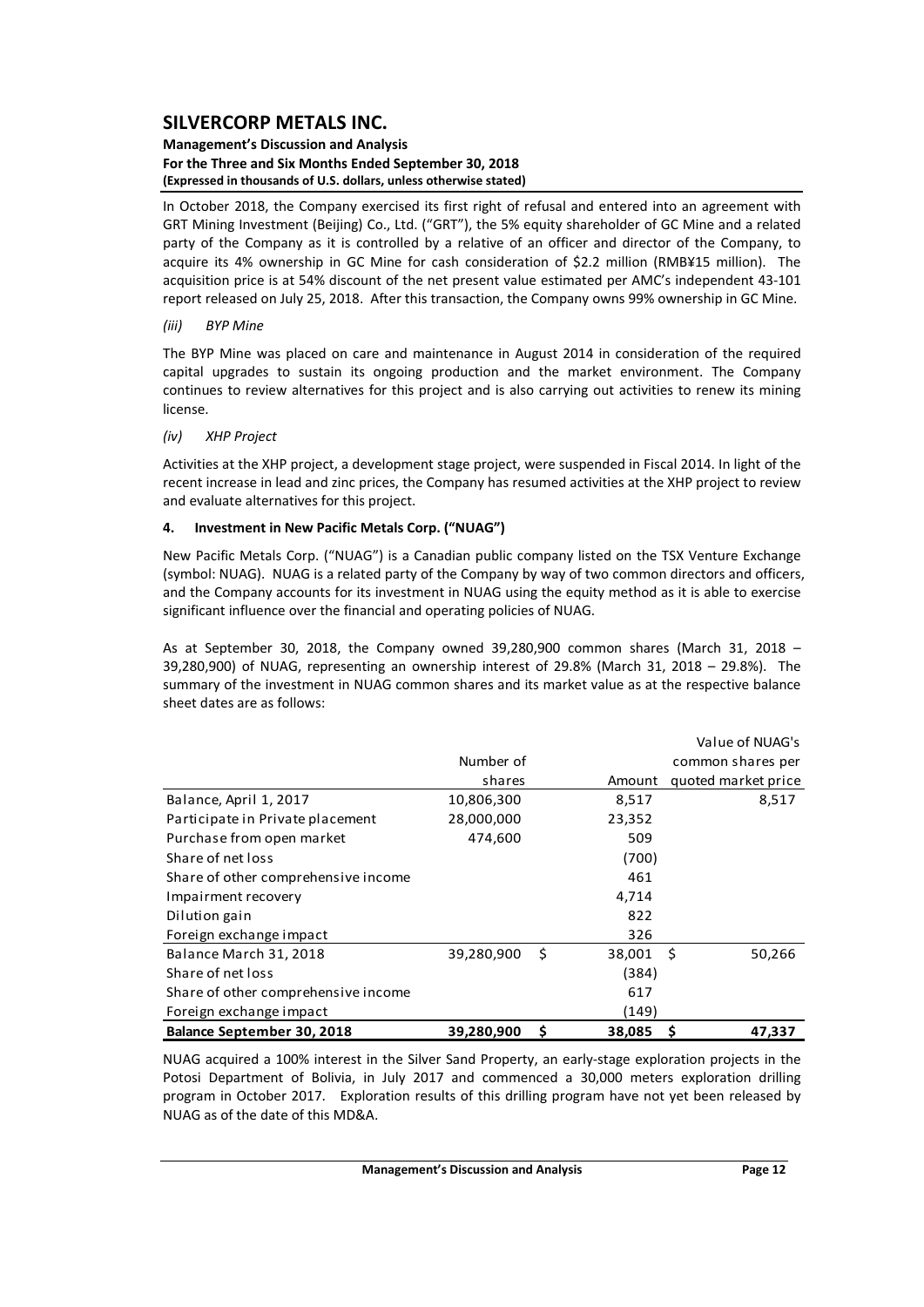#### **Management's Discussion and Analysis For the Three and Six Months Ended September 30, 2018 (Expressed in thousands of U.S. dollars, unless otherwise stated)**

In July 2018, NUAG entered into an acquisition option agreement with private owners to acquire their 100% interest in certain mineral concessions located adjacent to the Silver Sand project. NUAG also expects to enter into additional acquisition option agreements with other private concession owners to further expand the mineral concession area for the Silver Sand project.

#### **5. Second Quarter Fiscal 2019 Financial Results**

(a) Summary of Quarterly Results

The tables below set out selected quarterly results for the past eight quarters:

|                                          | Sep 30, 2018 |    | Jun 30, 2018 |    | Mar 31, 2018 |    | Dec 31, 2017  |
|------------------------------------------|--------------|----|--------------|----|--------------|----|---------------|
| Sales                                    | \$<br>48,091 | \$ | 45,125       | \$ | 38,449       | \$ | 44,352        |
| <b>Gross Profit</b>                      | 22,700       |    | 24,851       |    | 19,107       |    | 23,166        |
| Expenses and foreigh exchange            | (6,080)      |    | (4, 486)     |    | (4, 403)     |    | (5,581)       |
| Impairment reversal                      |              |    |              |    | 4,714        |    |               |
| Dilution gain on investment in associate |              |    |              |    |              |    | 822           |
| Other Items                              | 220          |    | 311          |    | 628          |    | 1,962         |
| Net income                               | 11,077       |    | 14,177       |    | 14,713       |    | 16,067        |
| Net income, attributable to the          |              |    |              |    |              |    |               |
| shareholders of the Company              | 8,037        |    | 10,921       |    | 12,194       |    | 12,718        |
| Basic earnings per share                 | 0.05         |    | 0.07         |    | 0.07         |    | 0.08          |
| Diluted earnings per share               | 0.05         |    | 0.06         |    | 0.07         |    | 0.07          |
| Cash dividend declared                   |              |    | 2,095        |    |              |    | 1,683         |
| Cash dividended declared per share       |              |    | 0.01         |    |              |    | 0.01          |
|                                          |              |    |              |    |              |    |               |
|                                          | Sep 30, 2017 |    | Jun 30, 2017 |    | Mar 31, 2017 |    | Dec 31, 2016* |
| Sales                                    | \$<br>47,541 | Ś. | 39,697       | Ŝ. | 34,064       | Ś. | 47,838        |
| <b>Gross Profit</b>                      | 25,606       |    | 20,005       |    | 20,304       |    | 25,019        |
| Expenses and foreigh exchange            | (6, 274)     |    | (7,026)      |    | (5,083)      |    | (3, 197)      |
| Impairment reversal                      |              |    |              |    | 5,278        |    |               |
| Gain on disposal of NSR                  |              |    | 4,320        |    |              |    |               |
| Other Items                              | 533          |    | 236          |    | 981          |    | 169           |
| Net Income                               | 14,602       |    | 13,514       |    | 16,334       |    | 16,638        |
| Net income, attributable to the          |              |    |              |    |              |    |               |
| shareholders of the Company              | 11,145       |    | 10,937       |    | 13,507       |    | 13,115        |
| Basic earnings per share                 | 0.07         |    | 0.07         |    | 0.08         |    | 0.08          |
| Diluted earnings per share               | 0.07         |    | 0.06         |    | 0.08         |    | 0.08          |
| Cash dividend declared                   |              |    | 1,679        |    |              |    | 1,585         |

\*Mineral resources tax has been excluded from expenses but included as part of cost of sales

Financial results including sales, gross profit, net income, basic earnings per share, and diluted earnings per share are heavily influenced by changes in commodity prices, particularly, the silver and lead price.

(b) Financial Results

**Net income attributable to equity shareholders of the Company** in Q2 Fiscal 2019 was \$8.0 million, or \$0.05 per share, compared to \$11.1 million, or \$0.07 per share in the three months ended September 30, 2017 ("Q2 Fiscal 2018").

The Company's financial results in Q2 Fiscal 2019 were mainly impacted by i) a decrease of 11%, 4%, 8%, and 18% in the realized selling prices for silver, gold, lead and zinc, respectively compared to Q2 Fiscal 2018, and ii) an increase of 17% and 15% of silver and lead metals sold.

Net income attributable to the shareholders of the Company for the six months ended September 30, 2018 was \$19.0 million, or \$0.11 per share, an effective increase of \$1.2 million or 7% over the same

**Management's Discussion and Analysis Page 13**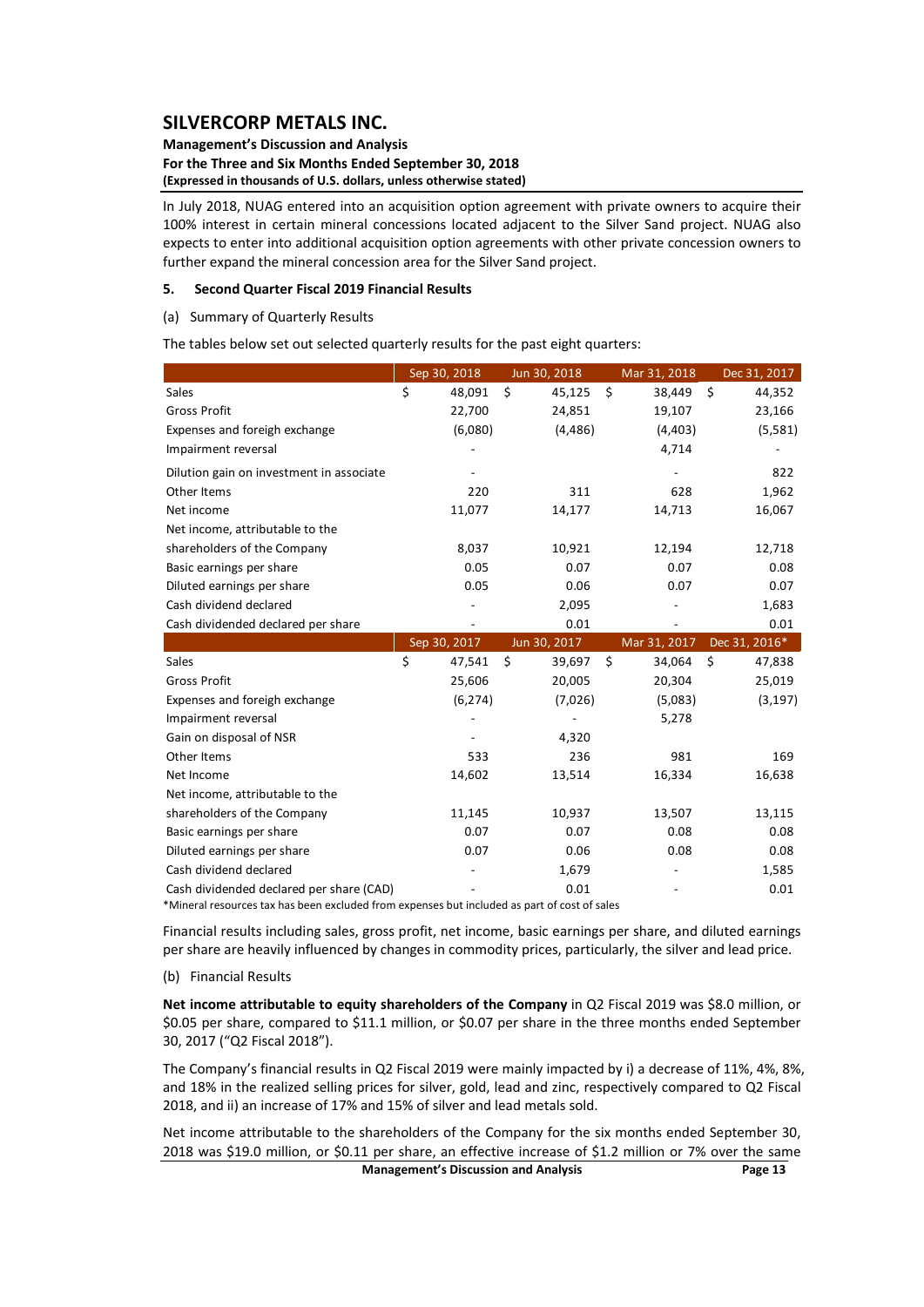#### **Management's Discussion and Analysis For the Three and Six Months Ended September 30, 2018 (Expressed in thousands of U.S. dollars, unless otherwise stated)**

prior year period, which was \$17.8 million or \$0.10 per share after excluding a one‐time gain on the sale of a Net Smelter Royalty, which increased the actual net income to shareholders to \$22.1 million or \$0.13 per share in the same prior year period.

**Sales** in Q2 Fiscal 2019 were \$48.1 million, up 1% compared to \$47.5 million in Q2 Fiscal 2018. Silver and gold sales represented \$23.4 million and \$1.0 million, respectively, while base metals represented \$23.6 million of total sales, compared to silver, gold and base metals sales of \$22.6 million, \$0.9 million, and \$24.1 million, respectively, in Q2 Fiscal 2018.

For the six months ended September 30, 2018, sales were \$93.2 million, up 7% from \$87.2 million in the same prior year period. Silver and gold sales were \$43.3 million and \$1.7 million, respectively, while base metals represented \$48.2 million of total sales, compared to silver, gold, and base metals sales of \$42.8, \$1.8 million and \$42.6 million, respectively, in the same prior year period.

Fluctuation in sales revenue is mainly dependent on metal sales and realized metal prices. The net realized selling price is calculated using the Shanghai Metal Exchange ("SME") price, less smelter charges, recovery, and value added tax ("VAT") at a rate of 16% (VAT is not applied to gold sales). The following table is a reconciliation of the Company's net realized selling prices in Q2 Fiscal 2019, including a comparison with London Metal Exchange ("LME") prices:

|                                        | Silver (in US\$/ounce) |         |  |         | Gold (in US\$/ounce) |         |  |         | Lead (in US\$/pound) |              |  |         | Zinc (in US\$/pound) |         |  |         |
|----------------------------------------|------------------------|---------|--|---------|----------------------|---------|--|---------|----------------------|--------------|--|---------|----------------------|---------|--|---------|
|                                        |                        | 02 2019 |  | Q2 2018 |                      | Q2 2019 |  | Q2 2018 |                      | Q2 2019      |  | Q2 2018 |                      | Q2 2019 |  | Q2 2018 |
| Net realized selling prices            |                        | 12.33   |  | 13.89   |                      | 1.024   |  | 1.071   | S                    | 0.97         |  | 1.05    | .s                   | 0.89    |  | 1.09    |
| Add back: Value added taxes            |                        | 1.97    |  | 2.36    |                      |         |  |         |                      | 0.16         |  | 0.18    |                      | 0.14    |  | 0.19    |
| Add back: Smelter charges and recovery |                        | 1.81    |  | 0.17    |                      | 194     |  | 219     |                      | 0.14         |  | 0.06    |                      | 0.41    |  | 0.40    |
| <b>SME</b>                             |                        | 16.11   |  | 16.42   |                      | 1.218   |  | 1.290   |                      | 1.27         |  | 1.29    |                      | 1.45    |  | 1.68    |
| <b>LME</b>                             |                        | 15.03   |  | 16.84   |                      | 1.213   |  | 1,278   | S                    | $0.95 \quad$ |  | 0.85    |                      | 1.15    |  | 1.34    |

**Cost of sales** in Q2 Fiscal 2019 was \$25.4 million compared to \$21.9 million in Q2 Fiscal 2018. The cost of sales included \$18.2 million (Q2 Fiscal 2018 - \$16.2 million) cash production costs, \$1.4 million mineral resources tax (Q2 Fiscal 2018 ‐ \$1.3 million), and \$5.8 million (Q2 Fiscal 2018 ‐ \$4.4 million) depreciation and amortization charges. The increase in cash production costs and depreciation and amortization charges was mainly due to more metals sold in the current quarter while the increase in mineral resources tax was due to higher sales achieved in Q2 Fiscal 2019.

For the six months ended September 30, 2018, cost of sales was \$45.7 million compared to \$41.6 million in the same prior year period. The cost of sales included \$32.5 million cash production costs, \$2.6 million mineral resources taxes and \$10.5 million depreciation and amortization charges compared to \$30.3 million production costs, \$2.4 million mineral resources taxes and \$8.9 million depreciation and amortization respectively, in the same prior year period.

**Gross profit margin** in Q2 Fiscal 2019 was 47%, compared to 54% in Q2 Fiscal 2018, with the decrease mainly due to the decrease in metal selling prices. Ying Mining District's gross profit margin was 50% compared to 56% in Q2 Fiscal 2018. GC Mine's gross profit margin was 29% compared to 40% in Q2 Fiscal 2018.

For the six months ended September 30, 2018, gross profit margin was 51% compare to 52% in the same prior year period. Ying Mining District's gross profit margin was 54% compared to 56% in the same prior year period. GC Mine's profit margin was 35% compared to 34% in the same prior year period.

**General and administrative expenses** in Q2 Fiscal 2019 and the six months ended September 30, 2018 were \$4.6 million and \$9.1 million (Q2 Fiscal 2018 ‐ \$4.5 million, six months ended September 30, 2017 ‐ \$9.0 million), and the increase was mainly due to non‐cash share‐based compensation expenses. Items included in general and administrative expenses are as follows:

(i) **Amortization expenses** of \$0.3 million and \$0.6 million (Q2 Fiscal 2018 ‐ \$0.3 million, six months ended September 30, 2017 – \$0.8 million);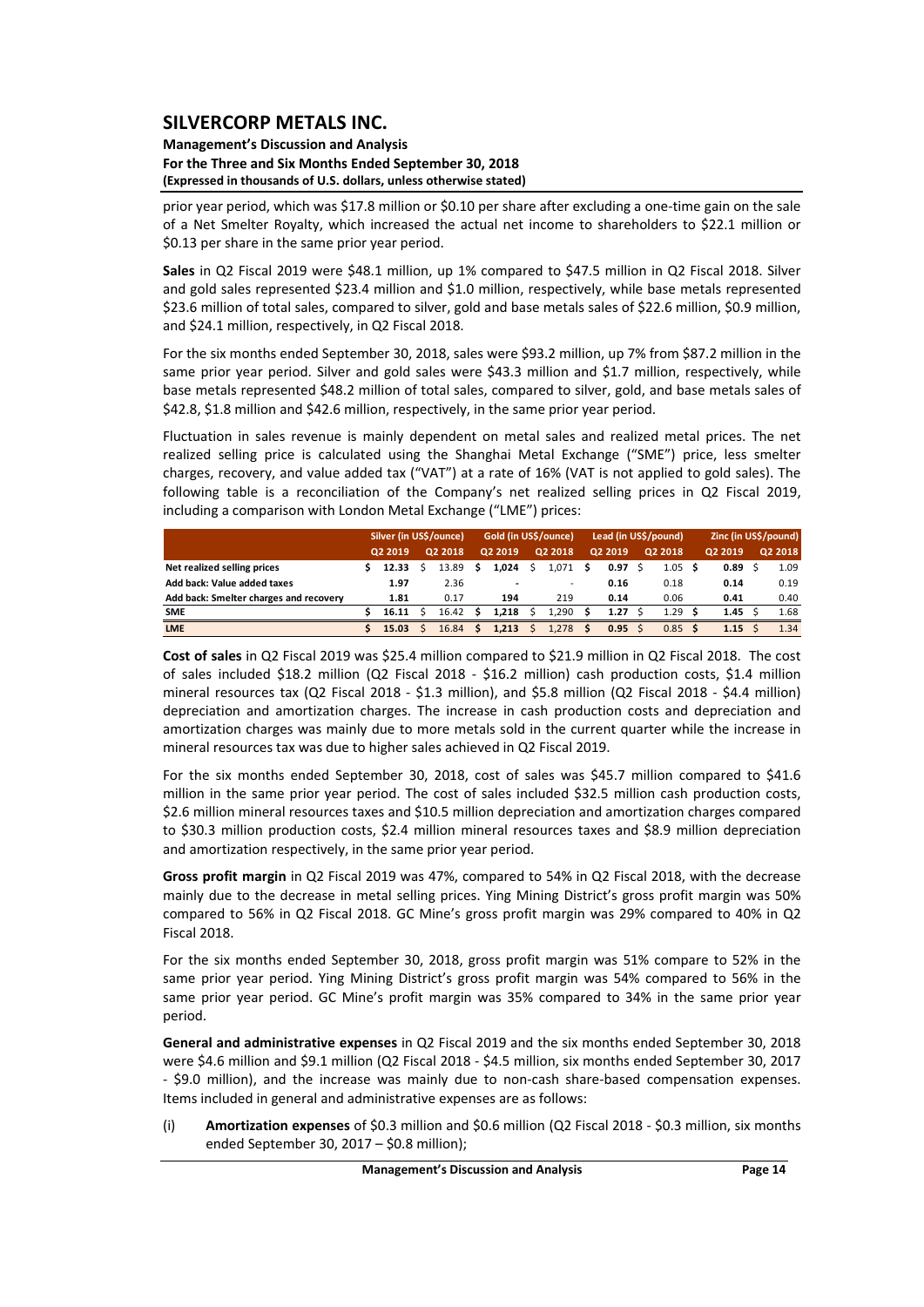**Management's Discussion and Analysis For the Three and Six Months Ended September 30, 2018 (Expressed in thousands of U.S. dollars, unless otherwise stated)**

- (ii) **Office and administrative expenses** of \$1.6 million and \$3.1 million (Q2 Fiscal 2018 ‐ \$1.9 million, six months ended September 30, 2017 – \$3.0 million);
- (iii) **Salaries and benefits** of \$2.1 million and \$4.2 million (Q2 Fiscal 2018 ‐ \$1.9 million, six months ended September 30, 2017 – \$4.1 million);
- (iv) **Share‐based compensation expense** of \$0.5 million and \$0.9 million (Q2 Fiscal 2018 ‐ \$0.3 million, six months ended September 30, 2017 – \$0.7 million); and
- (v) **Professional fees** of \$0.2 million and \$0.3 million (Q2 Fiscal 2018 ‐ \$0.2 million, six months ended September 30, 2017 – \$0.6 million).

**Government fees and other taxes** in Q2 Fiscal 2019 and the six months ended September 30, 2018 were \$0.7 million and \$1.6 million (Q2 Fiscal 2018 ‐ \$0.7 million, six months ended September 30, 2017 – \$1.5 million). Government fees include environmental protection fee and mineral resources compensation fee. Other taxes were composed of surtax on value-added tax, land usage levy, stamp duty and other miscellaneous levies, duties and taxes imposed by the state and local Chinese government.

**Foreign exchange loss** in Q2 Fiscal 2019 was \$0.7 million compared to \$1.1 million in Q2 Fiscal 2018. For the six months ended September 30, 2018, \$0.1 million foreign exchange gain was recorded compared to \$2.7 million loss recorded in the same prior year period. The foreign exchange gain or loss is mainly driven by the fluctuation of the RMB and US dollar against the functional currency of the entities.

**Loss on disposal of plant and equipment** in Q2 Fiscal 2019 and six months ended September 30, 2018 were \$124 and \$134 (Q2 Fiscal 2018 - \$6, six months ended September 30, 2017 - \$176). The loss was related to the disposal of obsolete equipment.

**Gain on sales of Net Smelter Royalty** in Q2 Fiscal 2019 and the six months ended September 30, 2018 was \$nil. For the six months ended September 30, 2017, the Company recorded a gain of \$4.3 million on the disposal of mineral rights and properties. On April 5, 2017, the Company entered into a royalty purchase and sale agreement (the "Agreement") with Maverix Metals Inc. ("Maverix"), a publicly traded (TSX‐V: MMX) Canadian precious metals royalty and streaming company, to sell its 2.5% net smelter royalty ("NSR") on the Silvertip Mine for consideration of up to 6,600,000 of Maverix's common shares payable as follows:

- 3,800,000 common shares of Maverix on closing of the transaction; and
- 2,800,000 common shares of Maverix when the Silvertip Mine achieves (i) commercial production, and (ii) a cumulative throughput of 400,000 tonnes of ore through the processing plant.

On April 19, 2018, the transaction was closed and the Company received a total of 3,800,000 Maverix common shares valued at \$4,319 (CAD\$5.8 million) and recognized a gain of \$4,319 on the disposal of the NSR.

**Share of loss in an associate** in Q2 Fiscal 2019 and six months ended September 30, 2018 were \$0.1 million and \$0.4 million (Q2 Fiscal  $2018 - 50.1$  million, six months ended September 30, 2017 – \$0.4 million), representing the Company's equity pickup in NUAG.

**Finance income** in Q2 Fiscal 2019 and the six months ended September 30, 2018 were \$0.8 million and \$1.6 million (Q2 Fiscal 2018 - \$0.7 million, six months ended September 30, 2017 - \$1.2 million). The Company invests in high yield short‐term investments as well as long term corporate bonds.

**Finance costs** in Q2 Fiscal 2019 and the six months ended September 30, 2018 were \$0.2 million and \$0.3 million (Q2 Fiscal 2018 ‐ \$0.1 million, six months ended September 30, 2017 – \$0.2 million). The finance costs in the current period were related to the unwinding of the discount of the environmental rehabilitation provisions and the bank loan, the Company's 77.5% owned subsidiary Henan Found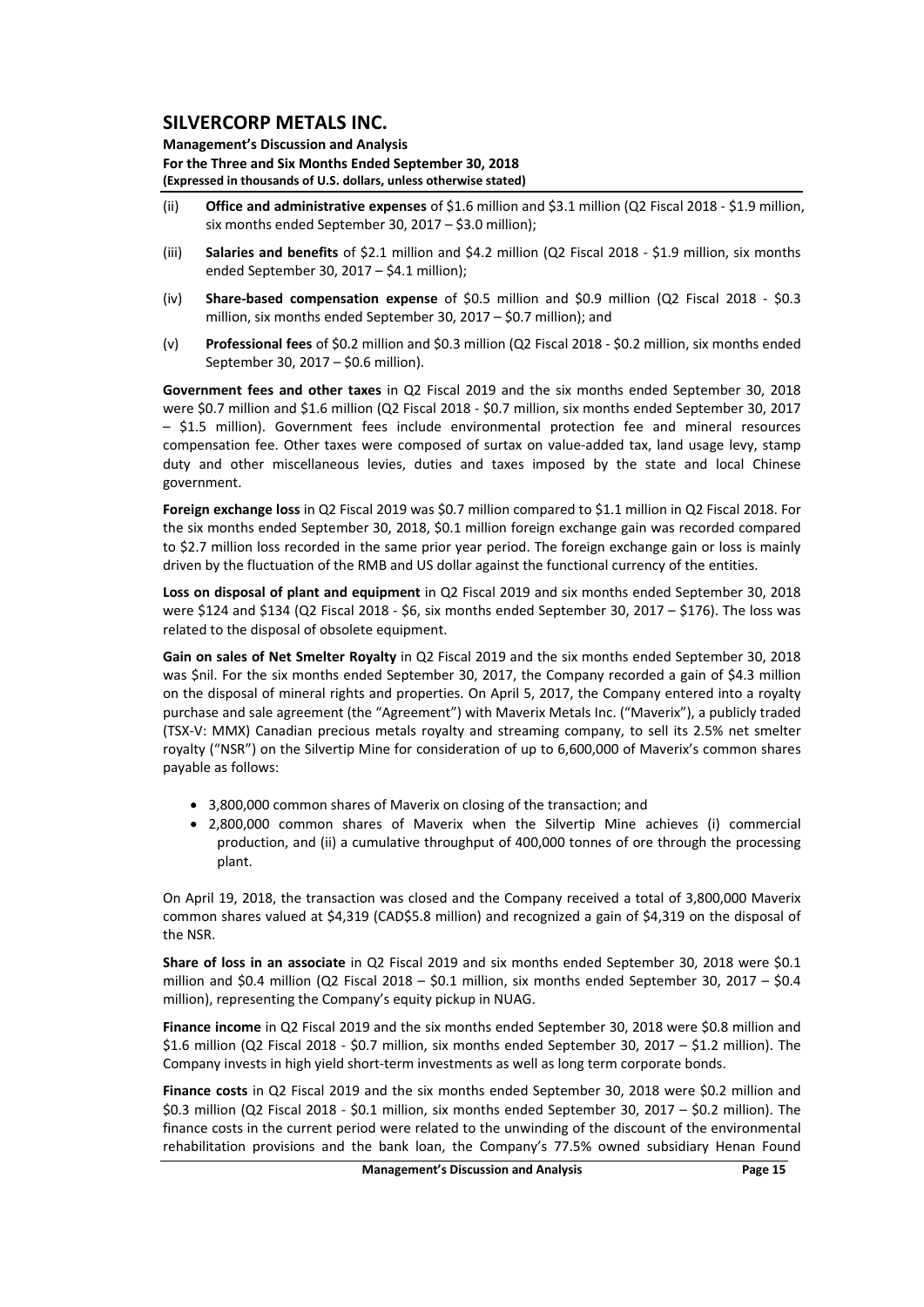**Management's Discussion and Analysis For the Three and Six Months Ended September 30, 2018 (Expressed in thousands of U.S. dollars, unless otherwise stated)**

borrowed from Bank of China in June 2018. The loan bears the prevailing Chinese loan prime rate (currently at 4.35%) and matures on June 14, 2019.

**Income tax expenses** in Q2 Fiscal 2019 were \$5.8 million compared to \$5.3 million in Q2 Fiscal 2018. The income tax expense recorded in Q2 Fiscal 2019 included current income tax expense of \$5.1 million (Q2 Fiscal 2018 – \$4.5 million) and deferred income tax expense of \$0.7 million (Q2 Fiscal 2018 – \$1.0 million). The current income tax expenses include \$1.1 million withholding tax (Q2 Fiscal 2018 – \$nil), which is 10% of the dividends distributed out of China to the Company by the Company's Chinese subsidiaries.

For the six months ended September 30, 2018, income tax expenses were \$12.3 million (same prior year period – \$9.3 million), which included current income tax expense of \$11.0 million (same prior year period – \$7.7 million) and deferred income tax expenses of \$1.3 million (same prior year period – \$1.5 million). The current income tax expenses include \$2.3 million withholding tax (six months ended September 30, 2017 - \$nil) paid on dividends distributed out of China to the Company by the Company's Chinese subsidiaries.

#### **6. Liquidity and Capital Resources**

**Cash and cash equivalents and short‐term investments** as at September 30, 2018 were \$123.9 million, an increase of \$9.1 million or 8%, compared to \$114.8 million cash and cash equivalents and short‐term investment as at June 30, 2018.

**Working capital** as at September 30, 2018 was \$98.7 million, an increase of \$4.5 million or 5%, compared to \$94.2 million working capital as at June 30, 2018.

**Cash flows provided by operating activities** in Q2 Fiscal 2019 were \$21.0 million, compared to \$20.7 million in Q2 Fiscal 2018. Before changes in non‐cash operating working capital, cash flows provided by operating activities in Q2 Fiscal 2019 were \$18.2 million, a decrease of \$3.5 million or 16%, compared to \$21.7 million in the prior year quarter. The decrease was mainly due to less operating income arising from lower metal prices.

For the six months ended September 30, 2018, cash flows provided by operating activities were \$42.2 million, compared to \$37.6 million in the same prior year period. Before changes in non‐cash operating working capital, cash flows provided by operating activities for the six months ended September 30, 2018 were \$41.8 million, an increase of \$5.4 million or 15%, compared to \$36.4 million in the same prior year period.

**Cash flows used in investing activities** in Q2 Fiscal 2019 were \$37.0 million (Q2 Fiscal 2018 ‐ \$54.6 million), comprising mainly of payment of \$6.1 million for capitalized mineral exploration and development expenditures (Q2 Fiscal 2018 - \$5.0 million), \$0.4 million for acquisition of plant and equipment (Q2 Fiscal 2018 - \$1.5 million), \$30.5 million for net purchases of short-term investments (Q2 Fiscal 2018 ‐ \$28.1 million) to earn higher interest income, and \$nil million for the investment in NUAG (Q2 Fiscal 2018 ‐ \$20.0 million).

For the six months ended September 30, 2018, cash flows used in investing activities were \$30.6 million, comprising mainly of cash used in capitalized mineral exploration and development expenditures of \$11.8 million, acquisition of plant and equipment of \$1.6 million, and net purchase of short‐term investments of \$17.2 million. For the six months ended September 30, 2017, cash flows used in investing activities were \$65.4 million comprising mainly of cash used in capitalized mineral exploration and development expenditures of \$10.9 million, acquisition of plant and equipment of \$2.7 million, investment in NUAG of \$20.0 million, and net purchase of short-term investments of \$31.8 million.

**Cash flows used in financing activities** in Q2 Fiscal 2019 were \$2.8 million, comprising mainly of a \$3.3 million distribution to non-controlling interest shareholders offset by \$0.5 million cash from the issuance of common shares of the Company arising from exercised stock options. In Q2 Fiscal 2018, \$0.2 million was from financing activities arising from the issuance of common shares of the Company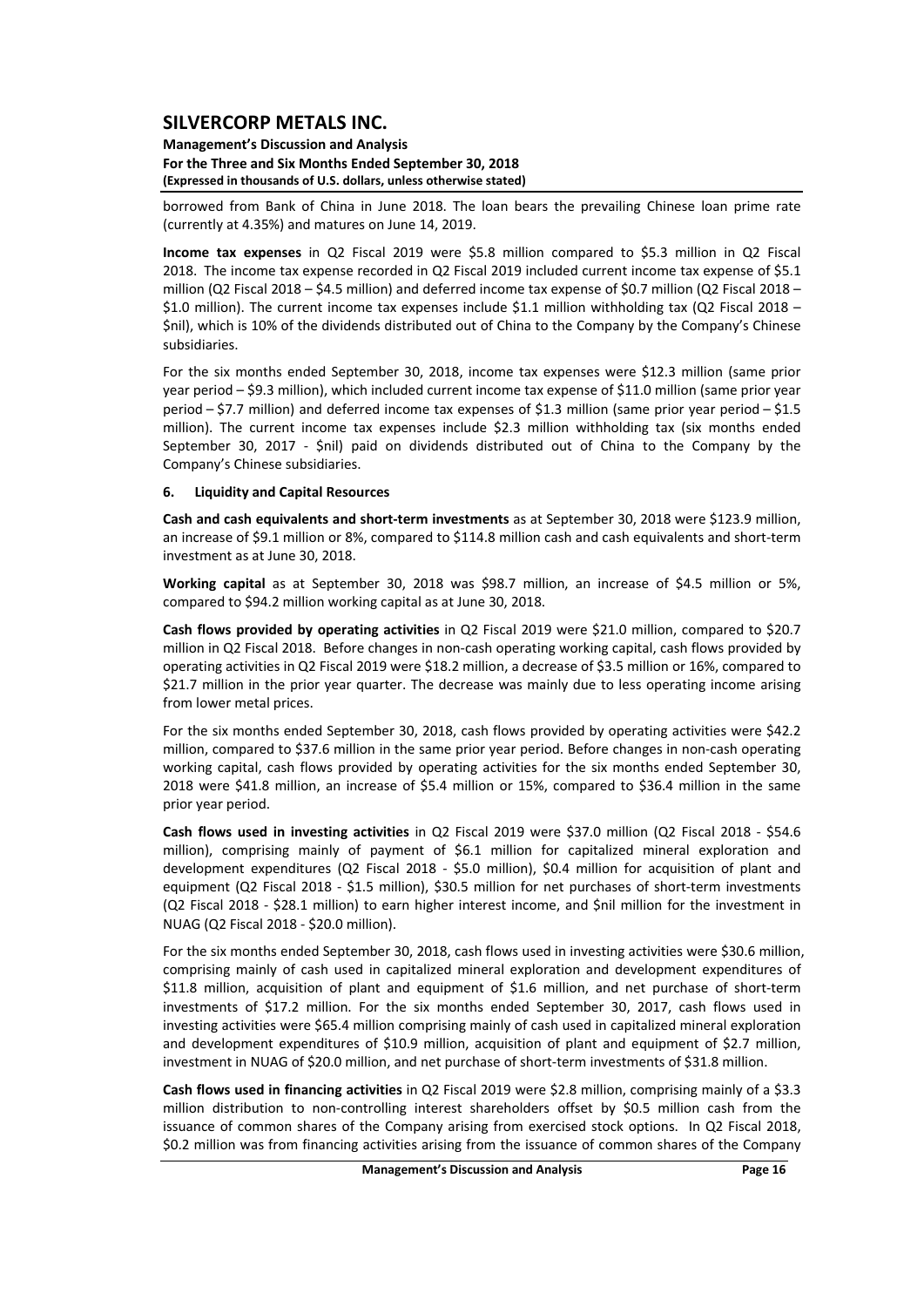#### **Management's Discussion and Analysis For the Three and Six Months Ended September 30, 2018 (Expressed in thousands of U.S. dollars, unless otherwise stated)**

from stock options exercised.

For six months ended September 30, 2018, cash flows used in financing activities were \$3.2 million, comprising mainly of \$6.6 million distributions to non-controlling interest shareholders, \$2.1 million cash dividend to the equity shareholders of the Company offset by \$4.5 million proceeds from the bank loan and \$1.0 million from the issuance of common shares of the Company arising from exercised stock options. In the same prior year period, cash used in financing activities was \$6.4 million, comprising mainly of \$4.9 million cash distributed to non-controlling interest shareholders and \$1.7 million cash dividends to the equity shareholders of the Company offset by \$0.2 million cash from the issuance of common shares of the Company arising from exercised stock options.

**Contractual commitments and contingencies** not disclosed elsewhere in this Management's Discussion and Analysis are as follows:

|                  | Total | Less than 1 year | 1-5 vears | After 5 years            |
|------------------|-------|------------------|-----------|--------------------------|
| Operating leases | 2.842 | 547              | 2.295     | $\overline{\phantom{0}}$ |
| Commitments      | 6.418 | -                | -         | 6,418                    |

As of September 30, 2018, the Company has two office rental agreements totaling \$2,842 for the next five years and commitments of \$6,418 related to the GC property. During the three and six months ended September 30, 2018, the Company incurred rental expenses of \$189 and \$385, respectively (three and six months ended September 30, 2017 ‐ \$167 and \$325, respectively), which were included in office and administrative expenses on the condensed consolidated interim statement of income

Although the Company has taken steps to verify title to properties in which it has an interest, these procedures do not guarantee the Company's title. Property title may be subject to, among other things, unregistered prior agreements or transfers and may be affected by undetected defects.

Due to the size, complexity and nature of the Company's operations, the Company is subject to various claims, legal and tax matters arising in the ordinary course of business. Each of these matters is subject to various uncertainties and it is possible that some of these matters may be resolved unfavorably to the Company. The Company accrues for such items when a liability is both probable and the amount can be reasonably estimated.

In assessing loss contingencies related to legal proceedings that are pending against the Company or unasserted claims that may result in such proceedings, the Company and its legal counsel evaluate the perceived merits of any legal proceedings or unasserted claims as well as the perceived merits of the amount of relief sought or expected to be sought. Major legal proceedings against the Company are summarized as follows:

 During the year ended March 31, 2016, an action was initiated by Luoyang Mining Group Co., Ltd. ("Luoyang Mining") at the Luoyang Luolong District People's Court (the "District Court') against Henan Found seeking payment of \$1.6 million (RMB10.0 million) plus interest related to the acquisition agreements Henan Found entered into in August 2012 to acquire the XHP Project. Henan Found did not make the final payment as certain commercial conditions were not fulfilled by Luoyang Mining. In April 2016, Henan Found filed a counter claim in Luoyang Intermediate People's Court (the "Intermediate Court") against Luoyang Mining to have the original acquisition agreements nullified and is seeking repayment of the amount paid to date of \$9.7 million (RMB62.8 million) plus compensation of direct loss of \$2.5 million (RMB16.5 million) arising from the XHP Project. A trial was heard in March 2017 by the Intermediate Court. In July 2018, the Intermediate Court decided to combine Luoyang Mining's claim and Henan Found's counter claim as one case. In September 2018, the Company reached a mutual settlement agreement with Luoyang Mining and paid the \$1.6 million (RMB10.0 million) to Luoyang Mining and the case was closed. The settlement has no material impact on the Company's financial results as the \$1.6 million was accrued and included into the accounts payable and accrued liabilities on the consolidated statements of financial position of the Company in prior years.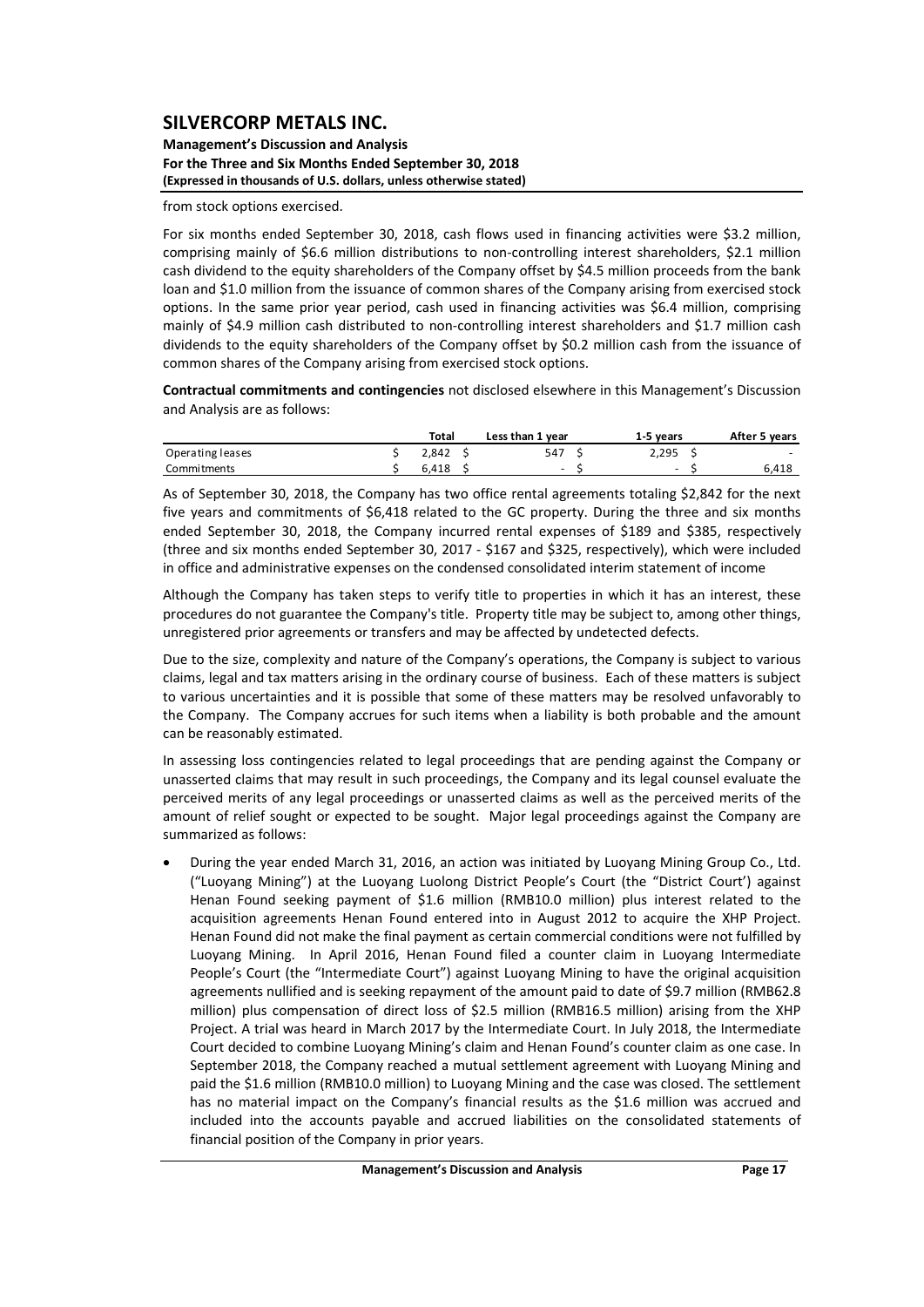#### **Management's Discussion and Analysis For the Three and Six Months Ended September 30, 2018 (Expressed in thousands of U.S. dollars, unless otherwise stated)**

#### **Available sources of funding**

The Company does not have unlimited resources and its future capital requirements will depend on many factors, including, among others, cash flow from operations. To the extent that its existing resources and the funds generated by future income are insufficient to fund the Company's operations, the Company may need to raise additional funds through public or private debt or equity financing. If additional funds are raised through the issuance of equity securities, the percentage ownership of current shareholders will be reduced, and such equity securities may have rights, preferences or privileges senior to those of the holders of the Company's common stock. No assurance can be given that additional financing will be available or that, if available, can be obtained on terms favourable to the Company and its shareholders. If adequate funds are not available, the Company may be required to delay, limit or eliminate some or all of its proposed operations. The Company believes it has sufficient capital to meet its cash needs for the next 12 months, including the costs of compliance with continuing reporting requirements.

#### **7. Financial Instruments and Related Risks**

The Company manages its exposure to financial risks, including liquidity risk, foreign exchange risk, interest rate risk, credit risk and equity price risk in accordance with its risk management framework. The Company's Board of Directors has overall responsibility for the establishment and oversight of the Company's risk management framework and reviews the Company's policies on an ongoing basis.

#### (a) *Fair value*

The Company classifies its fair value measurements within a fair value hierarchy, which reflects the significance of the inputs used in making the measurements as defined in IFRS 13, Fair Value Measurement ("IFRS 13").

Level 1 – Unadjusted quoted prices at the measurement date for identical assets or liabilities in active markets.

Level 2 – Observable inputs other than quoted prices included in Level 1, such as quoted prices for similar assets and liabilities in active markets; quoted prices for identical or similar assets and liabilities in markets that are not active; or other inputs that are observable or can be corroborated by observable market data.

Level 3 – Unobservable inputs which are supported by little or no market activity.

The following tables set forth the Company's financial assets and liabilities that are measured at fair value level on a recurring basis within the fair value hierarchy at September 30, 2018 and March 31, 2018 that are not otherwise disclosed. As required by IFRS 13, assets and liabilities are classified in their entirety based on the lowest level of input that is significant to the fair value measurement.

|                                          |    | Fair value as at September 30, 2018 |  |         |      |                                    |              |
|------------------------------------------|----|-------------------------------------|--|---------|------|------------------------------------|--------------|
| <b>Recurring measurements</b>            |    | Level 1                             |  | Level 2 |      | Level 3                            | <b>Total</b> |
| <b>Financial assets</b>                  |    |                                     |  |         |      |                                    |              |
| Cash and cash equivalents                | \$ | $53,522$ \$                         |  | $\sim$  | -\$  | \$.<br>$\mathcal{L}_{\mathcal{A}}$ | 53,522       |
| Investments in publicly traded companies |    | 7,790                               |  |         |      |                                    | 7,790        |
|                                          |    |                                     |  |         |      |                                    |              |
|                                          |    |                                     |  |         |      | Fair value as at March 31, 2018    |              |
| <b>Recurring measurements</b>            |    | Level 1                             |  | Level 2 |      | Level 3                            | Total        |
| <b>Financial assets</b>                  |    |                                     |  |         |      |                                    |              |
| Cash and cash equivalents                |    | 49,199 \$                           |  |         | - \$ | - \$                               | 49,199       |
| Investments in publicly traded companies |    | 6,132                               |  |         |      |                                    | 6,132        |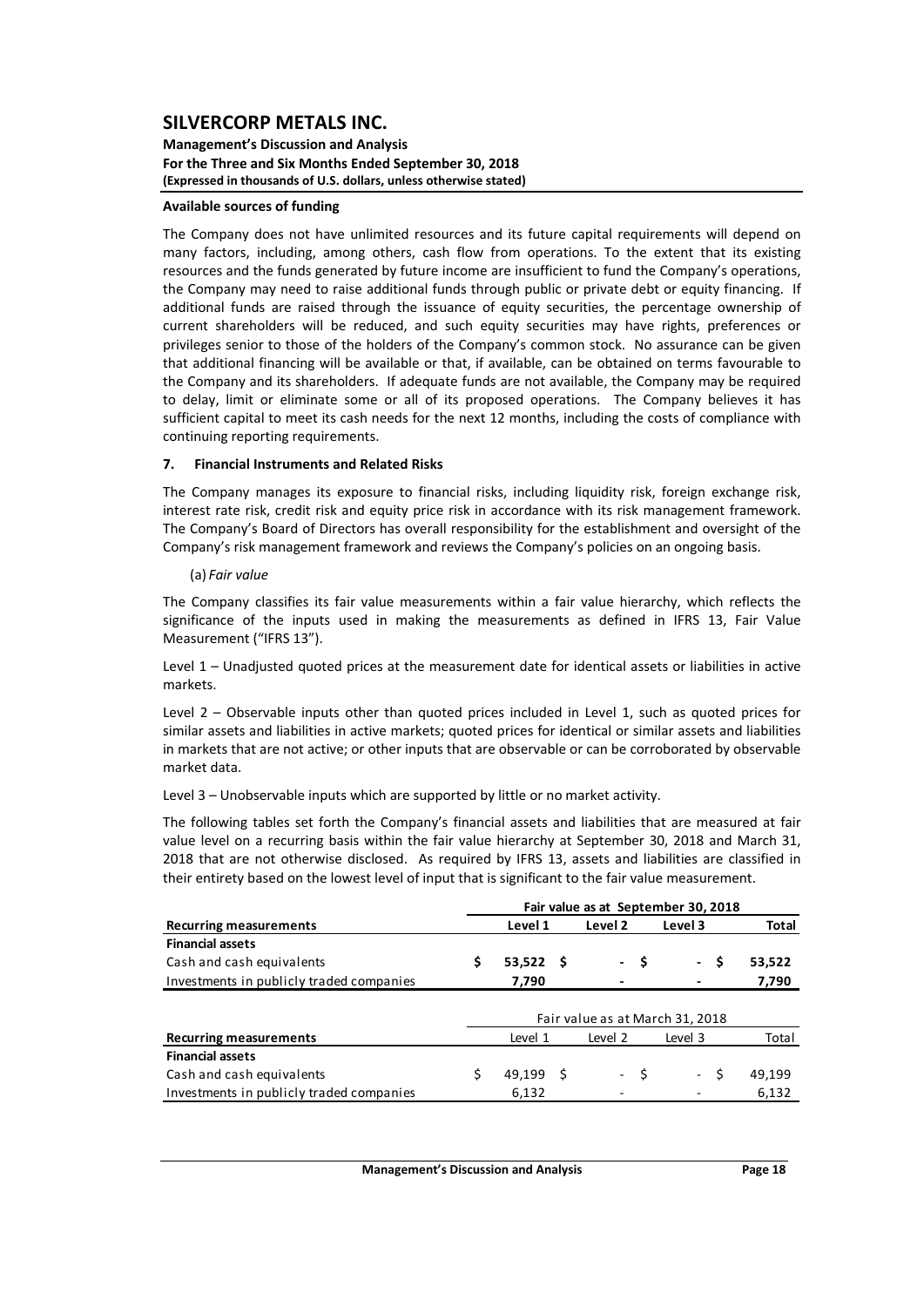#### **Management's Discussion and Analysis For the Three and Six Months Ended September 30, 2018 (Expressed in thousands of U.S. dollars, unless otherwise stated)**

Fair value of the other financial instruments excluded from the table above approximates their carrying amount as of September 30, 2018 and March 31, 2018, respectively, due to the short‐term nature of these instruments.

There were no transfers into or out of level 3 during the three and six months ended September 30, 2018 and 2017.

#### *(a) Liquidity risk*

Liquidity risk is the risk that the Company will not be able to meet its short-term business requirements. The Company has in place a planning and budgeting process to help determine the funds required to support the Company's normal operating requirements on an ongoing basis and its expansion plans.

In the normal course of business, the Company enters into contracts that give rise to commitments for future minimum payments. The following summarizes the remaining contractual maturities of the Company's financial liabilities.

|                                          |               |        |           | March 31, 2018 |       |        |        |
|------------------------------------------|---------------|--------|-----------|----------------|-------|--------|--------|
|                                          | Within a vear |        | 2-3 vears | 4-5 vears      | Total | Total  |        |
| Bank loan                                |               | 4.371  |           | $\sim$         |       | 4.371  | $\sim$ |
| Accounts payable and accrued liabilities |               | 29.144 |           |                |       | 29.144 | 25,198 |

## *(b) Foreign exchange risk*

The Company reports its financial statements in US dollars. The functional currency of the head office, Canadian subsidiaries and all intermediate holding companies is CAD and the functional currency of all Chinese subsidiaries is RMB. The Company is exposed to foreign exchange risk when the Company undertakes transactions and holds assets and liabilities in currencies other than its functional currencies.

The Company currently does not engage in foreign exchange currency hedging. The Company's exposure to currency risk that may affect net income is summarized as follow:

|                                              | September 30, 2018 | March 31, 2018 |
|----------------------------------------------|--------------------|----------------|
| Financial assets denominated in U.S. Dollars | 45.143             | 27.256         |

As at September 30, 2018, with other variables unchanged, a 10% strengthening (weakening) of the CAD against the USD would have decreased (increased) net income by approximately \$4.5 million.

#### *(c) Interest rate risk*

The Company is exposed to interest rate risk on its cash equivalents, short term investments, and bank loan payable. As at September 30, 2018, all of its interest-bearing cash equivalents and short-term investments earn interest at market rates that are fixed to maturity or at variable interest rate with terms of less than one year. The Company monitors its exposure to changes in interest rates on cash equivalents and short-term investments. Due to the short-term nature of the financial instruments, fluctuations in interest rates would not have a significant impact on the Company's after‐tax net income.

The outstanding bank loan is subject to the Chinese prevailing loan prime interest rate plus four basis points. If the prime interest rate was increased (decreased) by 1%, interest expenses would be increased (decreased) by approximately \$0.5 million per annum. However, the Company does not believe there is significant interest rate risk as the Chinese central bank has maintained stable interest rates to ensure economic stability, with less than 1% fluctuation in the base interest rate in the last three years.

#### *(d) Credit risk*

Credit risk is the risk that one party to a financial instrument will fail to discharge an obligation and cause the other party to incur a financial loss. The Company is exposed to credit risk primarily associated to accounts receivable, due from related parties, cash and cash equivalents and short‐term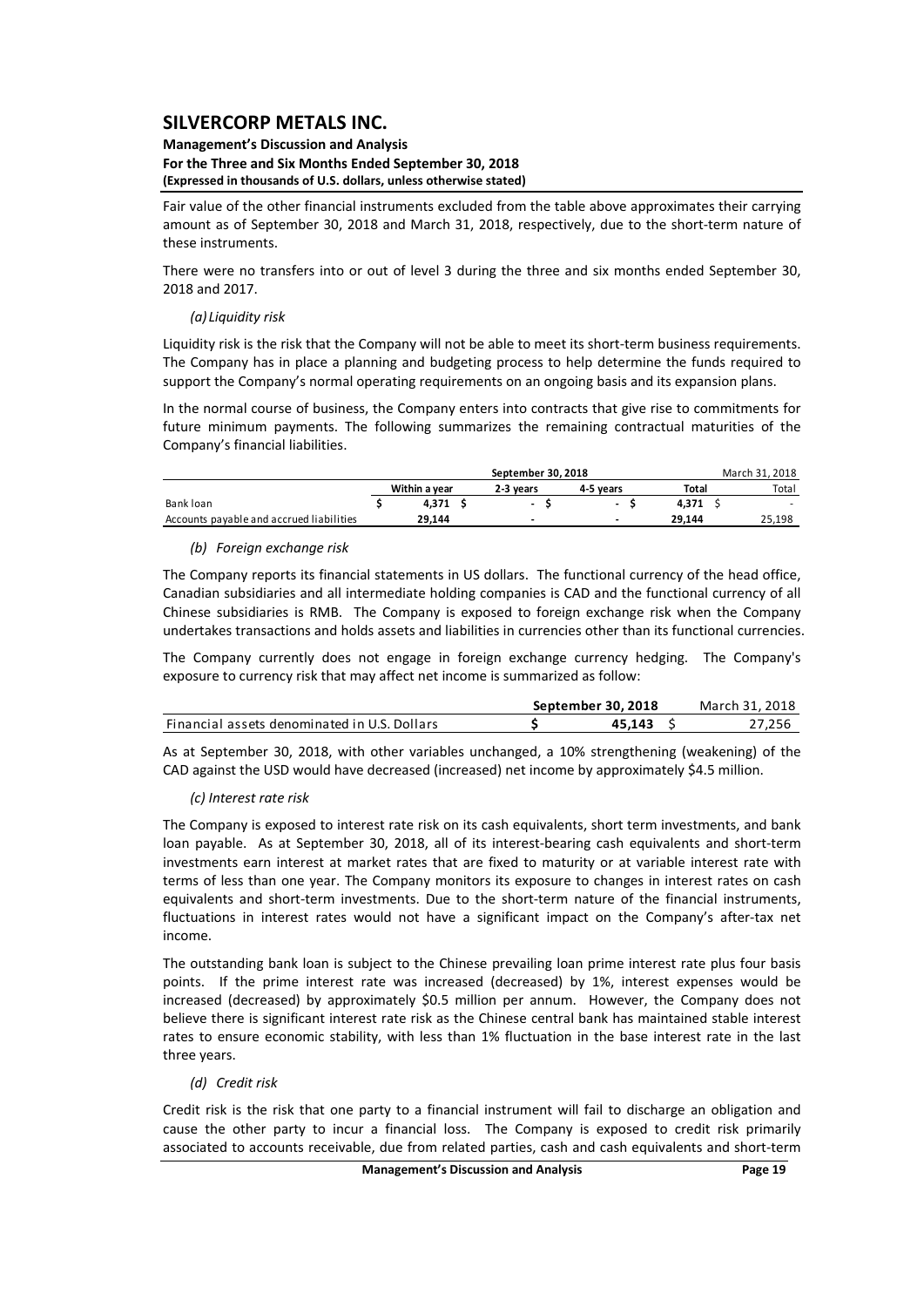#### **Management's Discussion and Analysis For the Three and Six Months Ended September 30, 2018 (Expressed in thousands of U.S. dollars, unless otherwise stated)**

investments. The carrying amount of assets included on the balance sheet represents the maximum credit exposure.

The Company undertakes credit evaluations on counterparties as necessary, requests deposits from customers prior to delivery, and has monitoring processes intended to mitigate credit risks. The Company has no trade receivables from customers as at September 30, 2018. There were no amounts in other receivables which were past due at September 30, 2018 (at March 31, 2018 ‐ \$nil) for which no provision is recognized.

## *(e) Equity price risk*

The Company holds certain marketable securities that will fluctuate in value as a result of trading on Canadian financial markets. As the Company's marketable securities holdings are mainly in mining companies, the value will also fluctuate based on commodity prices. Based upon the Company's portfolio at September 30, 2018, a 10% increase (decrease) in the market price of the securities held, ignoring any foreign currency effects, would have resulted in an increase (decrease) to comprehensive income of approximately \$610.

## **8. Off‐Balance Sheet Arrangements**

The Company does not have any off-balance sheet arrangements.

## **9. Transactions with Related Parties**

Related party transactions are made on terms agreed upon with the related parties. The balances with related parties are unsecured, non‐interest bearing, and due on demand. Related party transactions not disclosed elsewhere in this report are as follows:

|  | (a) Transactions with NUAG |  |
|--|----------------------------|--|
|--|----------------------------|--|

| Due from a related party | <b>September 30.2018</b> March 31, 2018 |  |
|--------------------------|-----------------------------------------|--|
| NUAG (a)                 |                                         |  |

According to a services and administrative costs reallocation agreement between the Company and NUAG, the Company recovers costs for services rendered to NUAG and expenses incurred on behalf of NUAG. During the three and six months ended September 30, 2018, the Company recovered \$50 and \$99, respectively (three and six months ended September 30, 2017 ‐ \$140 and \$250, respectively) from NUAG for services rendered and expenses incurred on behalf of NUAG. The costs recovered from NUAG were recorded as a direct reduction of general and administrative expenses on the condensed consolidated interim statements of income.

## *(b) Transactions with key management personnel*

The Company has identified its directors and senior officers as its key management personnel as they have authority and responsibility for planning, directing and controlling the activities of the entity, directly or indirectly. The compensation costs for key management personnel, including the grant date fair value for options granted to key management personnel and fees paid or payable to company controlled by key management personnel, were as follows:

|                          | Three month ended September 30, |       |       | Six month ended Spetember 30, |
|--------------------------|---------------------------------|-------|-------|-------------------------------|
|                          | 2018                            | 2017  | 2018  | 2017                          |
| Salaries and bonuses     | 340S                            | 1.128 | 759   | 1,532                         |
| Share-based compensation | 440                             |       | 440   |                               |
|                          | 780                             | 1.128 | 1.199 | 1,532                         |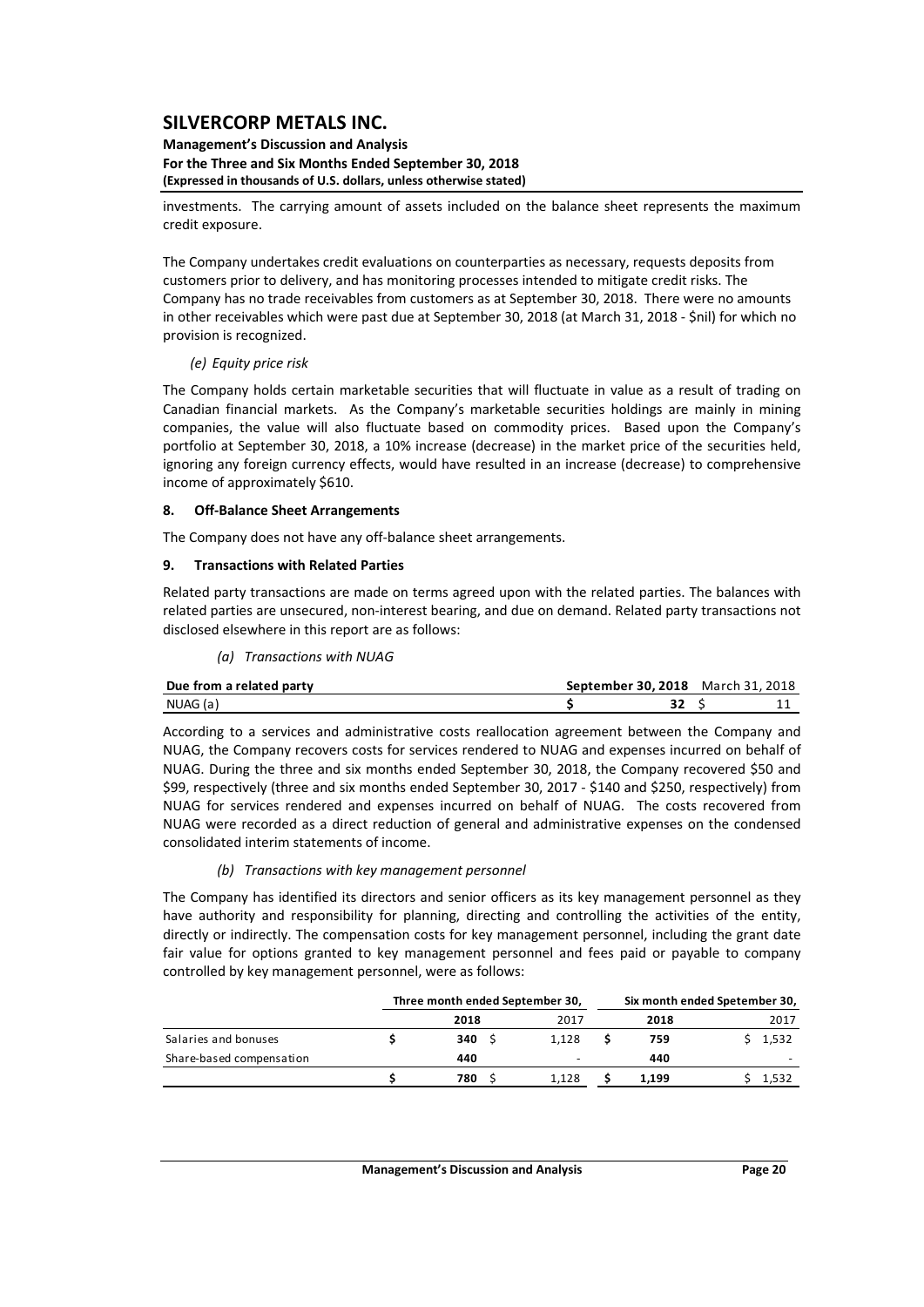**Management's Discussion and Analysis For the Three and Six Months Ended September 30, 2018 (Expressed in thousands of U.S. dollars, unless otherwise stated)**

#### **10. Alternative Performance (Non‐IFRS) Measures**

The following alternative performance measures are used by the Company to manage and evaluate operating performance of the Company's mines and are widely reported in the silver mining industry as benchmarks for performance, but do not have standardized meaning. Accordingly, it is intended to provide additional information and should not be considered in isolation or as a substitute for measures of performance prepared in accordance with IFRS. To facilitate a better understanding of these measures, the following tables provides the reconciliation of these measures to the financial statements for the three and six months ended September 30, 2018 and 2017:

(a) Cash and Total Costs per Ounce

Cash and total costs per ounce of silver are used by the Company to manage and evaluate operating performance at each of the Company's operating mining units, and are widely reported in the mining industry as benchmarks for performance. The Company believes these measures provide investors and analysts with useful information about the Company's underlying cash costs of operations and the impact of by-product credits on the Company's cost structure, operating profitability and ability to generate cash flows. Cash and total costs on a by‐product basis are calculated by deducting revenue from the sales of by-product metals from the Company's cash and total cost of sales.

The following table provides a reconciliation of cash and total costs per ounce of silver, net of by‐ product credits.

| Three months ended September 30, 2018                                |           |    |                 |                          |     |              |  |  |  |  |  |  |
|----------------------------------------------------------------------|-----------|----|-----------------|--------------------------|-----|--------------|--|--|--|--|--|--|
|                                                                      |           |    |                 |                          |     |              |  |  |  |  |  |  |
|                                                                      |           |    | <b>District</b> | GC                       |     | <b>Total</b> |  |  |  |  |  |  |
| Cost of sales                                                        |           | \$ | 20,878 \$       | $4,513$ \$               |     | 25,391       |  |  |  |  |  |  |
| Less: mineral resources tax                                          |           |    | (1,202)         | (190)                    |     | (1, 392)     |  |  |  |  |  |  |
| Total production costs expensed into cost of sales                   | A         |    | 19,676          | 4,323                    |     | 23,999       |  |  |  |  |  |  |
| Less: Amortization and depletion                                     |           |    | (5,013)         | (747)                    |     | (5,760)      |  |  |  |  |  |  |
| Total cash production cost expensed into cost of sales               | B         |    | 14,663          | 3,576                    |     | 18,239       |  |  |  |  |  |  |
| <b>By-product sales</b>                                              |           |    |                 |                          |     |              |  |  |  |  |  |  |
| Gold                                                                 |           |    | (1,024)         |                          |     | (1,024)      |  |  |  |  |  |  |
| Lead                                                                 |           |    | (16, 822)       | (1,967)                  |     | (18, 789)    |  |  |  |  |  |  |
| Zinc                                                                 |           |    | (1, 464)        | (2,897)                  |     | (4, 361)     |  |  |  |  |  |  |
| Other                                                                |           |    | (296)           | (182)                    |     | (478)        |  |  |  |  |  |  |
| Total by-product sales                                               | c         |    | (19,606)        | (5,046)                  |     | (24, 652)    |  |  |  |  |  |  |
| Silver ounces sold ('000s)                                           | D         |    | 1,765           | 136                      |     | 1,901        |  |  |  |  |  |  |
| Total production cost per ounce of silver, net of by-product credits | $(A+C)/D$ | \$ | 0.04            | \$.<br>$(5.32)$ \$       |     | (0.34)       |  |  |  |  |  |  |
| Total cash cost per ounce of silver, net of by-product credits       | $(B+C)/D$ | \$ | $(2.80)$ \$     | $(10.81)$ \$             |     | (3.37)       |  |  |  |  |  |  |
| Total production cost per ounce of silver, before by-product credits | A/D       | \$ | 11.15           | Ŝ.<br>31.79              | Ŝ.  | 12.62        |  |  |  |  |  |  |
| Total cash cost per ounce of silver, before by-product credits       | B/D       | \$ | 8.31            | Ŝ.<br>26.29 <sub>5</sub> |     | 9.59         |  |  |  |  |  |  |
| By-product credits per ounce of silver                               |           |    |                 |                          |     |              |  |  |  |  |  |  |
| Gold                                                                 |           | \$ | $(0.58)$ \$     |                          | \$. | (0.54)       |  |  |  |  |  |  |
| Lead                                                                 |           |    | (9.53)          | (14.46)                  |     | (9.88)       |  |  |  |  |  |  |
| Zinc                                                                 |           |    | (0.83)          | (21.30)                  |     | (2.29)       |  |  |  |  |  |  |
| Other                                                                |           |    | (0.17)          | (1.34)                   |     | (0.25)       |  |  |  |  |  |  |
| Total by-product credits per ounce of silver                         |           | Ś  | $(11.11)$ \$    | $(37.10)$ \$             |     | (12.96)      |  |  |  |  |  |  |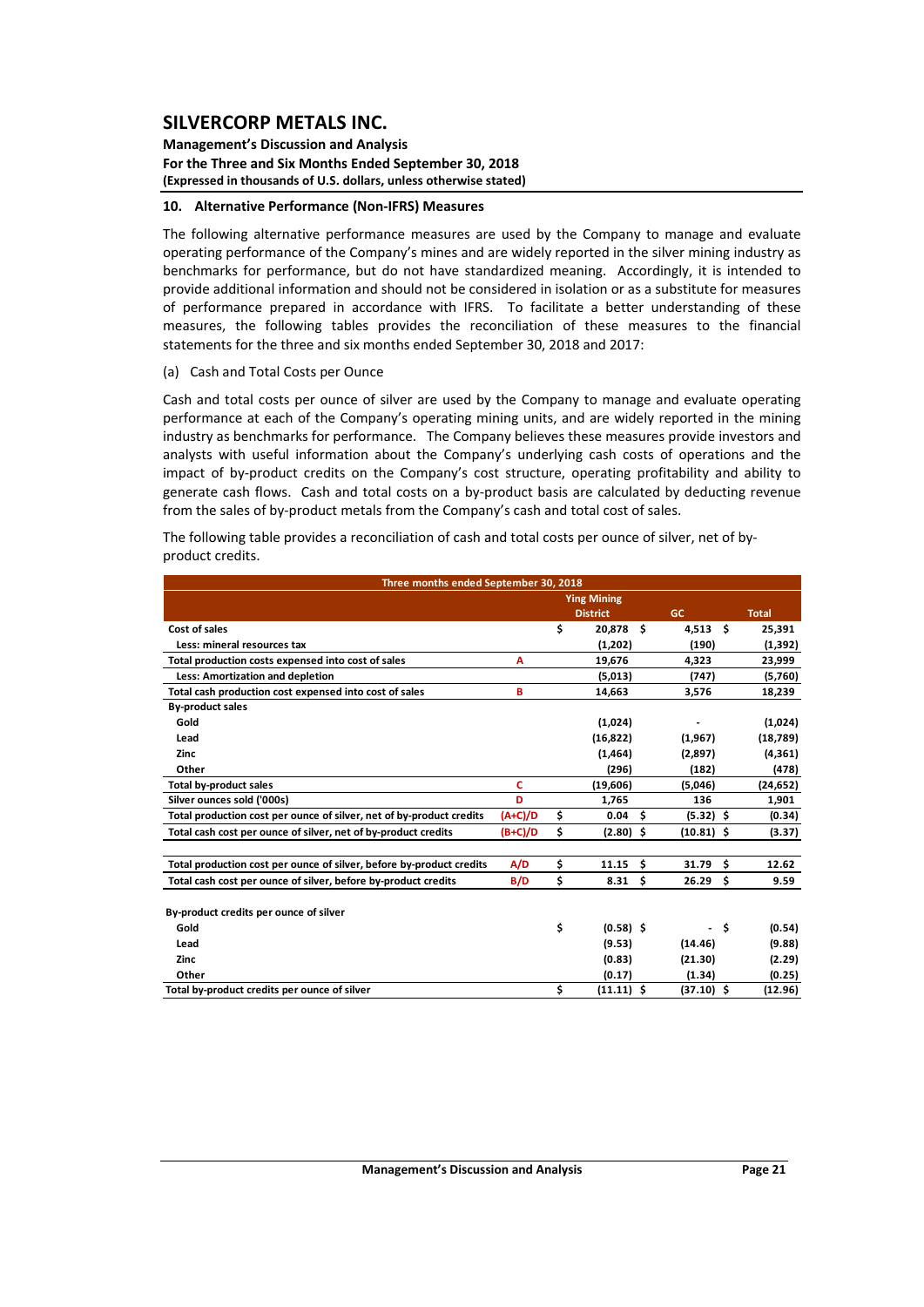## **Management's Discussion and Analysis**

**For the Three and Six Months Ended September 30, 2018 (Expressed in thousands of U.S. dollars, unless otherwise stated)**

| Three months ended September 30, 2017                                |              |    |                    |              |      |              |
|----------------------------------------------------------------------|--------------|----|--------------------|--------------|------|--------------|
|                                                                      |              |    | <b>Ying Mining</b> |              |      |              |
|                                                                      |              |    | <b>District</b>    | GC           |      | <b>Total</b> |
| Cost of sales                                                        |              | \$ | 17,716 \$          | 4,219        | - \$ | 21,935       |
| Less: mineral resources tax                                          |              |    | (1, 107)           | (210)        |      | (1, 317)     |
| Total production costs expensed into cost of sales                   | A            |    | 16,609             | 4,009        |      | 20,618       |
| Amortization and depletion                                           |              |    | (3,667)            | (774)        |      | (4, 441)     |
| Total cash production cost expensed into cost of sales               | B            |    | 12,942             | 3,235        |      | 16,177       |
| By-product sales                                                     |              |    |                    |              |      |              |
| Gold                                                                 |              |    | (857)              |              |      | (857)        |
| Lead                                                                 |              |    | (16,036)           | (1,769)      |      | (17, 805)    |
| Zinc                                                                 |              |    | (2,528)            | (3,558)      |      | (6,086)      |
| Other                                                                |              |    | 187                | (10)         |      | 177          |
| Total by-product sales                                               | $\mathsf{C}$ |    | (19, 234)          | (5, 337)     |      | (24, 571)    |
| Silver ounces sold ('000s)                                           | D            |    | 1,472              | 155          |      | 1,627        |
| Total production cost per ounce of silver, net of by-product credits | $(A+C)/D$    | \$ | $(1.78)$ \$        | $(8.57)$ \$  |      | (2.43)       |
| Total cash cost per ounce of silver, net of by-product credits       | $(B+C)/D$    | \$ | $(4.27)$ \$        | $(13.56)$ \$ |      | (5.16)       |
|                                                                      |              |    |                    |              |      |              |
| Total production cost per ounce of silver, before by-product credits | A/D          | \$ | \$<br>11.28        | 25.86 \$     |      | 12.67        |
| Total cash cost per ounce of silver, before by-product credits       | B/D          | Ś  | Ś<br>8.79          | 20.87        | Ŝ.   | 9.94         |
| By-product credits per ounce of silver                               |              |    |                    |              |      |              |
| Gold                                                                 |              | \$ | $(0.58)$ \$        |              | \$   | (0.53)       |
| Lead                                                                 |              |    | (10.89)            | (11.41)      |      | (10.94)      |
| Zinc                                                                 |              |    | (1.72)             | (22.95)      |      | (3.74)       |
| Other                                                                |              |    | 0.13               | (0.06)       |      | 0.11         |
| Total by-product credits per ounce of silver                         |              | \$ | $(13.06)$ \$       | $(34.42)$ \$ |      | (15.10)      |

| Six month ended September 30, 2018                                   |           |    |                    |    |                  |           |        |  |  |  |  |  |
|----------------------------------------------------------------------|-----------|----|--------------------|----|------------------|-----------|--------|--|--|--|--|--|
|                                                                      |           |    | <b>Ying Mining</b> |    |                  |           |        |  |  |  |  |  |
|                                                                      |           |    | <b>District</b>    |    | <b>GC</b>        |           | Total  |  |  |  |  |  |
| Cost of sales                                                        |           | \$ | $36,214$ \$        |    | $9,451$ \$       | 45,665    |        |  |  |  |  |  |
| Less: mineral resources tax                                          |           |    | (2, 206)           |    | (435)            | (2,641)   |        |  |  |  |  |  |
| Total production costs expensed into cost of sales                   | А         |    | 34,008             |    | 9,016            | 43,024    |        |  |  |  |  |  |
| Less: Amortization and depletion                                     |           |    | (8,931)            |    | (1,578)          | (10, 509) |        |  |  |  |  |  |
| Total cash production cost expensed into cost of sales               | B         |    | 25,077             |    | 7,438            | 32,515    |        |  |  |  |  |  |
| <b>By-product sales</b>                                              |           |    |                    |    |                  |           |        |  |  |  |  |  |
| Gold                                                                 |           |    | (1,716)            |    |                  | (1,716)   |        |  |  |  |  |  |
| Lead                                                                 |           |    | (32,097)           |    | (3,743)          | (35, 840) |        |  |  |  |  |  |
| Zinc                                                                 |           |    | (3,980)            |    | (7,793)          | (11, 773) |        |  |  |  |  |  |
| Other                                                                |           |    | (430)              |    | (195)            |           | (625)  |  |  |  |  |  |
| <b>Total by-product sales</b>                                        | c         |    | (38, 223)          |    | (11,731)         | (49, 954) |        |  |  |  |  |  |
| Silver ounces sold ('000s)                                           | D         |    | 3,078              |    | 286              | 3,364     |        |  |  |  |  |  |
| Total production cost per ounce of silver, net of by-product credits | $(A+C)/D$ | \$ | $(1.37)$ \$        |    | $(9.49)$ \$      |           | (2.06) |  |  |  |  |  |
| Total cash cost per ounce of silver, net of by-product credits       | $(B+C)/D$ | \$ | $(4.27)$ \$        |    | $(15.01)$ \$     |           | (5.18) |  |  |  |  |  |
|                                                                      |           |    |                    |    |                  |           |        |  |  |  |  |  |
| Total production cost per ounce of silver, before by-product credits | A/D       | \$ | 11.05              | \$ | $31.52 \quad$ \$ | 12.79     |        |  |  |  |  |  |
| Total cash cost per ounce of silver, before by-product credits       | B/D       | \$ | 8.15               | \$ | 26.01<br>- \$    |           | 9.67   |  |  |  |  |  |
|                                                                      |           |    |                    |    |                  |           |        |  |  |  |  |  |
| By-product credits per ounce of silver                               |           |    |                    |    |                  |           |        |  |  |  |  |  |
| Gold                                                                 |           | \$ | $(0.56)$ \$        |    |                  | \$        | (0.51) |  |  |  |  |  |
| Lead                                                                 |           |    | (10.43)            |    | (13.09)          | (10.65)   |        |  |  |  |  |  |
| Zinc                                                                 |           |    | (1.29)             |    | (27.25)          |           | (3.50) |  |  |  |  |  |
| Other                                                                |           |    | (0.14)             |    | (0.68)           |           | (0.19) |  |  |  |  |  |
| Total by-product credits per ounce of silver                         |           | \$ | $(12.42)$ \$       |    | $(41.02)$ \$     | (14.85)   |        |  |  |  |  |  |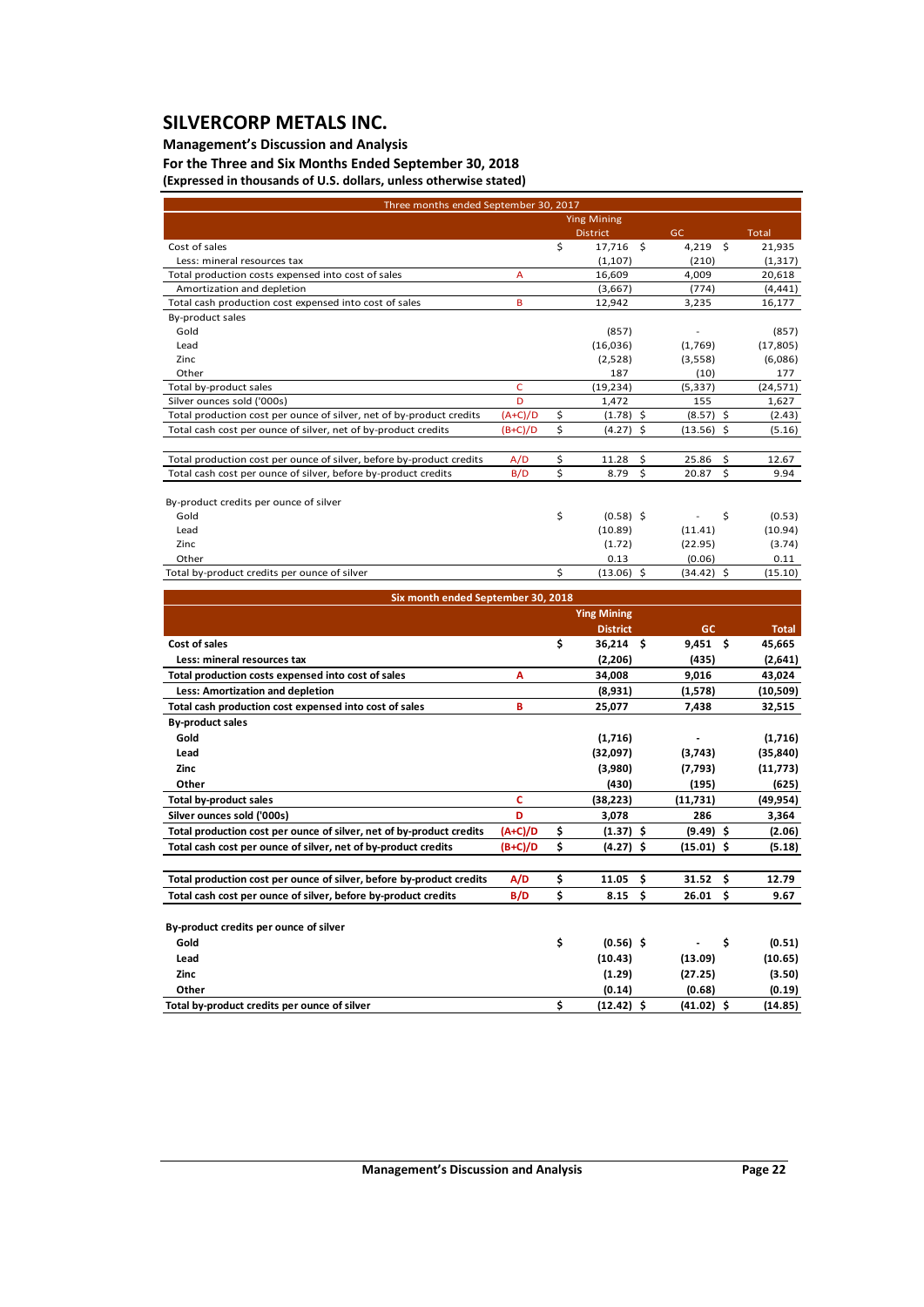## **Management's Discussion and Analysis**

**For the Three and Six Months Ended September 30, 2018 (Expressed in thousands of U.S. dollars, unless otherwise stated)**

| Six months ended September 30, 2017                                  |           |    |                    |              |     |           |  |  |  |  |  |  |
|----------------------------------------------------------------------|-----------|----|--------------------|--------------|-----|-----------|--|--|--|--|--|--|
|                                                                      |           |    | <b>Ying Mining</b> |              |     |           |  |  |  |  |  |  |
|                                                                      |           |    | <b>District</b>    | <b>GC</b>    |     | Total     |  |  |  |  |  |  |
| Cost of sales                                                        |           | \$ | 31,838             | Ŝ.<br>9,789  | - Ś | 41,627    |  |  |  |  |  |  |
| Less: mineral resources tax                                          |           |    | (1,980)            | (448)        |     | (2,428)   |  |  |  |  |  |  |
| Total production costs expensed into cost of sales                   | A         |    | 29,858             | 9,341        |     | 39,199    |  |  |  |  |  |  |
| Amortization and depletion                                           |           |    | (7, 295)           | (1,618)      |     | (8,913)   |  |  |  |  |  |  |
| Total cash production cost expensed into cost of sales               | B         |    | 22,563             | 7,723        |     | 30,286    |  |  |  |  |  |  |
| By-product sales                                                     |           |    |                    |              |     |           |  |  |  |  |  |  |
| Gold                                                                 |           |    | (1,816)            |              |     | (1,816)   |  |  |  |  |  |  |
| Lead                                                                 |           |    | (27, 683)          | (3,570)      |     | (31, 253) |  |  |  |  |  |  |
| Zinc                                                                 |           |    | (3, 267)           | (7,500)      |     | (10, 767) |  |  |  |  |  |  |
| Other                                                                |           |    | (395)              | (228)        |     | (623)     |  |  |  |  |  |  |
| Total by-product sales                                               | C         |    | (33, 161)          | (11, 298)    |     | (44, 459) |  |  |  |  |  |  |
| Silver ounces sold ('000s)                                           | D         |    | 2,796              | 344          |     | 3,140     |  |  |  |  |  |  |
| Total production cost per ounce of silver, net of by-product credits | $(A+C)/D$ | \$ | $(1.18)$ \$        | $(5.69)$ \$  |     | (1.68)    |  |  |  |  |  |  |
| Total cash cost per ounce of silver, net of by-product credits       | $(B+C)/D$ | \$ | $(3.79)$ \$        | $(10.39)$ \$ |     | (4.51)    |  |  |  |  |  |  |
|                                                                      |           |    |                    |              |     |           |  |  |  |  |  |  |
| Total production cost per ounce of silver, before by-product credits | A/D       | \$ | 10.68              | \$<br>27.15  | \$  | 12.48     |  |  |  |  |  |  |
| Total cash cost per ounce of silver, before by-product credits       | B/D       | \$ | 8.07               | \$<br>22.45  | \$  | 9.65      |  |  |  |  |  |  |
| By-product credits per ounce of silver                               |           |    |                    |              |     |           |  |  |  |  |  |  |
| Gold                                                                 |           | \$ | $(0.65)$ \$        |              | \$  | (0.58)    |  |  |  |  |  |  |
| Lead                                                                 |           |    | (9.90)             | (10.38)      |     | (9.95)    |  |  |  |  |  |  |
| Zinc                                                                 |           |    | (1.17)             | (21.80)      |     | (3.43)    |  |  |  |  |  |  |
| Other                                                                |           |    | (0.14)             | (0.66)       |     | (0.20)    |  |  |  |  |  |  |
| Total by-product credits per ounce of silver                         |           | \$ | $(11.86)$ \$       | $(32.84)$ \$ |     | (14.16)   |  |  |  |  |  |  |

(b) All‐in & All‐in Sustaining Costs per Ounce of Silver

All-in sustaining costs ("AISC") per ounce and all-in costs ("AIC") per ounce of silver are non-IFRS measures calculated based on guidance developed by the World Gold Council in an effort to provide a comparable standard within the precious metal industry. The measures do not have standardized meaning and should not be considered in isolation or as a substitute for measures of performance prepared in accordance to IFRS. These measures are used by the Company to manage and evaluate operating performance at each of the Company's mining units and consolidated group, and are widely reported in the silver mining industry as a benchmark for performance.

AISC is an extension of the "cash costs" metric and provides a comprehensive measure of the Company's operating performance and ability to generate cash flows. AISC is based on the Company's cash production costs, net of by‐product sales, and further includes corporate general and administrative expenses, government fees and other taxes, reclamation cost accretion, and sustaining capital expenditures. The Company believes that this measure represents the total sustainable costs of producing silver from current operations.

AIC further extends the AISC metric by including non‐sustaining expenditures, mainly investment capital expenditures, which are deemed expansionary in nature that result in an increase in asset life, expanded mineral resources and reserves, or higher capacity and productivity.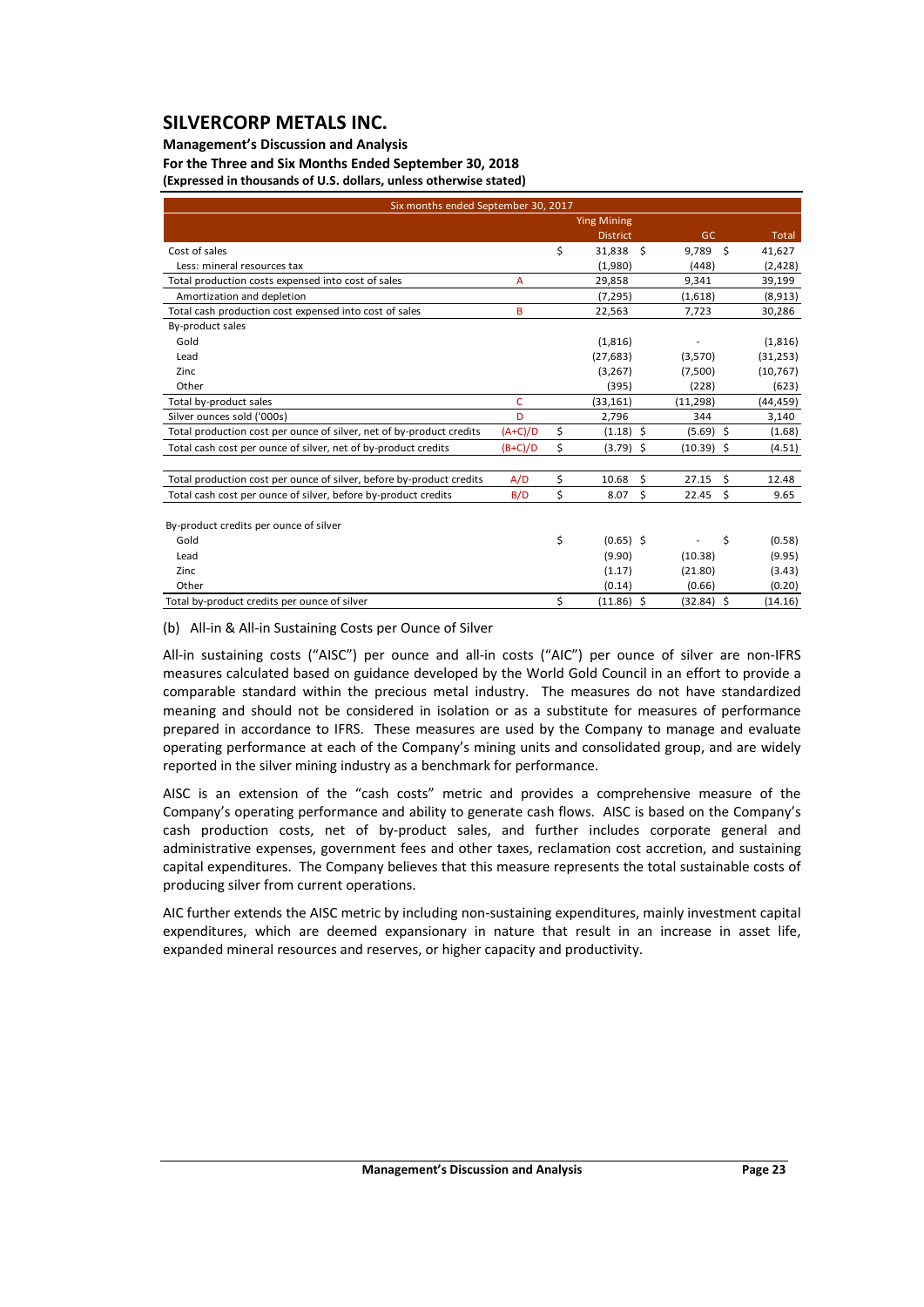## **Management's Discussion and Analysis**

**For the Three and Six Months Ended September 30, 2018 (Expressed in thousands of U.S. dollars, unless otherwise stated)**

## The following tables provide a detailed reconciliation of these measures for the periods presented:

|                                                               |          |     | <b>Ying Mining</b> |   |                          |     |                   |   | <b>Developing</b>        |    |            |     |              |
|---------------------------------------------------------------|----------|-----|--------------------|---|--------------------------|-----|-------------------|---|--------------------------|----|------------|-----|--------------|
| Three month ended September 30, 2018                          |          |     | <b>District</b>    |   | <b>BYP</b>               |     | <b>GC</b>         |   | <b>Projects</b>          |    | Corporate  |     | <b>Total</b> |
| Cost of sales (as reported)                                   |          |     | 20,878 \$          |   | $\sim$                   | \$  | 4,513 \$          |   | $\overline{\phantom{0}}$ | \$ | $\sim$     | Ŝ   | 25,391       |
| Depreciation, amortization and depletion                      |          |     | (5,013)            |   | ٠                        |     | (748)             |   |                          |    | -          |     | (5,761)      |
| <b>By-products credits</b>                                    |          |     | (19,606)           |   | $\overline{\phantom{a}}$ |     | (5,046)           |   |                          |    | ٠          |     | (24, 652)    |
| Total cash cost, net of by-product credits                    |          |     | (3,741)            |   | ٠                        |     | (1,281)           |   |                          |    |            |     | (5,022)      |
| <b>General &amp; administrative</b>                           |          |     | 1,642              |   | 174                      |     | 493               |   | 140                      |    | 2,156      |     | 4,605        |
| Amortization included in general & administrative             |          |     | (96)               |   | (76)                     |     | (76)              |   |                          |    | (39)       |     | (287)        |
| Government fees and other taxes                               |          |     | 545                |   | 3                        |     | 205               |   |                          |    | 14         |     | 767          |
| <b>Reclamation accretion</b>                                  |          |     | 98                 |   | 10                       |     | 8                 |   | 2                        |    |            |     | 118          |
| <b>Sustaining capital</b>                                     |          |     | 4,234              |   | $\overline{\phantom{0}}$ |     | 375               |   |                          |    | 45         |     | 4,654        |
| All-in sustaining cost, net of by-product credits             | A        | s   | 2,682              | s | 111                      | - S | $(276)$ \$        |   | 142                      | S  | $2,176$ \$ |     | 4,835        |
| Non-sustaining expenditures                                   |          |     | 1,414              |   |                          |     | 344               |   | 76                       |    |            |     | 1,834        |
| All-in cost, net of by-product credits                        | в        | \$  | 4,096              |   | 111                      |     | 68                | s | 218                      | S  | 2,176      | -S  | 6,669        |
| <b>Ounces of silver sold</b>                                  | c        |     | 1,765              |   | $\overline{\phantom{0}}$ |     | 136               |   |                          |    | ٠          |     | 1,901        |
| All-in sustaining cost per ounce of silver, net of by-product |          |     |                    |   |                          |     |                   |   |                          |    |            |     |              |
| credits                                                       | $A/C$ \$ |     | 1.52 <sub>5</sub>  |   |                          | - S | $(2.03)$ \$       |   | $\sim$                   |    | $\sim$     | \$. | 2.54         |
| All-in cost per ounce of silver, net of by-product credits    | B/C      | -\$ | 2.32 <sub>5</sub>  |   | $\sim$ 10 $\pm$          | . Ś | 0.50 <sub>5</sub> |   | $\overline{\phantom{0}}$ |    | $\sim$     | \$  | 3.51         |

|                                                               |     |    | <b>Ying Mining</b> |    |                          |              |              |    | <b>Developing</b> |     |                |              |
|---------------------------------------------------------------|-----|----|--------------------|----|--------------------------|--------------|--------------|----|-------------------|-----|----------------|--------------|
| Three months ended September 30, 2017                         |     |    | <b>District</b>    |    | <b>BYP</b>               |              | GC.          |    | <b>Projects</b>   |     | Corporate      | <b>Total</b> |
| Cost of sales (as reported)                                   |     | Ś  | 17,716 \$          |    | $\blacksquare$           | Ś            | $4,219$ \$   |    | $\sim$            | Ś   | Ś              | 21.935       |
| Depreciation, amortization and depletion                      |     |    | (3,667)            |    | $\overline{\phantom{a}}$ |              | (774)        |    |                   |     | ٠              | (4, 441)     |
| By-products credits                                           |     |    | (19, 608)          |    |                          |              | (5, 337)     |    |                   |     |                | (24,945)     |
| Total cash cost, net of by-product credits                    |     |    | (5, 559)           |    | $\overline{\phantom{a}}$ |              | (1,892)      |    |                   |     | $\overline{a}$ | (7, 451)     |
| General & administrative                                      |     |    | 1,293              |    | 364                      |              | 467          |    | 220               |     | 2,129          | 4,473        |
| Amortization included in general & administrative             |     |    | (100)              |    | (80)                     |              | (63)         |    |                   |     | (57)           | (300)        |
| Government fees and other taxes                               |     |    | 588                |    | 5                        |              | 94           |    | 2                 |     | $\mathbf{1}$   | 690          |
| Reclamation accretion                                         |     |    | 92                 |    | 8                        |              | 8            |    | 4                 |     |                | 112          |
| Sustaining capital                                            |     |    | 5,280              |    | 1                        |              | 801          |    |                   |     | 72             | 6,154        |
| All-in sustaining cost, net of by-product credits             | A   | Ś. | 1,593              | \$ | 298                      | Ŝ.           | (584)        | Ś. | 226               | Ŝ   | 2,145          | Ś<br>3,678   |
| Non-sustaining expenditures                                   |     |    | 339                |    |                          |              |              |    | 49                |     |                | 388          |
| All-in cost, net of by-product credits                        | B   | Ś  | 1,932              | \$ | 298                      | $\mathsf{S}$ | $(584)$ \$   |    | 275               | Ŝ.  | 2,145          | Ś<br>4,066   |
| Qunces of silver sold                                         | C   |    | 1,472              |    |                          |              | 155          |    |                   |     |                | 1,627        |
| All-in sustaining cost per ounce of silver, net of by-product |     |    |                    |    |                          |              |              |    |                   |     |                |              |
| credits                                                       | A/C | S. | 1.08               | Ŝ  |                          | Ŝ            | $(3.77)$ \$  |    |                   | Ś   |                | Ś<br>2.26    |
| All-in cost per ounce of silver, net of by-product credits    | B/C | Ŝ. | $1.31 \quad $$     |    |                          | S            | $(3.77)$ \$  |    |                   | S   |                | 2.50<br>Ś    |
|                                                               |     |    | <b>Ying Mining</b> |    |                          |              |              |    | <b>Developing</b> |     |                |              |
| Six months ended September 30, 2018                           |     |    | <b>District</b>    |    | <b>BYP</b>               |              | <b>GC</b>    |    | <b>Projects</b>   |     | Corporate      | <b>Total</b> |
| Cost of sales (as reported)                                   |     | Ś  | $36,214$ \$        |    | ٠                        | Ŝ.           | $9,451$ \$   |    |                   | Ś   | Ś              | 45,665       |
| Depreciation, amortization and depletion                      |     |    | (8,931)            |    |                          |              | (1,578)      |    |                   |     |                | (10, 509)    |
| <b>By-products credits</b>                                    |     |    | (38, 223)          |    | ۰                        |              | (11,731)     |    |                   |     | ٠              | (49, 954)    |
| Total cash cost, net of by-product credits                    |     |    | (10, 940)          |    | ٠                        |              | (3,858)      |    |                   |     | ٠              | (14,798)     |
| <b>General &amp; administrative</b>                           |     |    | 2,918              |    | 370                      |              | 1,015        |    | 277               |     | 4,497          | 9,077        |
| Amortization included in general & administrative             |     |    | (198)              |    | (157)                    |              | (157)        |    |                   |     | (80)           | (592)        |
| Government fees and other taxes                               |     |    | 1,160              |    | 13                       |              | 362          |    |                   |     | 34             | 1,569        |
| <b>Reclamation accretion</b>                                  |     |    | 202                |    | 19                       |              | 16           |    | 5                 |     |                | 242          |
| <b>Sustaining capital</b>                                     |     |    | 9,166              |    |                          |              | 642          |    |                   |     | 123            | 9,931        |
| All-in sustaining cost, net of by-product credits             | A   | Ś  | 2.308              | Ś. | 245                      | - \$         | $(1,980)$ \$ |    | 282               | −\$ | 4,574          | Ś<br>5.429   |

| Non-sustaining expenditures                                   |      | 2.845             | 58  | 344         | 258                      |                          | 3.505 |
|---------------------------------------------------------------|------|-------------------|-----|-------------|--------------------------|--------------------------|-------|
| All-in cost, net of by-product credits                        |      | 5.153             | 303 | (1.636)     | 540                      | 4.574                    | 8.934 |
| <b>Ounces of silver sold</b>                                  |      | 3.078             |     | 286         | $\,$                     | $\overline{\phantom{a}}$ | 3.364 |
| All-in sustaining cost per ounce of silver, net of by-product |      |                   |     |             |                          |                          |       |
| credits                                                       | A/C  | 0.75 <sub>5</sub> |     | $(6.92)$ \$ | $\blacksquare$           | $\sim$                   | 1.61  |
| All-in cost per ounce of silver, net of by-product credits    | B/C. | 1.67              |     | $(5.72)$ \$ | $\overline{\phantom{0}}$ | $\sim$                   | 2.66  |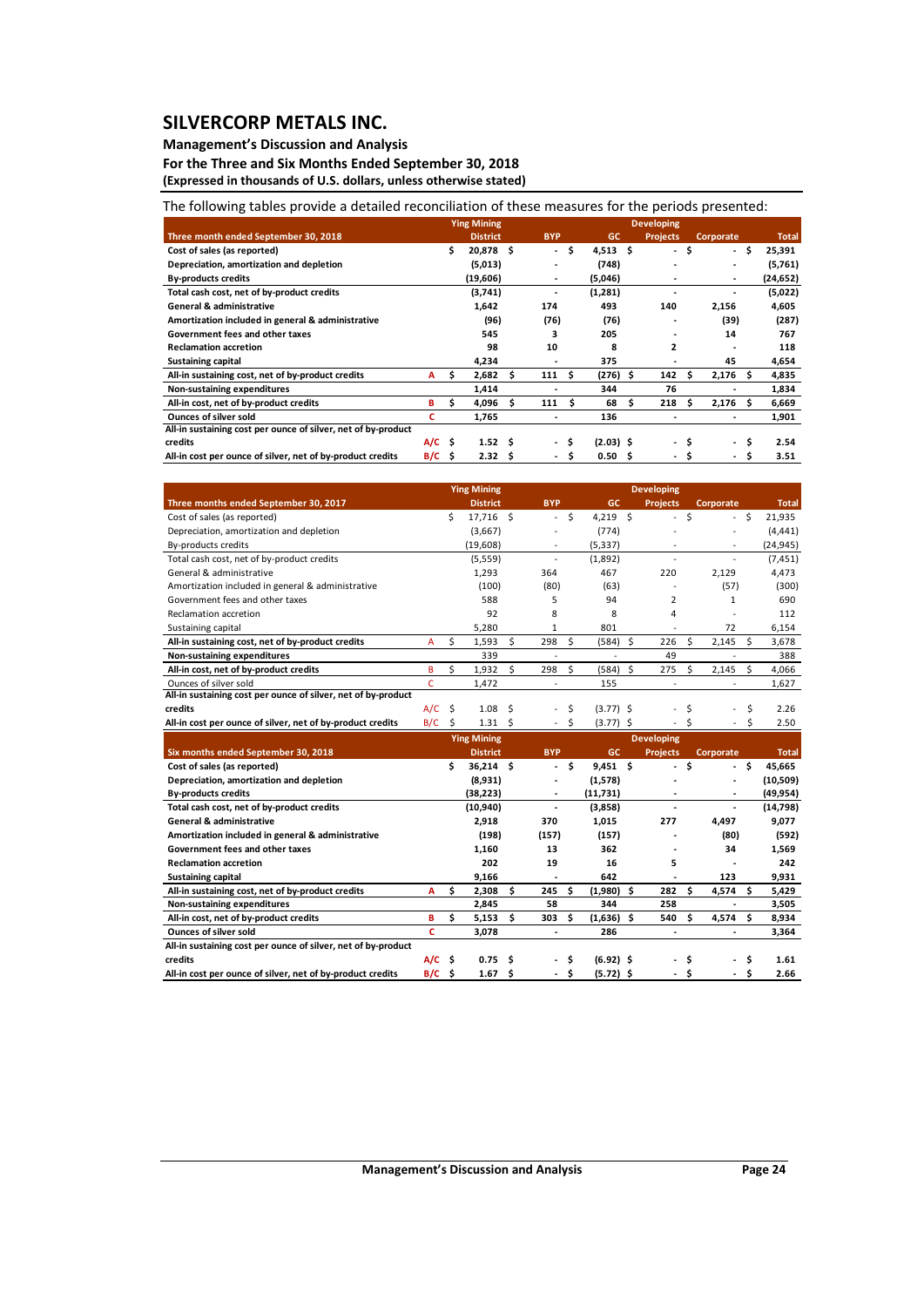## **Management's Discussion and Analysis**

**For the Three and Six Months Ended September 30, 2018 (Expressed in thousands of U.S. dollars, unless otherwise stated)**

|                                                               | <b>Ying Mining</b> |    |                   |    |                          |    | <b>Developing</b> |  |                 |              |                             |              |              |  |  |
|---------------------------------------------------------------|--------------------|----|-------------------|----|--------------------------|----|-------------------|--|-----------------|--------------|-----------------------------|--------------|--------------|--|--|
| Six months ended September 30, 2017                           |                    |    | <b>District</b>   |    | <b>BYP</b>               |    | <b>GC</b>         |  | <b>Projects</b> |              | Corporate                   |              | <b>Total</b> |  |  |
| Cost of sales (as reported)                                   |                    | Ś. | 31,838 \$         |    | $\overline{\phantom{a}}$ | Ŝ  | $9.789 \quad S$   |  | $\sim$          | Ŝ            | $\mathcal{L}^{\mathcal{L}}$ | Ŝ.           | 41,627       |  |  |
| Depreciation, amortization and depletion                      |                    |    | (7, 295)          |    |                          |    | (1,618)           |  |                 |              |                             |              | (8,913)      |  |  |
| By-products credits                                           |                    |    | (33, 161)         |    | ٠                        |    | (11, 298)         |  |                 |              | $\overline{\phantom{a}}$    |              | (44,459)     |  |  |
| Total cash cost, net of by-product credits                    |                    |    | (8,618)           |    |                          |    | (3, 127)          |  |                 |              |                             |              | (11, 745)    |  |  |
| General & administrative                                      |                    |    | 2,625             |    | 527                      |    | 996               |  | 288             |              | 4,607                       |              | 9,043        |  |  |
| Amortization included in general & administrative             |                    |    | (197)             |    | (163)                    |    | (115)             |  |                 |              | (105)                       |              | (580)        |  |  |
| Government fees and other taxes                               |                    |    | 1,283             |    | 5                        |    | 226               |  | $\overline{2}$  |              | 15                          |              | 1,531        |  |  |
| Reclamation accretion                                         |                    |    | 181               |    | 16                       |    | 15                |  | 5               |              |                             |              | 217          |  |  |
| Sustaining capital                                            |                    |    | 11,170            |    | 38                       |    | 952               |  |                 |              | 164                         |              | 12,324       |  |  |
| All-in sustaining cost, net of by-product credits             | A                  | S. | 6,444             | S  | 423                      | -S | $(1,053)$ \$      |  | 295             | <sub>S</sub> | 4,681                       | <sub>S</sub> | 10,790       |  |  |
| Non-sustaining expenditures                                   |                    |    | 725               |    |                          |    | 566               |  | 49.00           |              |                             |              | 1,340        |  |  |
| All-in cost, net of by-product credits                        | B                  | Ś. | 7,169             | S  | 423                      | S  | $(487)$ \$        |  | 344             | <sub>S</sub> | 4,681                       | S            | 12,130       |  |  |
| Ounces of silver sold                                         | c                  |    | 2,796             |    |                          |    | 344               |  |                 |              |                             |              | 3,140        |  |  |
| All-in sustaining cost per ounce of silver, net of by-product |                    |    |                   |    |                          |    |                   |  |                 |              |                             |              |              |  |  |
| credits                                                       | $A/C$ \$           |    | 2.30 <sub>5</sub> |    | $\overline{\phantom{a}}$ | Ŝ  | $(3.06)$ \$       |  | $\overline{a}$  | Ŝ            | $\sim$                      | Ś            | 3.44         |  |  |
| All-in cost per ounce of silver, net of by-product credits    | B/C                | S  | 2.56              | -S |                          | S  | $(1.42)$ \$       |  |                 |              |                             | Ś.           | 3.86         |  |  |

#### (c) Average Production Costs

The Company assesses average production costs as the total production costs on a co-product basis. This is calculated by allocating the Company's total cost of sales to each co-product based on the ratio of actual sales volumes multiplied by realized sales prices. The following table provides a reconciliation of average production costs for the periods presented:

| Three months ended September 30, 2018      |            |    |                    |    |           |      |              |  |
|--------------------------------------------|------------|----|--------------------|----|-----------|------|--------------|--|
|                                            |            |    | <b>Ying Mining</b> |    |           |      |              |  |
|                                            |            |    | <b>District</b>    |    | <b>GC</b> |      | <b>Total</b> |  |
| Cost of slaes                              |            | \$ | 20,878             | Ŝ. | 4,513     | Ŝ.   | 25,391       |  |
| Less: mineral resources tax                |            |    | (1,202)            |    | (190)     |      | (1, 392)     |  |
| Production costs expensed in cost of sales | A          |    | 19,676             |    | 4,323     |      | 23,999       |  |
| Metals revenue (in thousands of US\$)      |            |    |                    |    |           |      |              |  |
| Silver                                     | B          |    | 22,140             |    | 1,299     |      | 23,439       |  |
| Gold                                       | c          |    | 1.024              |    |           |      | 1,024        |  |
| Lead                                       | D          |    | 16,822             |    | 1,967     |      | 18,789       |  |
| Zinc                                       | E          |    | 1,464              |    | 2,897     |      | 4,361        |  |
| Other                                      | F          |    | 296                |    | 182       |      | 478          |  |
|                                            | G          |    | 41,746             |    | 6,345     |      | 48,091       |  |
| <b>Metals sold</b>                         |            |    |                    |    |           |      |              |  |
| Silver (in thousands of ounces)            | н          |    | 1,765              |    | 136       |      | 1,901        |  |
| Gold (in thousands of ounces)              |            |    | 1.0                |    |           |      | 1.0          |  |
| Lead (in thousands of pounds)              |            |    | 17,359             |    | 2,063     |      | 19,422       |  |
| Zinc (in thousands of pounds)              | К          |    | 1,648              |    | 3,240     |      | 4,888        |  |
| Other (in thousands of pounds)             |            |    | 299                |    | 1,582     |      | 1,881        |  |
| Average production cost (\$/unit)          |            |    |                    |    |           |      |              |  |
| Silver                                     | $B/G^*A/H$ | \$ | 5.91               | Ŝ. | 6.51      | - \$ | 6.15         |  |
| Gold                                       | $C/G^*A/I$ | \$ | 483                | \$ |           | \$   | 511          |  |
| Lead                                       | $D/G^*A/J$ | \$ | 0.46               | \$ | 0.65      | \$   | 0.48         |  |
| <b>Zinc</b>                                | $E/G^*A/K$ | \$ | 0.42               | Ś  | 0.61      | S    | 0.45         |  |
| Other                                      | $F/G^*A/L$ | \$ | 0.47               | \$ | 0.08      | \$   | 0.13         |  |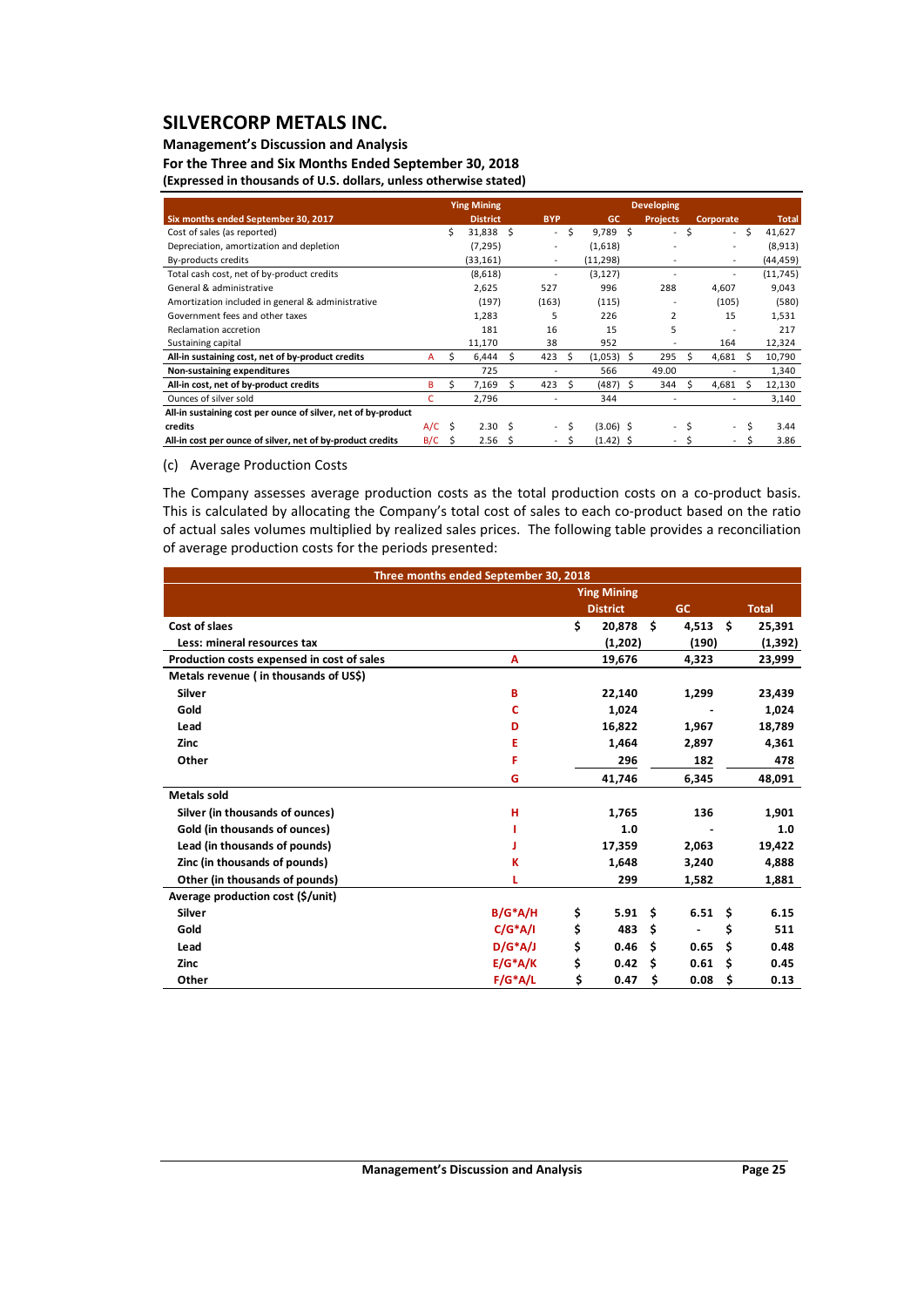## **Management's Discussion and Analysis**

**For the Three and Six Months Ended September 30, 2018 (Expressed in thousands of U.S. dollars, unless otherwise stated)**

|                                            | Three months ended September 30, 2017 |                    |    |           |    |              |
|--------------------------------------------|---------------------------------------|--------------------|----|-----------|----|--------------|
|                                            |                                       | <b>Ying Mining</b> |    |           |    |              |
|                                            |                                       | <b>District</b>    |    | <b>GC</b> |    | <b>Total</b> |
| Cost of slaes                              |                                       | \$<br>17,716       | Ŝ. | 4,219     | Ŝ. | 21,935       |
| Less: mineral resources tax                |                                       | (1,107)            |    | (210)     |    | (1, 317)     |
| Production costs expensed in cost of sales | A                                     | 16,609             |    | 4,009     |    | 20,618       |
| Metals revenue (in thousands of US\$)      |                                       |                    |    |           |    |              |
| Silver                                     | B                                     | 20,928             |    | 1,668     |    | 22,596       |
| Gold                                       | c                                     | 857                |    |           |    | 857          |
| Lead                                       | D                                     | 16,036             |    | 1,769     |    | 17,805       |
| Zinc                                       | E                                     | 2,528              |    | 3,558     |    | 6,086        |
| Other                                      | F                                     | 187                |    | 10        |    | 197          |
|                                            | G                                     | 40,536             |    | 7,005     |    | 47,541       |
| Metals sold                                |                                       |                    |    |           |    |              |
| Silver (in thousands of ounces)            | н                                     | 1,472              |    | 155       |    | 1,627        |
| Gold (in thousands of ounces)              |                                       | 0.8                |    |           |    | 0.8          |
| Lead (in thousands of pounds)              |                                       | 15,279             |    | 1,656     |    | 16,935       |
| Zinc (in thousands of pounds)              | ĸ                                     | 2,269              |    | 3,311     |    | 5,580        |
| Other (in thousands of pounds)             |                                       | 176                |    | 4,234     |    | 4,410        |
| Average production cost (\$/unit)          |                                       |                    |    |           |    |              |
| Silver                                     | $B/G^*A/H$                            | \$<br>5.83         | \$ | 6.16      | \$ | 6.02         |
| Gold                                       | $C/G^*A/I$                            | \$<br>438.93       | \$ |           | \$ | 464.59       |
| Lead                                       | $D/G^*A/J$                            | \$<br>0.43         | \$ | 0.61      | Ś  | 0.46         |
| Zinc                                       | $E/G^*A/K$                            | \$<br>0.46         | \$ | 0.61      | \$ | 0.47         |
| Other                                      | $F/G^*A/L$                            | \$<br>0.44         | \$ |           | \$ | 0.02         |

| Six months ended September 30, 2018        |            |    |                    |    |                |    |              |  |
|--------------------------------------------|------------|----|--------------------|----|----------------|----|--------------|--|
|                                            |            |    | <b>Ying Mining</b> |    |                |    |              |  |
|                                            |            |    | <b>District</b>    |    | GC             |    | <b>Total</b> |  |
| Cost of slaes                              |            | \$ | $36,214$ \$        |    | $9.451$ \$     |    | 45,665       |  |
| Less: mineral resources tax                |            |    | (2,206)            |    | (435)          |    | (2,641)      |  |
| Production costs expensed in cost of sales | A          |    | 34,008             |    | 9,016          |    | 43,024       |  |
| Metals revenue (in thousands of US\$)      |            |    |                    |    |                |    |              |  |
| Silver                                     | B          |    | 40,490             |    | 2,772          |    | 43,262       |  |
| Gold                                       | c          |    | 1,716              |    |                |    | 1,716        |  |
| Lead                                       | D          |    | 32,097             |    | 3,743          |    | 35,840       |  |
| Zinc                                       | E          |    | 3,980              |    | 7,793          |    | 11,773       |  |
| Other                                      | F          |    | 430                |    | 195            |    | 625          |  |
|                                            | G          |    | 78,713             |    | 14,503         |    | 93,216       |  |
| <b>Metals sold</b>                         |            |    |                    |    |                |    |              |  |
| Silver (in thousands of ounces)            | н          |    | 3,078              |    | 286            |    | 3,364        |  |
| Gold (in thousands of ounces)              |            |    | 1.7                |    |                |    | 1.7          |  |
| Lead (in thousands of pounds)              |            |    | 30,672             |    | 3,646          |    | 34,318       |  |
| Zinc (in thousands of pounds)              | ĸ          |    | 3,781              |    | 7,484          |    | 11,265       |  |
| Other (in thousands of pounds)             |            |    | 407                |    | 5,376          |    | 5,783        |  |
| Average production cost (\$/unit)          |            |    |                    |    |                |    |              |  |
| Silver                                     | $B/G^*A/H$ | \$ | 5.68               | Ŝ. | $6.03 \quad $$ |    | 5.94         |  |
| Gold                                       | $C/G^*A/I$ | \$ | 436                | Ś  |                | \$ | 466          |  |
| Lead                                       | $D/G^*AJJ$ | \$ | 0.45               | Ŝ. | 0.64           | Ŝ. | 0.48         |  |
| Zinc                                       | $E/G^*A/K$ | \$ | 0.45               | \$ | 0.65           | \$ | 0.48         |  |
| Other                                      | $F/G^*A/L$ | \$ | 0.46               | \$ | 0.02           | \$ | 0.05         |  |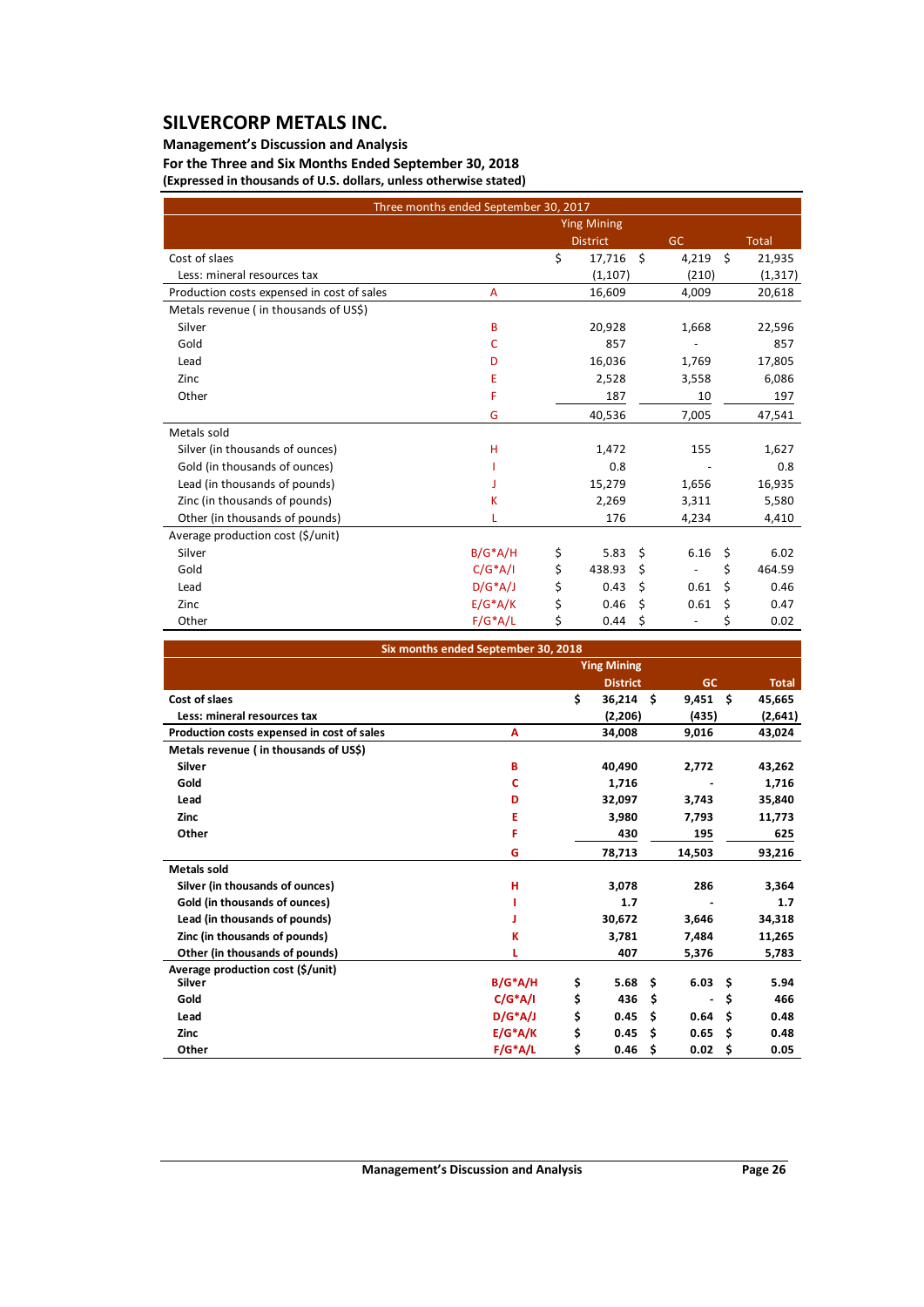## **Management's Discussion and Analysis**

**For the Three and Six Months Ended September 30, 2018 (Expressed in thousands of U.S. dollars, unless otherwise stated)**

|                                            | Six months ended September 30, 2017 |                    |      |                              |    |              |
|--------------------------------------------|-------------------------------------|--------------------|------|------------------------------|----|--------------|
|                                            |                                     | <b>Ying Mining</b> |      |                              |    |              |
|                                            |                                     | <b>District</b>    |      | <b>GC</b>                    |    | <b>Total</b> |
| Cost of slaes                              |                                     | \$<br>31,838       | - \$ | 9,789                        | Ŝ. | 41,627       |
| Less: mineral resources tax                |                                     | (1,980)            |      | (448)                        |    | (2,428)      |
| Production costs expensed in cost of sales | A                                   | 29,858             |      | 9,341                        |    | 39,199       |
| Metals revenue (in thousands of US\$)      |                                     |                    |      |                              |    |              |
| Silver                                     | B                                   | 39,132             |      | 3,647                        |    | 42,779       |
| Gold                                       | C                                   | 1,816              |      |                              |    | 1,816        |
| Lead                                       | D                                   | 27,683             |      | 3,570                        |    | 31,253       |
| Zinc                                       | E                                   | 3,267              |      | 7,500                        |    | 10,767       |
| Other                                      | F                                   | 395                |      | 228                          |    | 623          |
|                                            | G                                   | 72,293             |      | 14,945                       |    | 87,238       |
| Metals sold                                |                                     |                    |      |                              |    |              |
| Silver (in thousands of ounces)            | н                                   | 2,796              |      | 344                          |    | 3,140        |
| Gold (in thousands of ounces)              |                                     | 1.7                |      |                              |    | 1.7          |
| Lead (in thousands of pounds)              |                                     | 29,044             |      | 3,803                        |    | 32,847       |
| Zinc (in thousands of pounds)              | K                                   | 3.024              |      | 7,555                        |    | 10,579       |
| Other (in thousands of pounds)             |                                     | 430                |      | 12,136                       |    | 12,566       |
| Average production cost (\$/unit)          |                                     |                    |      |                              |    |              |
| Silver                                     | $B/G^*A/H$                          | \$<br>5.78         | \$   | 6.63                         | \$ | 6.12         |
| Gold                                       | $C/G^*A/I$                          | \$<br>441          | \$   | $\qquad \qquad \blacksquare$ | \$ | 480          |
| Lead                                       | $D/G^*A/J$                          | \$<br>0.39         | \$   | 0.59                         | \$ | 0.43         |
| Zinc                                       | $E/G^*A/K$                          | \$<br>0.45         | \$   | 0.62                         | \$ | 0.46         |
| Other                                      | $F/G^*A/L$                          | \$<br>0.38         | \$   | 0.01                         | \$ | 0.02         |

## (d) Production Costs per Tonne

| Three months ended September 30, 2018                 |             |    | <b>Ying Mining</b> |      |            |    |                          |    |                     |
|-------------------------------------------------------|-------------|----|--------------------|------|------------|----|--------------------------|----|---------------------|
|                                                       |             |    | <b>District</b>    |      | GC.        |    | Other                    |    | <b>Consolidated</b> |
| Cost of sales                                         |             | Ś  | 20.878             |      | $4,513$ \$ |    |                          | Ś  | 25,391              |
| Less: mineral resources tax                           |             |    | (1,202)            |      | (190)      |    |                          |    | (1, 392)            |
| Less: stockpile and concentrate inventory - Beginning |             |    | (7,761)            |      | (619)      |    | (846)                    |    | (9,226)             |
| Add: stockpile and concentrate inventory - Ending     |             |    | 5,748              |      | 600        |    | 815                      |    | 7,163               |
| Adjustment for foreign exchange movement              |             |    | (390)              |      | (138)      |    | 31                       |    | (497)               |
| <b>Total production costs</b>                         |             | \$ | $17,273$ \$        |      | 4,166      | \$ |                          | Ś  | 21,439              |
| Non-cash mining costs                                 | А           |    | 4,128              |      | 545        |    | ٠                        |    | 4,673               |
| Non-cash milling costs                                | B           |    | 333                |      | 204        |    |                          |    | 537                 |
| Total non-cash production costs                       |             | \$ | $4,461$ \$         |      | 749        | Ś. | ÷.                       | \$ | 5,210               |
| Cash mining costs                                     | c           |    | 10,595             |      | 2,795      |    |                          |    | 13,390              |
| Shipping costs                                        | D           |    | 746                |      |            |    |                          |    | 746                 |
| Cash milling costs                                    | E           |    | 1,471              |      | 773        |    |                          |    | 2,244               |
| <b>Total cash production costs</b>                    |             | Ś  | $12,812$ \$        |      | 3,568      | Ś. | $\overline{\phantom{0}}$ | \$ | 16,380              |
| Ore mined ('000s)                                     | F           |    | 180.662            |      | 67.757     |    |                          |    | 248.419             |
| Ore shipped ('000s)                                   | G           |    | 175.167            |      | 67.757     |    |                          |    | 242.924             |
| Ore milled ('000s)                                    | н           |    | 172.200            |      | 67.528     |    |                          |    | 239.728             |
| <b>Per tonne Production costs</b>                     |             |    |                    |      |            |    |                          |    |                     |
| Non-cash mining costs (\$/tonne)                      | $I = A/F$   |    | 22.85              |      | 8.04       |    |                          |    | 18.81               |
| Non-cash milling costs (\$/tonne)                     | $J=B/H$     |    | 1.93               |      | 3.02       |    |                          |    | 2.24                |
| Non-cash production costs (\$/tonne)                  | $K=1+J$     | Ś  | 24.78 <sub>5</sub> |      | 11.06      | Ś. | ÷.                       | \$ | 21.05               |
| Cash mining costs (\$/tonne)                          | $L = C/F$   |    | 58.65              |      | 41.25      |    |                          |    | 53.90               |
| Shipping costs (\$/tonne)                             | $M=D/G$     |    | 4.26               |      |            |    |                          |    | 3.07                |
| Cash milling costs (\$/tonne)                         | $N=E/H$     |    | 8.54               |      | 11.45      |    |                          |    | 9.36                |
| Cash production costs (\$/tonne)                      | $0=L+M+N$   | Ś  | 71.45              | Ŝ.   | 52.70      | Ś  | ٠                        | Ś  | 66.33               |
| Total production costs (\$/tonne)                     | $P = K + O$ | Ś  | 96.23              | - \$ | 63.76      | Ś  |                          | Ś  | 87.38               |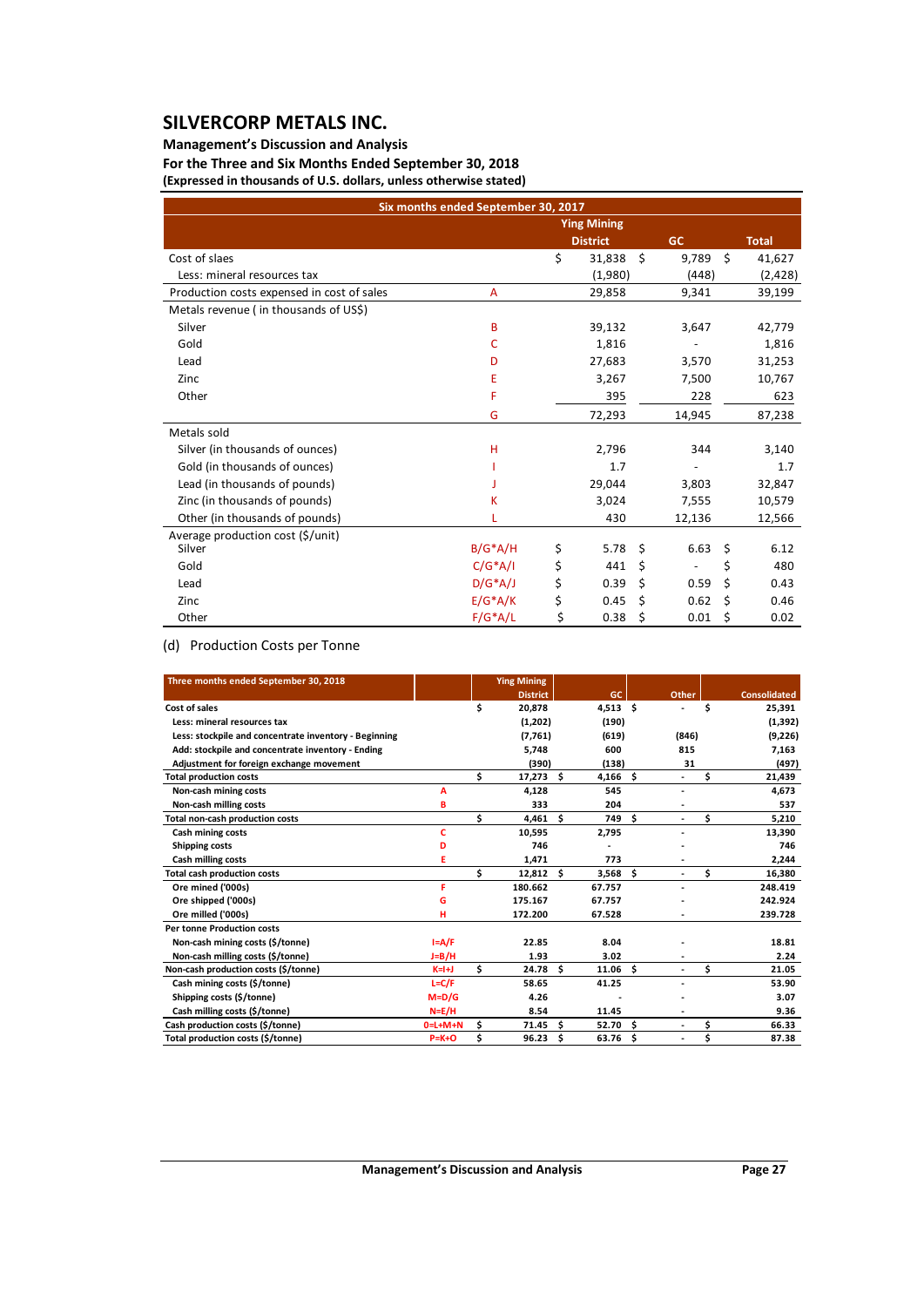## **Management's Discussion and Analysis**

**For the Three and Six Months Ended September 30, 2018**

**(Expressed in thousands of U.S. dollars, unless otherwise stated)**

| Three months ended September 30, 2017                 |             |    | <b>Ying Mining</b> |    |          |    |                          |    |              |
|-------------------------------------------------------|-------------|----|--------------------|----|----------|----|--------------------------|----|--------------|
|                                                       |             |    | <b>District</b>    |    | GC       |    | Other                    |    | Consolidated |
| Cost of sales                                         |             | Ś  | 17,716 \$          |    | 4,219 \$ |    |                          | Ś  | 21,935       |
| Less: mineral resources tax                           |             |    | (1, 107)           |    | (210)    |    |                          |    | (1, 317)     |
| Less: stockpile and concentrate inventory - Beginning |             |    | (4,943)            |    | (91)     |    |                          |    | (5,034)      |
| Add: stockpile and concentrate inventory - Ending     |             |    | 4,971              |    | 235      |    |                          |    | 5,206        |
| Adjustment for foreign exchange movement              |             |    | (78)               |    | (209)    |    |                          |    | (287)        |
| Total production costs                                |             | \$ | 16,559             | \$ | 3,944    | \$ |                          | \$ | 20,503       |
| Non-cash mining costs                                 | A           |    | 3,731              |    | 528      |    |                          |    | 4,259        |
| Non-cash milling costs                                | B           |    | 339                |    | 208      |    | $\overline{\phantom{a}}$ |    | 547          |
| Total non-cash production costs                       |             | \$ | 4,070              | \$ | 736      | \$ | $\overline{\phantom{0}}$ | \$ | 4,806        |
| Cash mining costs                                     | C           |    | 10,341             |    | 2,277    |    |                          |    | 12,618       |
| Shipping costs                                        | D           |    | 669                |    |          |    |                          |    | 669          |
| Cash milling costs                                    | E           |    | 1,478              |    | 931      |    |                          |    | 2,409        |
| Total cash production costs                           |             | Ś. | 12,488             | Ŝ. | 3,208    | Ŝ. | $\overline{\phantom{a}}$ | \$ | 15,696       |
| Ore mined ('000s)                                     | F           |    | 173.294            |    | 65.812   |    |                          |    | 239.105      |
| Ore shipped ('000s)                                   | G           |    | 181.661            |    | 65.812   |    |                          |    | 247.472      |
| Ore milled ('000s)                                    | н           |    | 173.946            |    | 63.648   |    |                          |    | 237.594      |
| Per tonne Production costs                            |             |    |                    |    |          |    |                          |    |              |
| Non-cash mining costs (\$/tonne)                      | $I = A/F$   |    | 21.53              |    | 8.02     |    |                          |    | 17.81        |
| Non-cash milling costs (\$/tonne)                     | $J=B/H$     |    | 1.95               |    | 3.27     |    |                          |    | 2.30         |
| Non-cash production costs (\$/tonne)                  | $K=H$       | Ś. | 23.48              | Ŝ. | 11.29    | Ŝ. | ٠                        | Ś  | 20.11        |
| Cash mining costs (\$/tonne)                          | $L = C/F$   |    | 59.67              |    | 34.60    |    | ٠                        |    | 52.77        |
| Shipping costs (\$/tonne)                             | $M = D/G$   |    | 3.68               |    |          |    |                          |    | 2.70         |
| Cash milling costs (\$/tonne)                         | $N=E/H$     |    | 8.50               |    | 14.63    |    | $\overline{a}$           |    | 10.14        |
| Cash production costs (\$/tonne)                      | $0=L+M+N$   | \$ | 71.85              | Ś. | 49.23    | \$ |                          | \$ | 65.61        |
| Total production costs (\$/tonne)                     | $P = K + O$ | Ś  | 95.33              | Ś  | 60.52    | Ś  | $\overline{a}$           | \$ | 85.72        |

| Six months ended September 30, 2018                   |             |    | <b>Ying Mining</b> |     |            |    |       |    |                     |
|-------------------------------------------------------|-------------|----|--------------------|-----|------------|----|-------|----|---------------------|
|                                                       |             |    | <b>District</b>    |     | GC.        |    | Other |    | <b>Consolidated</b> |
| Cost of sales                                         |             | \$ | $36,214$ \$        |     | $9,451$ \$ |    |       | Ś  | 45,665              |
| Less: mineral resources tax                           |             |    | (2,206)            |     | (435)      |    |       |    | (2,641)             |
| Less: stockpile and concentrate inventory - Beginning |             |    | (5, 353)           |     | (340)      |    | (891) |    | (6,584)             |
| Add: stockpile and concentrate inventory - Ending     |             |    | 5,748              |     | 600        |    | 815   |    | 7,163               |
| Adjustment for foreign exchange movement              |             |    | (34)               |     | (140)      |    | 76    |    | (98)                |
| <b>Total production costs</b>                         |             | \$ | $34,369$ \$        |     | 9,136      | Ŝ. | ÷.    | \$ | 43,505              |
| Non-cash mining costs                                 | A           |    | 8.215              |     | 1.172      |    |       |    | 9,387               |
| Non-cash milling costs                                | в           |    | 691                |     | 423        |    |       |    | 1,114               |
| <b>Total non-cash production costs</b>                |             | Ś  | 8,906 \$           |     | 1,595      | Ŝ. | ٠     | \$ | 10,501              |
| Cash mining costs                                     | c           |    | 20,968             |     | 5,736      |    |       |    | 26,704              |
| Shipping costs                                        | D           |    | 1.417              |     |            |    |       |    | 1,417               |
| Cash milling costs                                    | Ε           |    | 3,076              |     | 1,956      |    |       |    | 5,032               |
| <b>Total cash production costs</b>                    |             | Ś  | $25,461$ \$        |     | 7,692      | Ś. | ٠     | \$ | 33,153              |
| Ore mined ('000s)                                     | F           |    | 337.393            |     | 147.724    |    |       |    | 485.117             |
| Ore shipped ('000s)                                   | G           |    | 330.698            |     | 147.724    |    |       |    | 478.422             |
| Ore milled ('000s)                                    | н           |    | 328.129            |     | 149.339    |    |       |    | 477.468             |
| <b>Per tonne Production costs</b>                     |             |    |                    |     |            |    |       |    |                     |
| Non-cash mining costs (\$/tonne)                      | $I = A/F$   |    | 24.35              |     | 7.93       |    |       |    | 19.35               |
| Non-cash milling costs (\$/tonne)                     | $J=B/H$     |    | 2.11               |     | 2.83       |    |       |    | 2.33                |
| Non-cash production costs (\$/tonne)                  | $K=H+J$     | Ś. | 26.46 <sup>5</sup> |     | 10.76      | Ŝ. | ٠     | \$ | 21.68               |
| Cash mining costs (\$/tonne)                          | $L = C/F$   |    | 62.15              |     | 38.83      |    |       |    | 55.05               |
| Shipping costs (\$/tonne)                             | $M=D/G$     |    | 4.28               |     |            |    |       |    | 2.96                |
| Cash milling costs (\$/tonne)                         | $N = E/H$   |    | 9.37               |     | 13.10      |    |       |    | 10.54               |
| Cash production costs (\$/tonne)                      | $0=L+M+N$   | \$ | 75.80              | \$. | 51.93      | Ŝ  | ٠     | \$ | 68.55               |
| Total production costs (\$/tonne)                     | $P = K + O$ | Ś  | 102.26             | \$  | 62.69      | \$ | ٠     | \$ | 90.23               |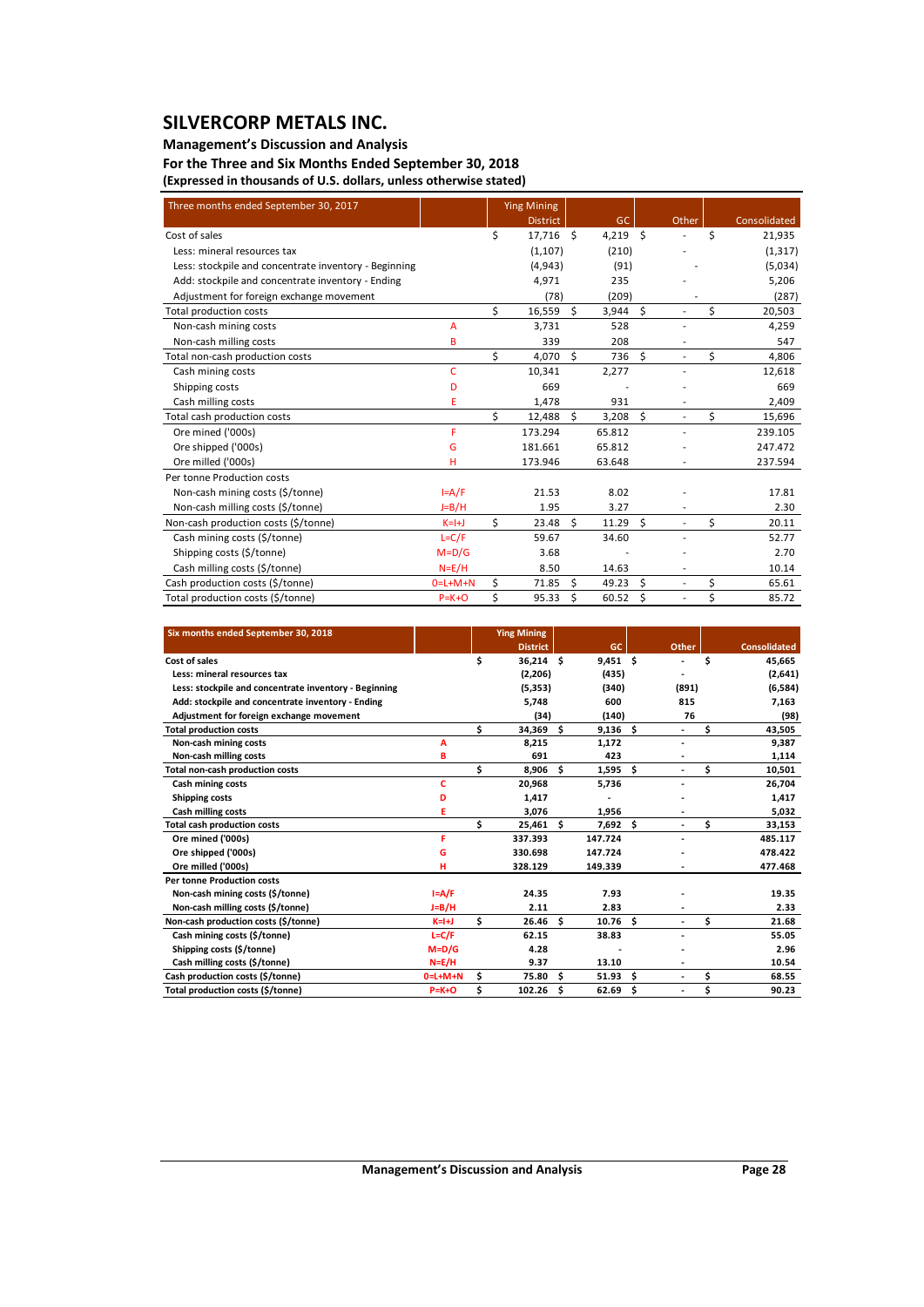## **Management's Discussion and Analysis**

**For the Three and Six Months Ended September 30, 2018**

**(Expressed in thousands of U.S. dollars, unless otherwise stated)**

| Six months ended September 30, 2017                   |              |    | <b>Ying Mining</b> |    |            |    |                |              |
|-------------------------------------------------------|--------------|----|--------------------|----|------------|----|----------------|--------------|
|                                                       |              |    | <b>District</b>    |    | <b>GC</b>  |    | Other          | Consolidated |
| Cost of sales                                         |              | \$ | 31,838 \$          |    | $9,789$ \$ |    |                | \$<br>41,627 |
| Less: mineral resources tax                           |              |    | (1,980)            |    | (448)      |    |                | (2, 428)     |
| Less: stockpile and concentrate inventory - Beginning |              |    | (3, 514)           |    | (1, 358)   |    |                | (4,872)      |
| Add: stockpile and concentrate inventory - Ending     |              |    | 4,971              |    | 235        |    |                | 5,206        |
| Adjustment for foreign exchange movement              |              |    | (164)              |    | (14)       |    |                | (178)        |
| Total production costs                                |              | Ś. | 31,151             | Ś. | 8,204      | Ś. |                | \$<br>39,355 |
| Non-cash mining costs                                 | A            |    | 7,244              |    | 1,033      |    |                | 8,277        |
| Non-cash milling costs                                | B            |    | 674                |    | 413        |    | ٠              | 1,087        |
| Total non-cash production costs                       |              | \$ | 7,918              | \$ | 1,446      | \$ |                | \$<br>9,364  |
| Cash mining costs                                     | $\mathsf{C}$ |    | 19,128             |    | 4,820      |    |                | 23,948       |
| Shipping costs                                        | D            |    | 1,296              |    |            |    |                | 1,296        |
| Cash milling costs                                    | E            |    | 2,809              |    | 1,938      |    |                | 4,747        |
| Total cash production costs                           |              | Ś. | 23,233             | Ś. | 6,758      | Ŝ. | ٠              | \$<br>29,991 |
| Ore mined ('000s)                                     | F.           |    | 333.701            |    | 130.677    |    |                | 464.378      |
| Ore shipped ('000s)                                   | G            |    | 335.479            |    | 130.677    |    |                | 466.156      |
| Ore milled ('000s)                                    | н            |    | 338.904            |    | 129.592    |    |                | 468.496      |
| Per tonne Production costs                            |              |    |                    |    |            |    |                |              |
| Non-cash mining costs (\$/tonne)                      | $I = A/F$    |    | 21.71              |    | 7.90       |    |                | 17.82        |
| Non-cash milling costs (\$/tonne)                     | $J=B/H$      |    | 1.99               |    | 3.19       |    |                | 2.32         |
| Non-cash production costs (\$/tonne)                  | $K=H+J$      | Ś. | 23.70              | Ŝ. | 11.09      | Ŝ. |                | \$<br>20.14  |
| Cash mining costs (\$/tonne)                          | $L = C/F$    |    | 57.32              |    | 36.88      |    |                | 51.57        |
| Shipping costs (\$/tonne)                             | $M = D/G$    |    | 3.86               |    |            |    |                | 2.78         |
| Cash milling costs (\$/tonne)                         | $N=E/H$      |    | 8.29               |    | 14.95      |    |                | 10.13        |
| Cash production costs (\$/tonne)                      | $0=L+M+N$    | Ś. | 69.47              | Ŝ. | 51.83      | Ś  | $\overline{a}$ | \$<br>64.48  |
| Total production costs (\$/tonne)                     | $P = K + O$  | Ś. | 93.17              | Ś  | 62.92      | \$ |                | \$<br>84.62  |

#### **11. Critical Accounting Policies and Estimates**

The preparation of financial statements in conformity with IFRS requires management to make estimates and assumptions that affect the amounts reported on the consolidated financial statements. These critical accounting estimates represent management estimates that are uncertain and any changes in these estimates could materially impact the Company's consolidated financial statements. Management continuously reviews its estimates and assumptions using the most current information available. The Company's critical accounting policies and estimates are described in Note 2 of the unaudited condensed consolidated financial statements as of and ended September 30, 2018, as well as the audited consolidated financial statements for the year ended March 31, 2018.

#### (i) Ore reserve and mineral resource estimates

Ore reserves are estimates of the amount of ore that can be economically and legally extracted from the Company's mining properties. The Company estimates its ore reserves and mineral resources based on information compiled by appropriately qualified persons relating to the geological and technical data on the size, depth, shape and grade of the ore body and suitable production techniques and recovery rates. Such an analysis requires complex engineering and geological judgements to interpret the data. The estimation of recoverable reserves is based upon factors such as estimates of foreign exchange rates, commodity prices, future capital requirements, and production costs along with engineering and geological assumptions and judgements made in estimating the size and grade of the ore body.

The Company estimates ore reserves in accordance with National Instrument 43‐101, "Standards of Disclosure for Mineral Projects", issued by the Canadian Securities Administrators. There are numerous assumptions including:

- Future production estimates which include proven and probable reserves, resource estimates and committed expansions;
- Expected future commodity prices, based on current market price, forward prices and the Company's assessment of the long‐term average price; and
- Future cash costs of production, capital expenditures and rehabilitation obligations.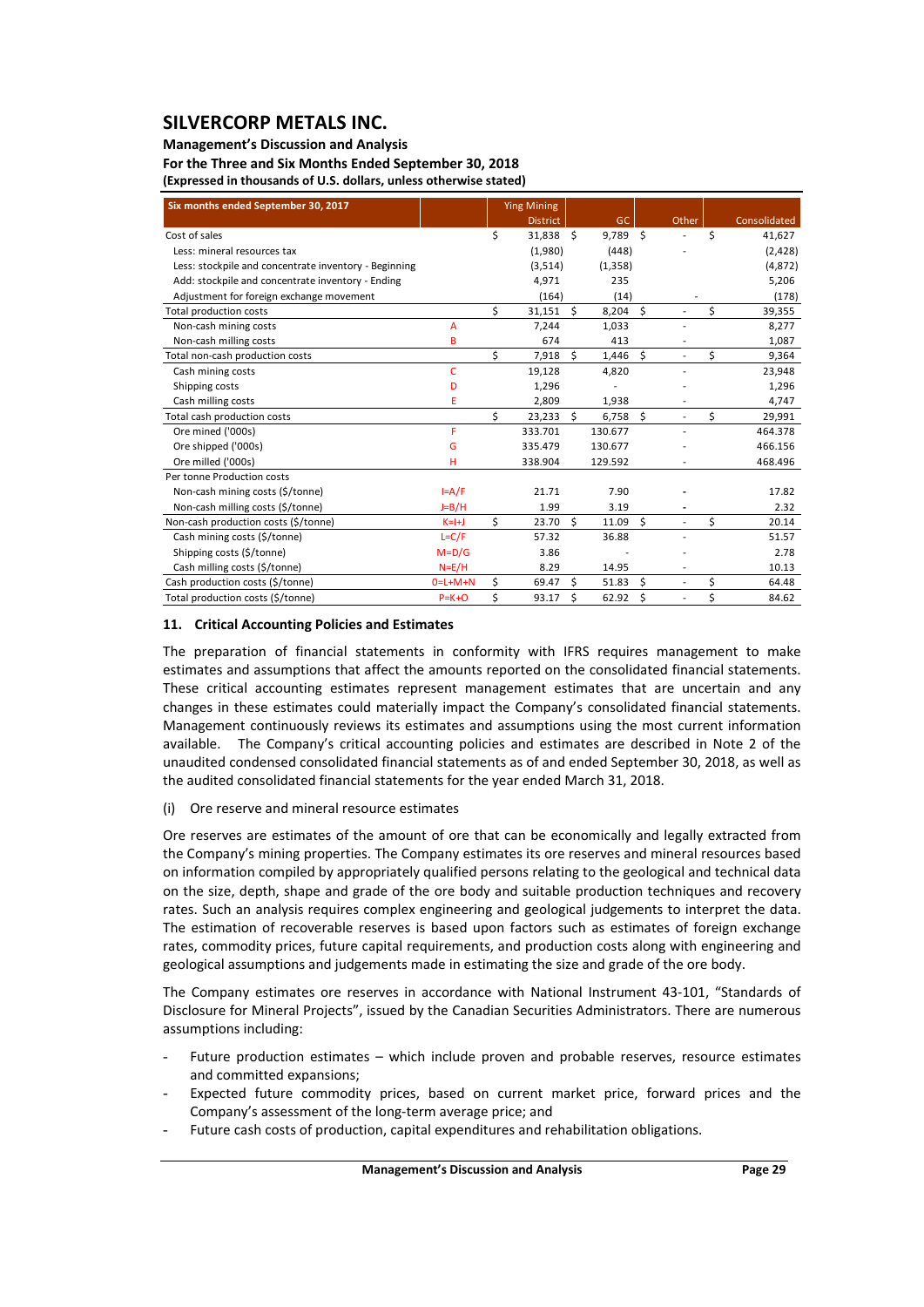#### **Management's Discussion and Analysis For the Three and Six Months Ended September 30, 2018 (Expressed in thousands of U.S. dollars, unless otherwise stated)**

As the economic assumptions change and as additional geological information is produced during the operation of a mine, estimates of reserves may change. Such changes may impact the Company's reported financial position and results which include:

- The carrying value of mineral rights and properties and plant and equipment may be affected due to changes in estimated future cash flows;
- Depreciation and depletion charges in net income may change where such charges are determined using the units of production method, or where the useful life of the related assets change; and
- The recognition and carrying value of deferred income tax assets may change due to changes in the judgements regarding the existence of such assets and in estimates of the likely recovery of such assets.
- (ii) Impairment of assets

Where an indicator of impairment exists, a formal estimate of the recoverable amount is made, which is determined as the higher of the fair value less costs to sell and value in use. These assessments require the use of estimates and assumptions such as long-term commodity prices (considering current and historical prices, price trends and related factors), discount rates, operating costs, future capital requirements, closure and rehabilitation costs, exploration potential, reserves and operating performance (which includes production and sales volumes). These estimates and assumptions are subject to risk and uncertainty. Therefore, there is a possibility that changes in circumstances will impact these projections, which may impact the recoverable amount of assets and/or CGUs. Fair value is determined as the amount that would be obtained from the sale of the asset in an arm's length transaction between knowledgeable and willing parties. Fair value for mineral assets is generally determined as the present value of estimated future cash flows arising from the continued use of the asset, which includes estimates such as the costs of future expansion plans and eventual disposal, using assumptions that an independent market participant may take into account. Cash flows are discounted to their present value using a discount rate that reflects current market assessments of the time value of money and the risks specific to the asset.

- **12. New Accounting Standards**
- **(a) Adoption of new accounting standards**

## *IFRS 9 (2014) – Financial Instruments (amended 2014)*

On April 1, 2018, the Company adopted, retrospectively without restatement, IFRS 9 – Financial Instruments, the final version issued in 2014 by IASB ("IFRS 9 2014"). As the Company has applied IFRS 9 (2010) effective April 1, 2011, the adoption of IFRS 9 (2014) has no impact on the classification or the carrying value of the Company's financial instruments. IFRS 9 (2014) introduced a single expected credit loss impairment model for the financial assets measured at amortized cost and for debt instrument at fair value through other comprehensive income, which is based on changes in credit quality since initial recognition. The adoption of the expected credit loss impairment model did not have a significant impact on the Company's financial statements. IFRS 9 (2014) change the requirements for hedge effectiveness and consequently for the application of hedge accounting. As the Company does not apply hedge accounting, the adoption of IFRS 9 (2014) with regards to hedge accounting did not impact the Company or its accounting policies.

## *IFRS 15 – Revenue from contracts with customers*

The Company adopted IFRS 15 – Revenue from contracts with customers (IFRS 15), using the modified retrospective approach, on April 1, 2018, and the adoption of IFRS 15 has no cumulative impact on its opening retained earnings as at April 1, 2018. IFRS 15 introduces a revenue recognition model under which an entity recognizes revenue to reflect the transfer of promised goods or services to customers in an amount that reflects the consideration to which the entity expects to be entitled in exchange for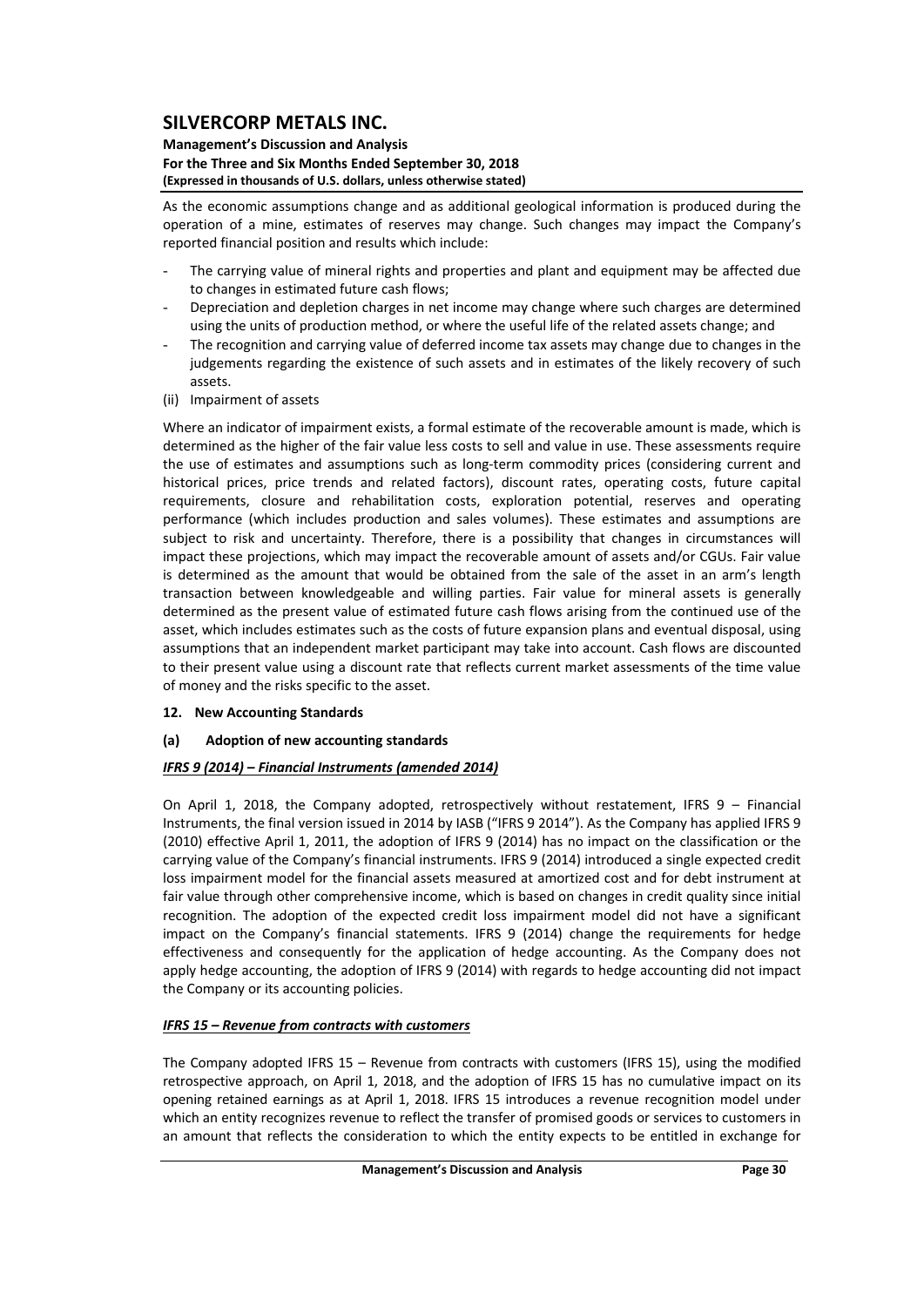#### **Management's Discussion and Analysis For the Three and Six Months Ended September 30, 2018 (Expressed in thousands of U.S. dollars, unless otherwise stated)**

those goods or services. IFRS 15 also introduces the concept of performance obligations that are defined as "distinct" promised goods or services, and requires entities to apportion revenue earned to the distinct performance obligation on a relative standalone selling price basis. The company reviewed its revenue streams and underly contracts with customers and determined that the adoption of IFRS 15 has no impact on the Company's financial statements.

#### *Other narrow scope amendments*

The Company has adopted IFRIC interpretation 22 – Foreign currency transaction and advanced consideration, and narrow scope amendments to IFRS 2 – Share-based payment, which did not have a material impact on the Company's financial statements.

## **(b) Accounting standards not yet effective**

## **IFRS 16 – Lease**

IFRS 16 – *Leases* ("IFRS 16") was issued by the IASB and will replace *Leases* ("IAS 17") and *Determining whether an arrangement contains a lease* ("IFRIC 4"). IFRS 16 applies a control model to the identification of leases, distinguishing between a lease and a non‐lease component on the basis of whether the customer controls the specific asset. For those contracts that are or contain a lease, IFRS 16 introduces significant changes to the accounting for contracts that are or contain a lease, introducing a single, on‐balance sheet accounting model that is similar to current finance lease accounting, with limited exceptions for short‐term leases or leases of low value assets. Lessor accounting remains similar to current accounting practice. The standard is effective for annual periods beginning on or after January 1, 2019, with early application permitted for entities that apply IFRS 15. The Company anticipates that the application of IFRS 16 will result in an increase in the recognition of right of use assets and lease liabilities related to leases with terms greater than 12 months on the Consolidated Statements of Financial Position on April 1, 2019. IFRS 16 will further result in increased depreciation and amortization on these rights of use assets and increased interest on these additional lease liabilities. These lease payments will be recorded as financing outflows on the Consolidated Statements of Cash Flows. The Company expects to identify and collect data relating to existing lease agreements during Fiscal 2019.

#### **13. Other MD&A Requirements**

Additional information relating to the Company:

- (a) may be found on SEDAR at www.sedar.com;
- (b) may be found at the Company's web‐site www.silvercorpmetals.com;
- (c) may be found in the Company's Annual Information Form; and,
- (d) is also provided in the Company's annual audited consolidated financial statements as of March 31, 2018.

#### **14. Outstanding Share Data**

As at the date of this MD&A, the following securities were outstanding:

(a) Share Capital

Authorized ‐ unlimited number of common shares without par value

Issued and outstanding – **168,739,936** common shares with a recorded value of **\$230.4 million**

Shares subject to escrow or pooling agreements ‐ \$nil.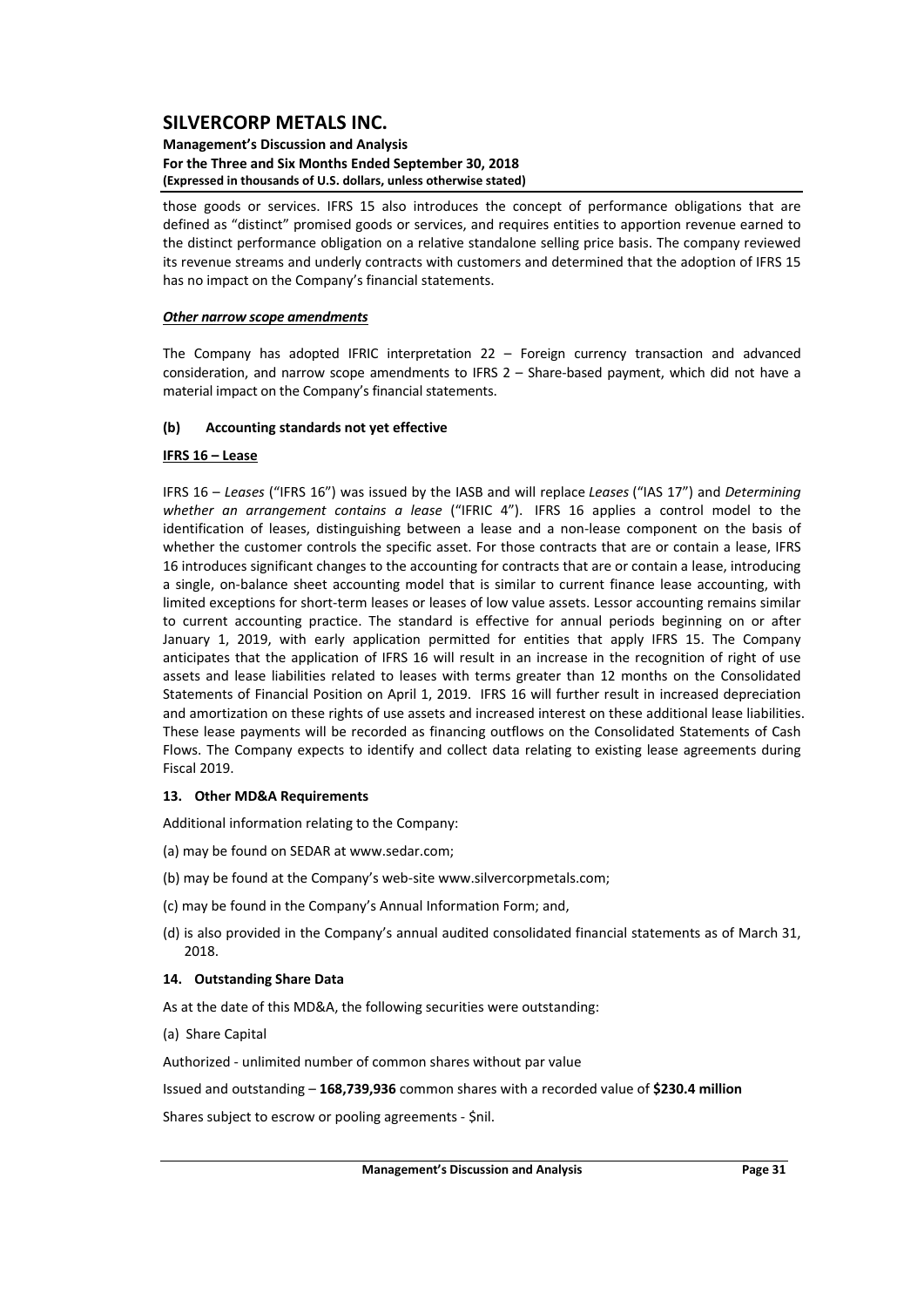**Management's Discussion and Analysis For the Three and Six Months Ended September 30, 2018 (Expressed in thousands of U.S. dollars, unless otherwise stated)**

#### (b) Options

As at the date of this report, the outstanding options comprise the following:

| <b>Number of Options</b> | <b>Exercise Price (CAD\$)</b> | <b>Expiry Date</b> |
|--------------------------|-------------------------------|--------------------|
| 30,000                   | 5.58                          | 2020-02-24         |
| 143,000                  | 4.34                          | 2019-09-18         |
| 840,000                  | 3.63                          | 2020-01-18         |
| 1,130,000                | 3.40                          | 2021-08-24         |
| 1,010,000                | 3.36                          | 2020-10-02         |
| 1,032,500                | 3.23                          | 2021-03-12         |
| 118,500                  | 2.98                          | 2019-01-21         |
| 221,168                  | 1.75                          | 2019-05-29         |
| 340,000                  | 1.76                          | 2019-10-14         |
| 1,259,260                | 1.43                          | 2020-06-02         |
| 942,104                  | 0.66                          | 2018-12-31         |
| 7,066,532                |                               |                    |

#### **15. Risks and Uncertainties**

The Company is exposed to many risks in conducting its business, including but not limit to: metal price risk as the Company derives its revenue from the sale of silver, lead, zinc, and gold; credit risk in the normal course of dealing with other companies and financial institutions; foreign exchange risk as the Company reports its financial statements in USD whereas the Company operates in jurisdictions that utilize other currencies; equity price risk and interest rate risk as the Company has investments in marketable securities that are traded in the open market or earn interest at market rates that are fixed to maturity or at variable interest rates; inherent risk of uncertainties in estimating mineral reserves and mineral resources; political risks; and environmental risks.

Management and the Board of Directors continuously assess risks that the Company is exposed to, and attempt to mitigate these risks where practical through a range of risk management strategies.

These and other risks are described in the Company's Annual Information Form and NI 43‐101 technical reports, which are available on SEDAR at www.sedar.com; Form 40‐F; Audited Consolidated Financial Statements; and Management's Discussion and Analysis for the year ended March 31, 2018. Readers are encouraged to refer to these documents for a more detailed description of some of the risks and uncertainties inherent to Silvercorp's business.

Metal Price Risk

The Company's sales prices for lead and zinc pounds are fixed against the Shanghai Metals Exchange as quoted at www.shmet.com; gold ounces are fixed against the Shanghai Gold Exchange as quoted at www.sge.com.cn and silver ounces are fixed against the Shanghai White Platinum & Silver Exchange as quoted at www.ex‐silver.com.

The Company's revenues, if any, are expected to be in large part derived from the mining and sale of silver, lead, zinc, and gold contained in metal concentrates. The prices of those commodities have fluctuated widely, particularly in recent years, and are affected by numerous factors beyond the Company's control including international and regional economic and political conditions; expectations of inflation; currency exchange fluctuations; interest rates; global or regional supply and demand for jewellery and industrial products containing silver and other metals; sale of silver and other metals by central banks and other holders, speculators and producers of silver and other metals; availability and costs of metal substitutes; and increased production due to new mine developments and improved mining and production methods. The price of base and precious metals may have a significant influence on the market price of the Company's shares and the value of its projects. The effect of these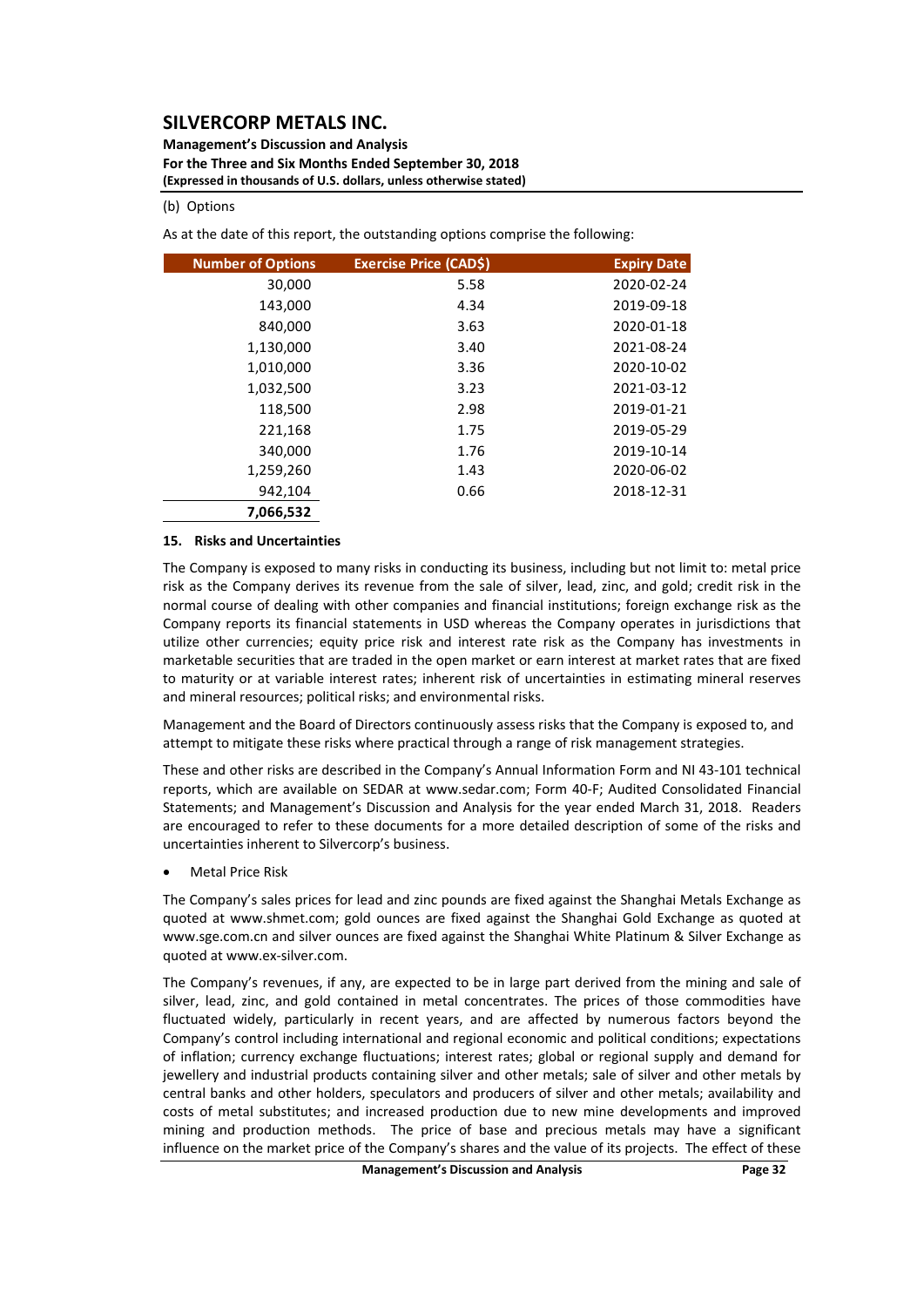**Management's Discussion and Analysis For the Three and Six Months Ended September 30, 2018 (Expressed in thousands of U.S. dollars, unless otherwise stated)**

factors on the price of base and precious metals, and therefore the viability of the Company's exploration projects and mining operations, cannot be accurately predicted.

If silver and other metals prices were to decline significantly or for an extended period of time, the Company may be unable to continue operations, develop its projects, or fulfil obligations under agreements with the Company's joint venture partners or under its permits or licenses.

Permits and licenses

All mineral resources and mineral reserves of the Company's subsidiaries are owned by their respective governments, and mineral exploration and mining activities may only be conducted by entities that have obtained or renewed exploration or mining permits and licenses in accordance with the relevant mining laws and regulations. No guarantee can be given that the necessary exploration and mining permits and licenses will be issued to the Company or, if they are issued, that they will be renewed, or if renewed under reasonable operational and/or financial terms, or in a timely manner, or that the Company will be in a position to comply with all conditions that are imposed.

Nearly all mining projects require government approval. There can be no certainty that approvals necessary to develop and operate mines on the Company's properties will be granted or renewed in a timely and/or economical manner, or at all.

Title to properties

With respect to the Company's Chinese properties, while the Company has investigated title to all of its mineral claims and to the best of its knowledge, title to all of its properties is in good standing, the properties may be subject to prior unregistered agreements or transfers and title may be affected by undetected defects. There may be valid challenges to the title of the Company's properties which, if successful, could impair development and/or operations. The Company cannot give any assurance that title to its properties will not be challenged. Title insurance is generally not available for mineral properties and the Company's ability to ensure that it has obtained secure claims to individual mineral properties or mining concessions may be severely constrained. The Company's mineral properties in China have not been surveyed, and the precise location and extent thereof may be in doubt.

Operations and political conditions

All the properties in which the Company has an interest are located in China, which has different regulatory and legal standards than those in North America. Even when the Company's mineral properties are proven to host economic reserves of metals, factors such as political instability, terrorism, opposition and harassment from local miners, or governmental expropriation or regulation may prevent or restrict mining of any such deposits or repatriation of profits.

All the Company's operations are located in China. These operations are subject to the risks normally associated with conducting business in China. Some of these risks are more prevalent in countries which are less developed or have emerging economies, including uncertain political and economic environments, as well as risks of war and civil disturbances or other risks which may limit or disrupt a project, restrict the movement of funds or result in the deprivation of contractual rights or the taking of property by nationalization or expropriation without fair compensation, risk of adverse changes in laws or policies, increases in foreign taxation or royalty obligations, license fees, permit fees, delays in obtaining or the inability to obtain necessary governmental permits, limitations on ownership and repatriation of earnings, and foreign exchange controls and currency devaluations.

In addition, the Company may face import and export regulations, including export restrictions, disadvantages of competing against companies from countries that are not subject to similar laws, restrictions on the ability to pay dividends offshore, and risk of loss due to disease and other potential endemic health issues. Although the Company is not currently experiencing any significant or extraordinary problems in China arising from such risks, there can be no assurance that such problems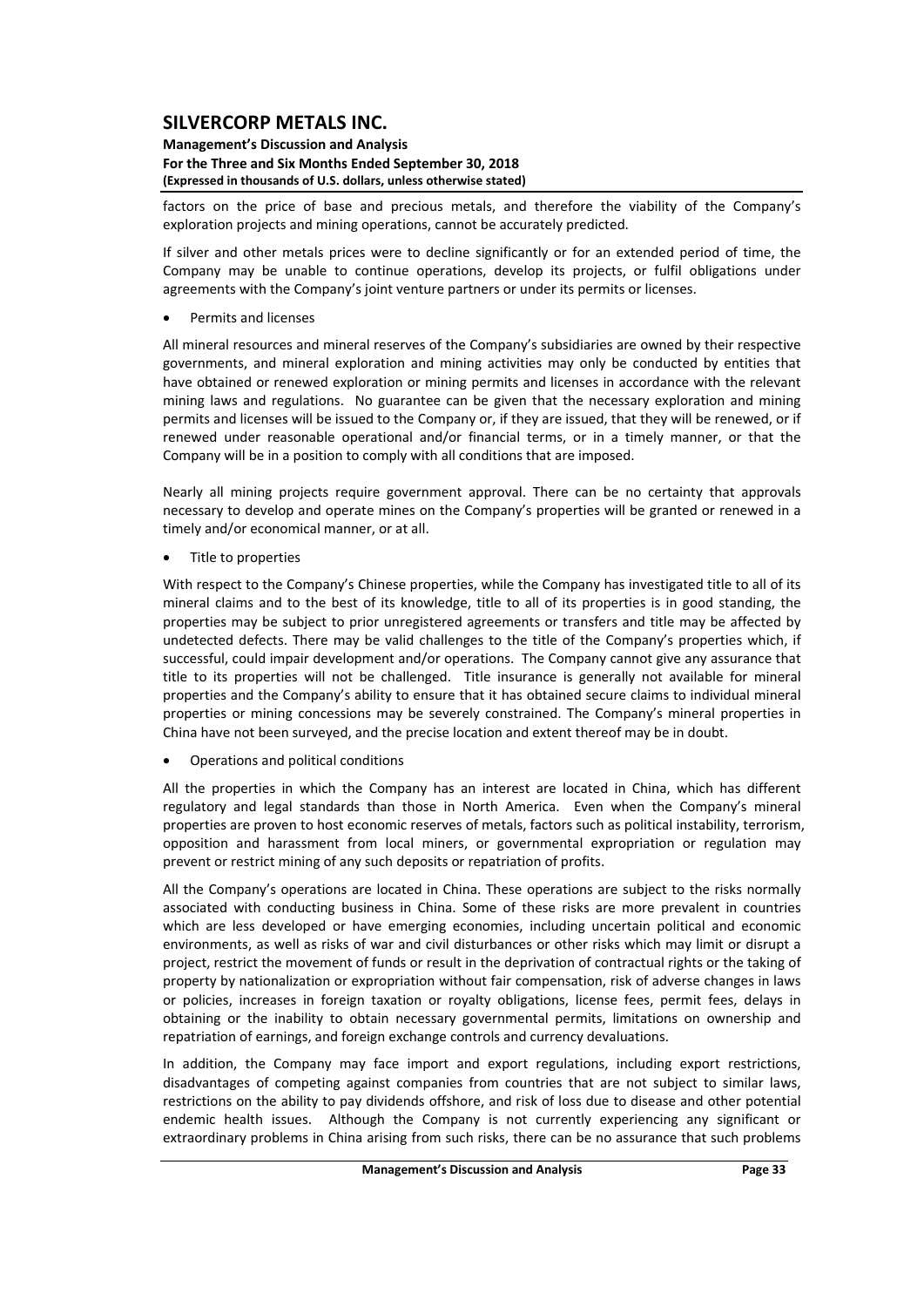**Management's Discussion and Analysis For the Three and Six Months Ended September 30, 2018 (Expressed in thousands of U.S. dollars, unless otherwise stated)**

will not arise in the future. The Company currently does not carry political risk insurance coverage.

The Company's interests in its mineral properties are held through joint venture companies established under and governed by the laws of China. The Company's joint venture partners in China include statesector entities and, like other state-sector entities, their actions and priorities may be dictated by government policies instead of purely commercial considerations. Additionally, companies with a foreign ownership component operating in China may be required to work within a framework which is different from that imposed on domestic Chinese companies. The Chinese government currently allows foreign investment in certain mining projects under central government guidelines. There can be no assurance that these guidelines will not change in the future.

Regulatory environment in China

The Company conducts its operations in China. The laws of China differ significantly from those of Canada and all such laws are subject to change. Mining is subject to potential risks and liabilities associated with pollution of the environment and disposal of waste products occurring as a result of mineral exploration and production.

Failure to comply with applicable laws and regulations may result in enforcement actions and may also include corrective measures requiring capital expenditures, installation of additional equipment or remedial actions. Parties engaged in mining operations may be required to compensate those suffering loss or damage by reason of mining activities and may have civil or criminal fines or penalties imposed for violations of applicable laws and regulations.

New laws and regulations, amendments to existing laws and regulations, administrative interpretation of existing laws and regulations, or more stringent enforcement of existing laws and regulations could have a material adverse impact on future cash flow, results of operations and the financial condition of the Company.

Environmental risks

The Company's activities are subject to extensive laws and regulations governing environmental protection and employee health and safety, including environmental laws and regulations in China. These laws address emissions into the air, discharges into water, management of waste, management of hazardous substances, protection of natural resources, antiquities and endangered species, and reclamation of lands disturbed by mining operations.

There are also laws and regulations prescribing reclamation activities on some mining properties. Environmental legislation in many countries, including China is evolving and the trend has been toward stricter standards and enforcement, increased fines and penalties for non‐compliance, more stringent environmental assessments of proposed projects and increasing responsibility for companies and their officers, directors and employees. Compliance with environmental laws and regulations may require significant capital outlays on behalf of the Company and may cause material changes or delays in the Company's intended activities. There can be no assurance that the Company has been or will be at all times in complete compliance with current and future environmental and health and safety laws and permits will not materially adversely affect the Company's business, results of operations or financial condition. It is possible that future changes in these laws or regulations could have a significant adverse impact on some portion of the Company's business, causing the Company to re-evaluate those activities at that time. The Company's compliance with environmental laws and regulations entail uncertain costs.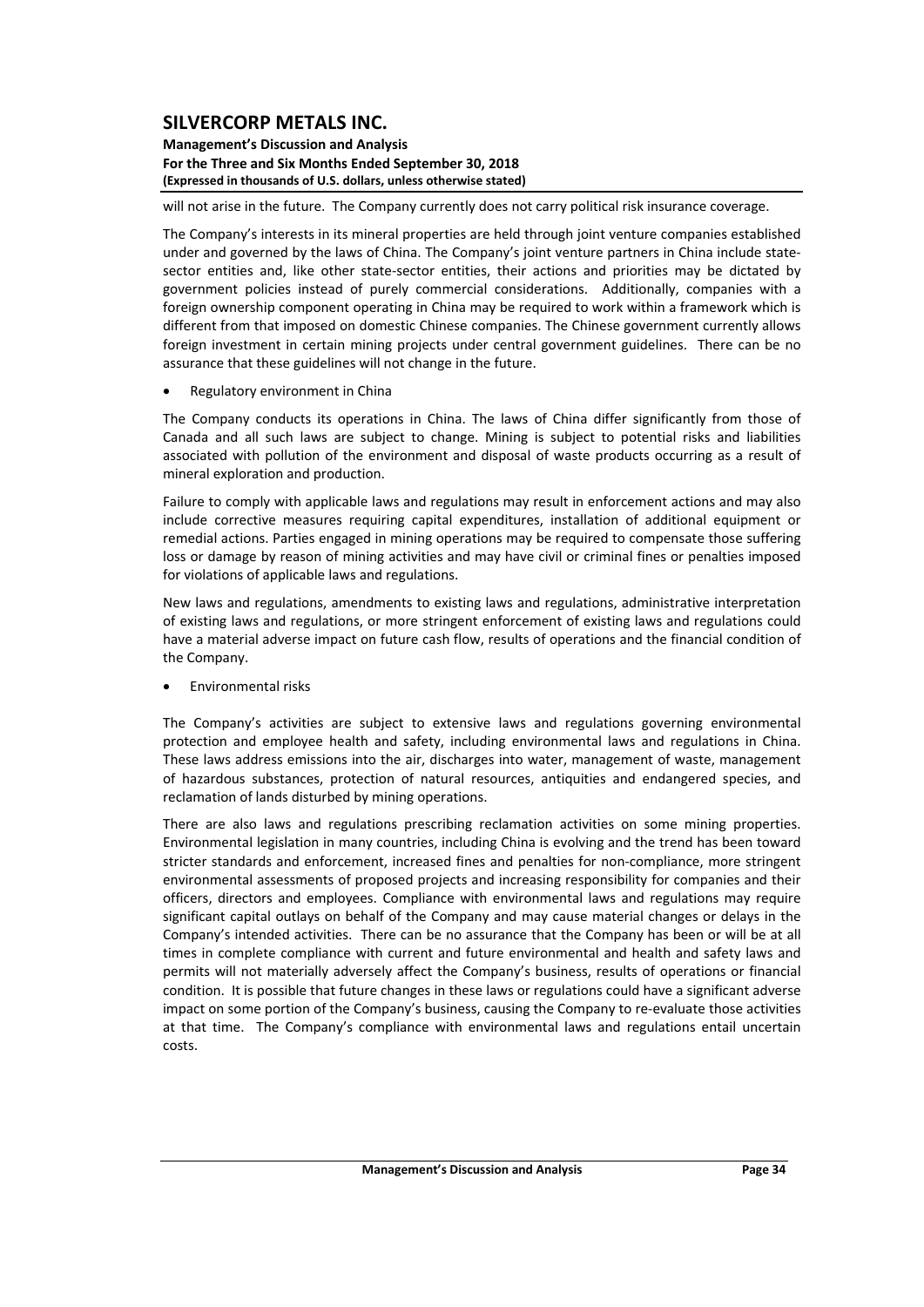#### **Management's Discussion and Analysis For the Three and Six Months Ended September 30, 2018 (Expressed in thousands of U.S. dollars, unless otherwise stated)**

Risks and hazards of mining operations

Mining is inherently dangerous and the Company's operations are subject to a number of risks and hazards including, without limitation:

- (i) environmental hazards;
- (ii) discharge of pollutants or hazardous chemicals;
- (iii) industrial accidents;
- (iv) failure of processing and mining equipment;
- (v) labour disputes;
- (vi) supply problems and delays;
- (vii) encountering unusual or unexpected geologic formations or other geological or grade problems;

(viii)encountering unanticipated ground or water conditions;

- (ix) cave‐ins, pit wall failures, flooding, rock bursts and fire;
- (x) periodic interruptions due to inclement or hazardous weather conditions;
- (xi) equipment breakdown;
- (xii) other unanticipated difficulties or interruptions in development, construction or production; and
- (xiii) other acts of God or unfavourable operating conditions.

Such risks could result in damage to, or destruction of, mineral properties or processing facilities, personal injury or death, loss of key employees, environmental damage, delays in mining, monetary losses and possible legal liability. Satisfying such liabilities may be very costly and could have a material adverse effect on the Company's future cash flow, results of operations and financial condition.

#### **16. Disclosure Controls and Procedures**

Disclosure controls and procedures are designed to provide reasonable assurance that material information is gathered and reported to senior management, including the Chief Executive Officer ("CEO") and the Chief Financial Officer ("CFO"), as appropriate to allow for timely decision about public disclosure.

Management, including the CEO and CFO, has evaluated the effectiveness of the design and operation of the Company's disclosure controls and procedures as at September 30, 2018, as defined in the rules of the U.S. Securities and Exchange Commission and Canadian Securities Administration. The evaluation included documentation review, enquiries and other procedures considered by management to be appropriate in the circumstances. Based on this evaluation, management concluded that the disclosure controls and procedures (as defined in Rule 13a‐15(e) under Securities Exchange Act of 1934) are effective in providing reasonable assurance that the information required to be disclosed in annual filings, interim filings, and other reports we filed or submitted under United States and Canadian securities legislation was recorded, processed, summarized and reported within the time periods specified in those rules.

## **17. Changes in Internal Control over Financial Reporting**

There was no change in the Company's internal control over financial reporting that occurred during the quarter that has materially affected or is reasonably likely to materially affect, its internal control over financial reporting.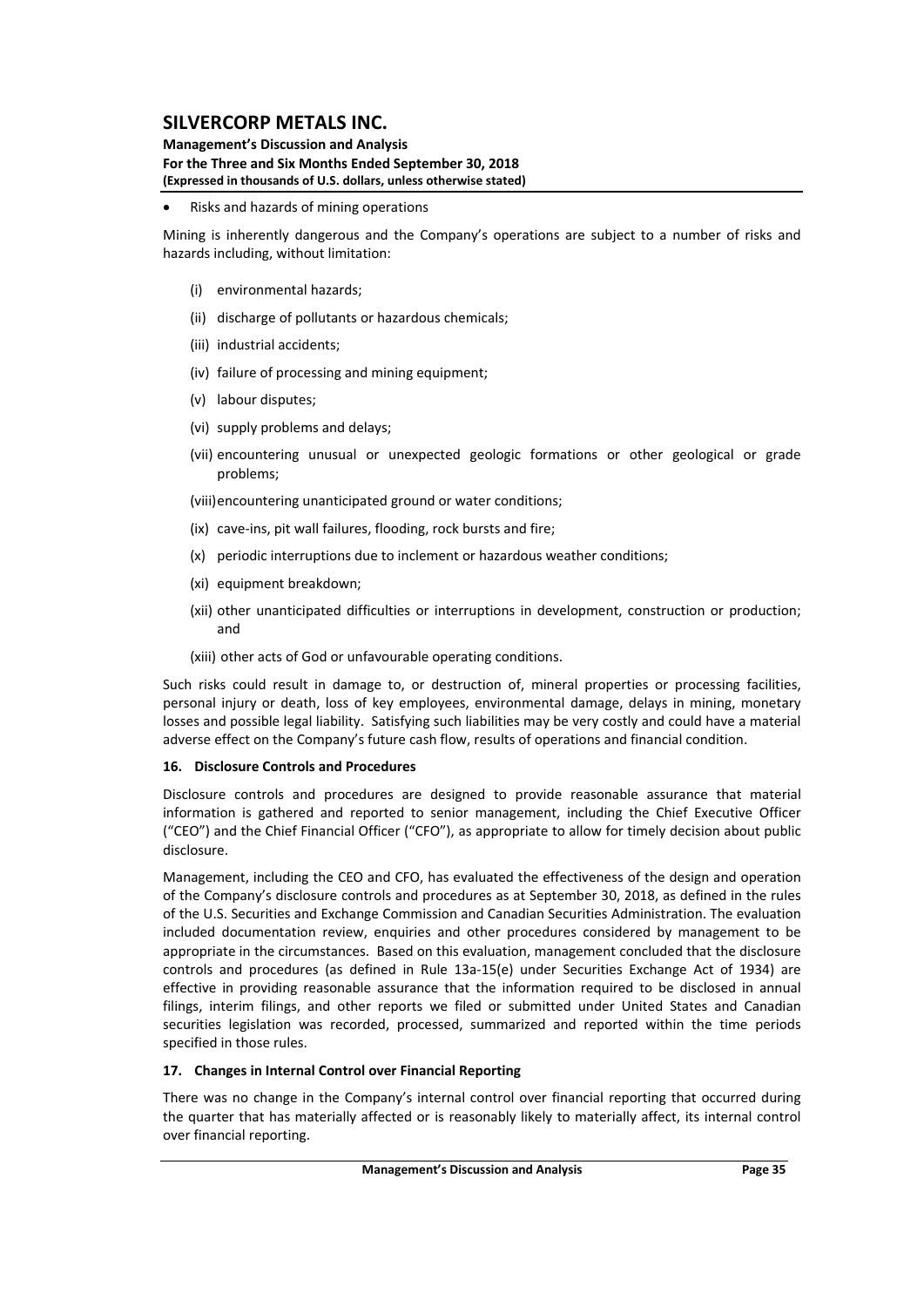**Management's Discussion and Analysis For the Three and Six Months Ended September 30, 2018 (Expressed in thousands of U.S. dollars, unless otherwise stated)**

#### **18. Directors and Officers**

As at the date of this report, the Company's Directors and Officers are as follows:

| <b>Directors</b>                 | <b>Officers</b>                                     |
|----------------------------------|-----------------------------------------------------|
| Dr. Rui Feng, Director, Chairman | Rui Feng, Chief Executive Officer                   |
| Yikang Liu, Director             | Derek Liu, Chief Financial Officer                  |
| Paul Simpson, Director           | Yong-Jae Kim, Corporate Secretary & General Counsel |
| David Kong, Director             | Lon Shaver, Vice President                          |

Marina A. Katusa, Director

Mr. Guoliang Ma, P.Geo., Manager of Exploration and Resources of the Company, is a Qualified Person for Silvercorp under NI 43-101 and has reviewed and given consent to the technical information contained in this MD&A.

#### **Forward Looking Statements**

*Certain of the statements and information in this MD&A constitute "forward‐looking statements" within the* meaning of the United States Private Securities Litigation Reform Act of 1995 and "forward-looking information" within the meaning of applicable Canadian provincial securities laws. Any statements or information that express or *involve discussions with respect to predictions, expectations, beliefs, plans, projections, objectives, assumptions or* future events or performance (often, but not always, using words or phrases such as "expects", "is expected", *"anticipates", "believes", "plans", "projects", "estimates", "assumes", "intends", "strategies", "targets", "goals", "forecasts", "objectives", "budgets", "schedules", "potential" or variations thereof or stating that certain actions,* events or results "may", "could", "would", "might" or "will" be taken, occur or be achieved, or the negative of any of these terms and similar expressions) are not statements of historical fact and may be forward-looking statements or *information. Forward‐looking statements or information relate to, among other things:*

- *• the price of silver and other metals;*
- *• estimates of the Company's revenues and capital expenditures;*
- *• estimated ore production and grades from the Company's mines in the Ying Mining District; and;*
- *• timing of receipt of permits and regulatory approvals.*

Forward-looking statements or information are subject to a variety of known and unknown risks, uncertainties and other factors that could cause actual events or results to differ from those reflected in the forward-looking *statements or information, including, without limitation, risks relating to,* 

- *• fluctuating commodity prices;*
- *fluctuating currency exchange rates;*
- *increasing labour costs;*
- *• exploration and development programs;*
- *• feasibility and engineering reports;*
- *• permits and licenses;*
- *• operations and political conditions;*
- *• regulatory environment in China and Canada;*
- *• environmental risks; and*
- *• risks and hazards of mining operations.*

This list is not exhaustive of the factors that may affect any of the Company's forward-looking statements or *information. Forward‐looking statements or information are statements about the future and are inherently* uncertain, and actual achievements of the Company or other future events or conditions may differ materially from